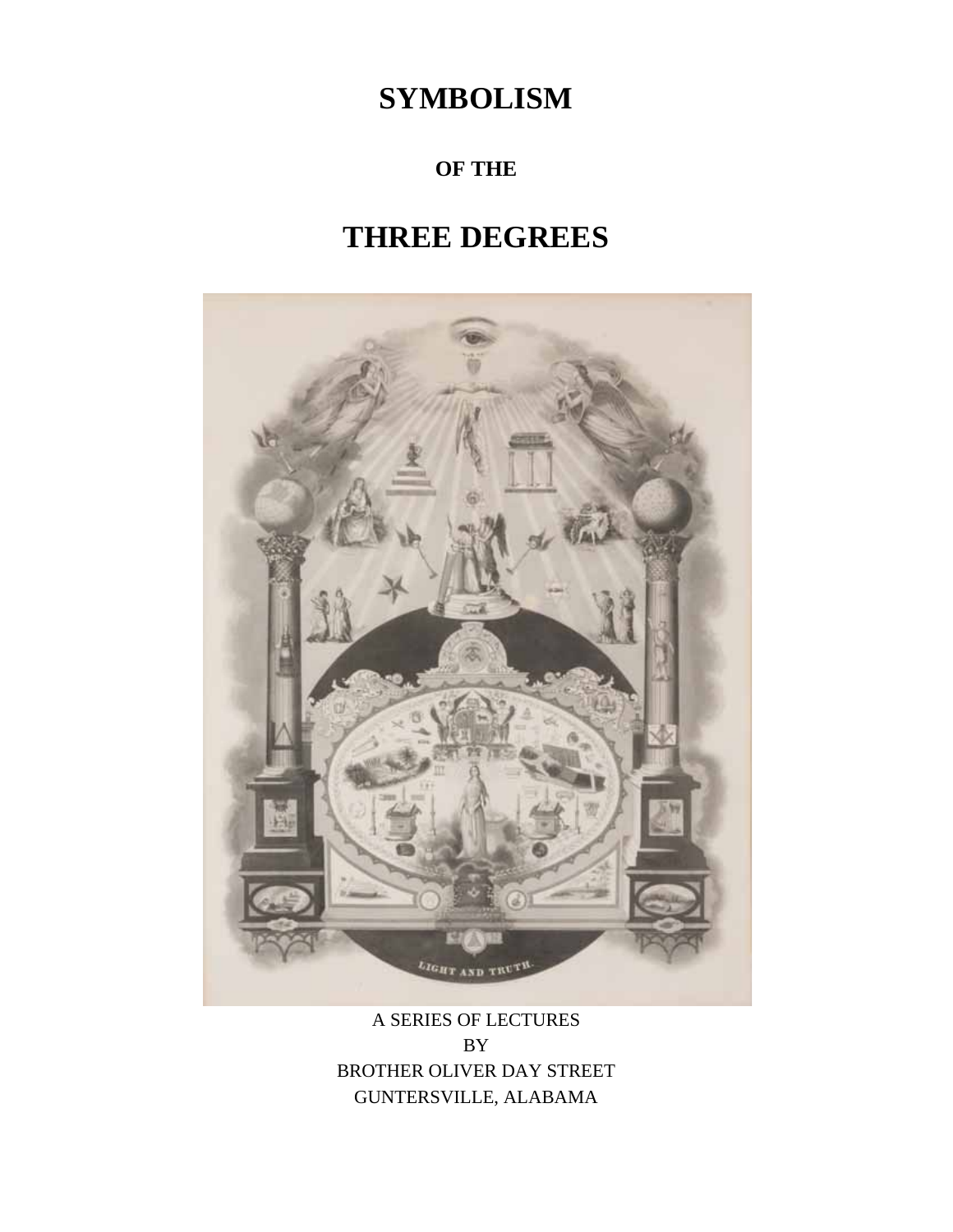Cover art: "Light & Truth" The Brotherhood Art Publishing Co., Boston, 1905. Charts of this design were started by Jeremy Cross, a teacher of the Masonic ritual, who, during his lifetime, was extensively known, and for some time very popular. He was born June 27, 1783, at Haverhill, New Hampshire, and died at the same place in I86I. Cross was admitted into the Masonic Order in 1808, and soon afterward became a pupil of Thomas Smith Webb, whose modifications of the Preston lectures and of the advanced Degrees were generally accepted by the Freemasons of the United States. Cross, having acquired a competent knowledge of Webb's system, began to travel and disseminate it throughout the country. In 1819 he published The True Masonic Chart or Hieroglyphic Monitor, in which he borrowed liberally from the previous work of Webb.

Photograph by Kenneth Olson, Spirit Lake Iowa from a chart hanging in the James & Cynthia Hayes Masonic Gallery housed in the Sioux City Scottish Rite, 801 Douglas Street, Sioux City IA.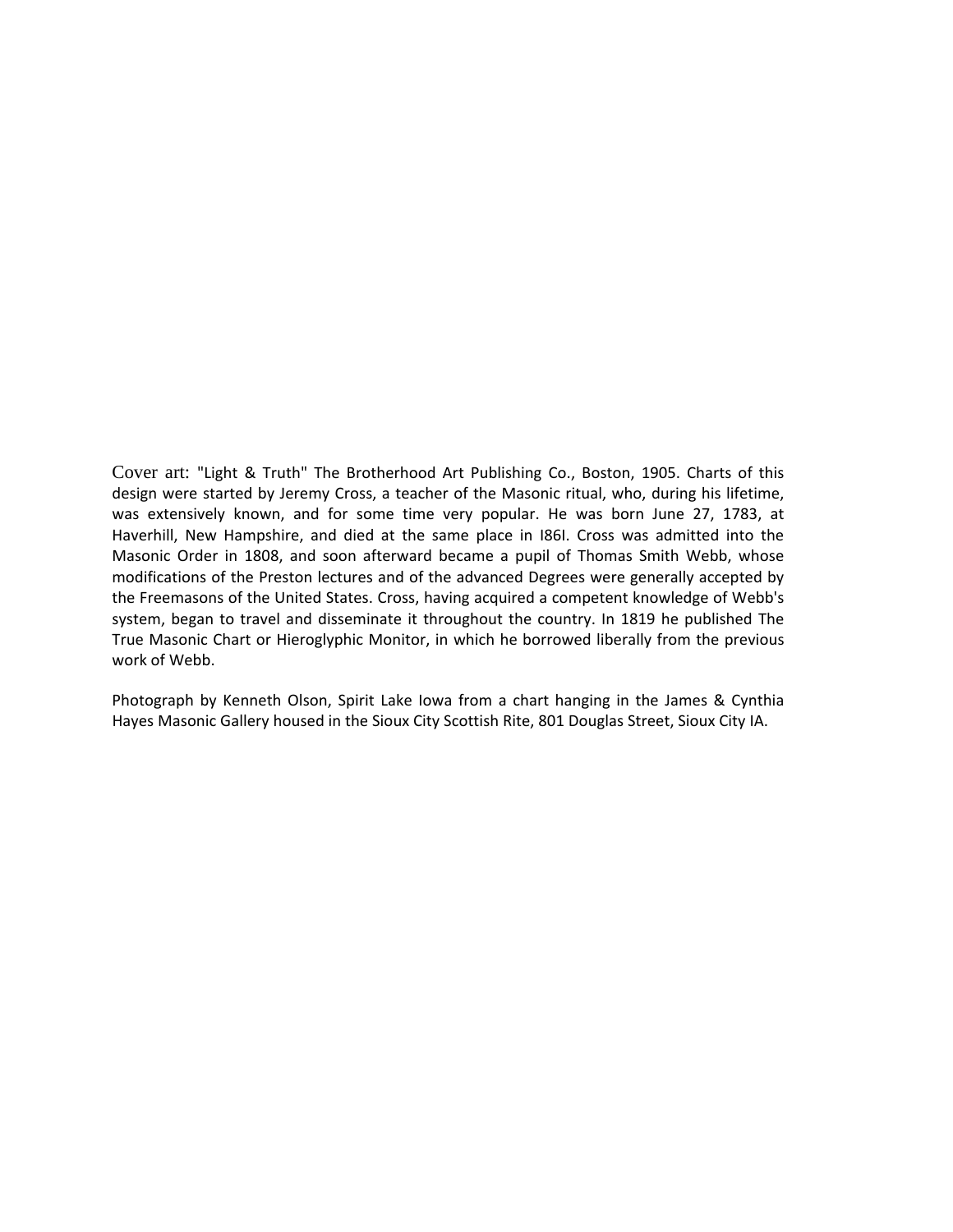# **SYMBOLISM**

**OF** 

# **THE THREE DEGREES**

A SERIES OF LECTURES BY BROTHER OLIVER DAY STREET GUNTERSVILLE, ALABAMA

REPRINTED FROM THE BUILDER THE OFFICAL JOURNAL OF THE NATIONAL MASONIC RESEARCH SOCIETY ANAMOSA, IOWA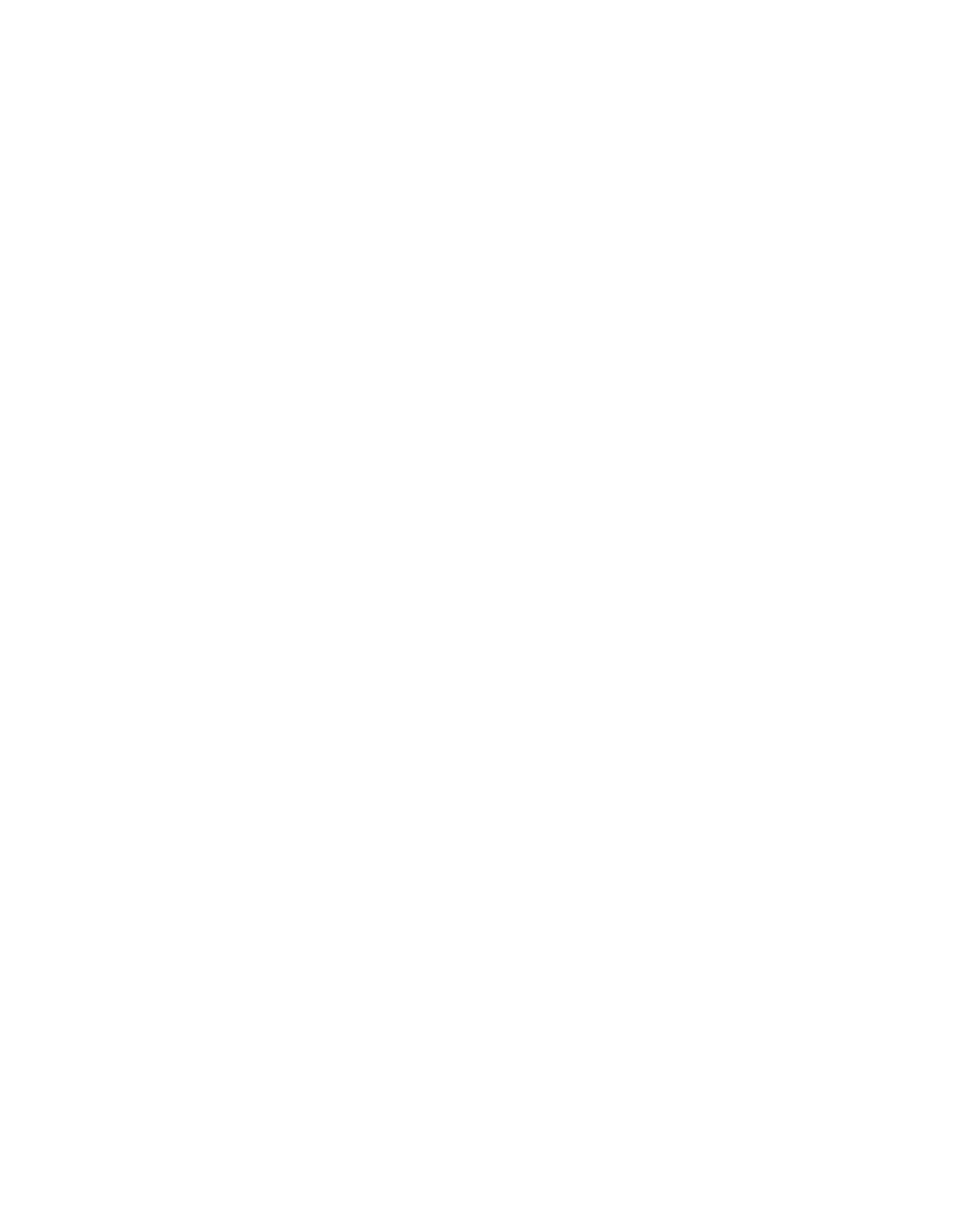# **I N D E X**

# **PART I**

THE ENTERED APPRENTICE DEGREE .............. Page 1

# **PART II**

THE FELLOW CRAFT DEGREE .......................... Page 17

# **PART III**

THE MASTER MASON DEGREE ........................ Page 29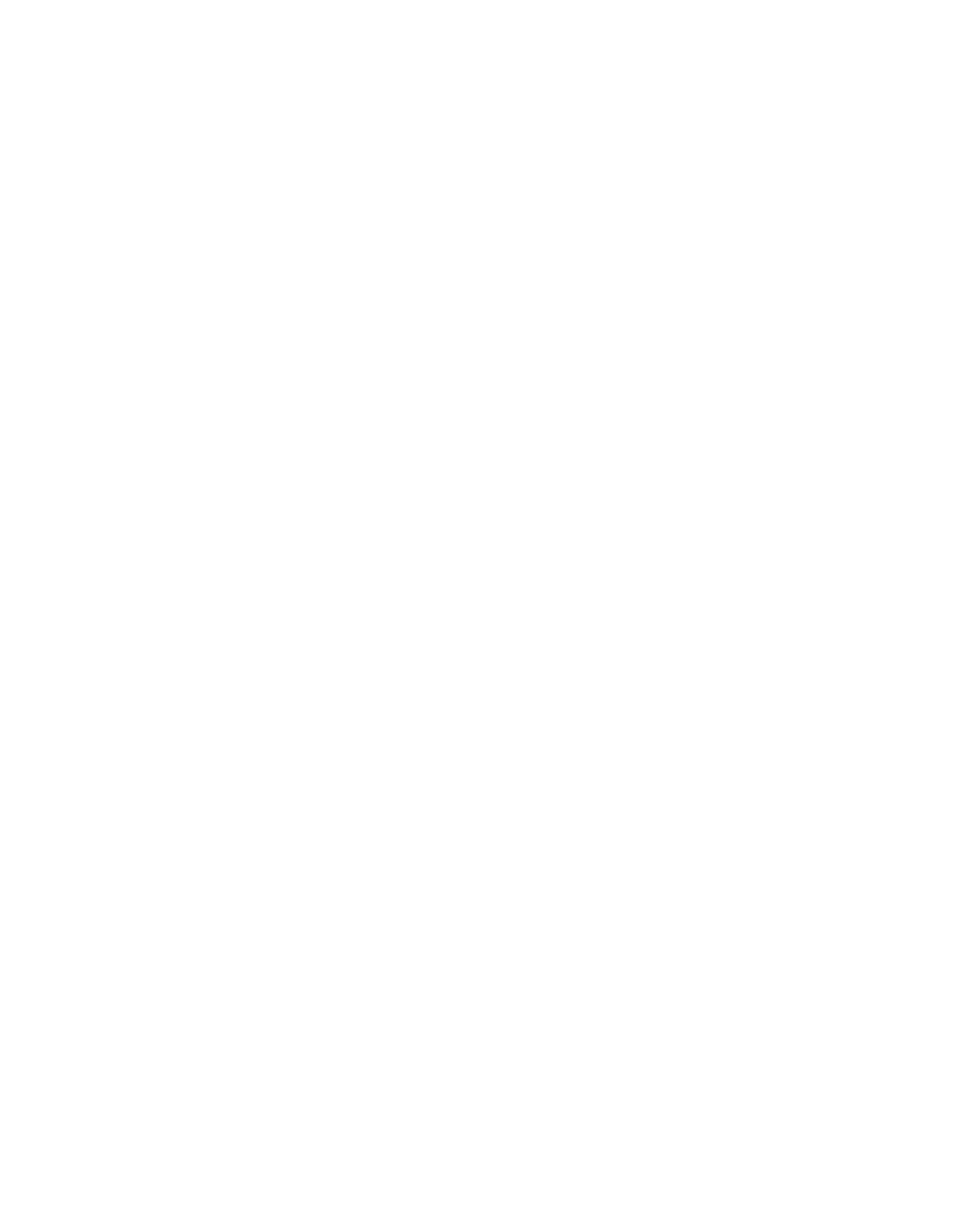#### **SYMBOLISM OF THE THREE DEGREES**

# PART I

## *THE ENTERED APPRENTICE DEGREE*

**IT** is first necessary that we should understand the scope of my subject. First, be it understood, I attempt to exhaust no topic upon which I touch, but only to stimulate the interest and curiosity of my readers to pursue the subject further for themselves. Under the term "symbolism" I include also the legends and allegories of Masonry, though properly speaking they are not symbols. Yet they are all so closely interwoven and so employed for the same or like, purposes they can scarcely be treated separately.

General Albert Pike, that great Freemason and philosopher, says that "to translate the symbols (of Freemasonry) into the trivial and commonplace is the blundering of mediocrity."

That there has been some blundering of this kind on the part of our Monitor makers must be apparent to any serious and intelligent student of Masonry.

Difficult as it is to assign adequate meaning to some of our Masonic symbols, it is equally difficult, when once started, to know where to stop. Says a distinguished British Freemason, Brother W. H. Rylands:

"Symbolism is always a difficult affair as everyone knows or at least ought to know. When once fairly launched on their subject, it often becomes an avalanche or torrent which may carry one away into the open sea or more than empty space. On few questions has more rubbish been written than that of symbols and symbolism, it is a happy hunting ground for those, who guided by no sort of system or rule, ruled only by their own sweet will, love to allow their fancies and imaginations to run wild. Interpretations are given which have no other foundation than the disordered brain of the writer, and when proof or anything approaching a definite statement is required, symbols are confused with metaphors and we are involved in a further maze of follies and wilder fancies."

Thus I am to steer our bark between the Scylla of Brother Pike and the Charybdis of Brother Rylands; without, therefore, descending to the common-place on the one hand or soaring away from the plane of common sense on the other, I hope to be able to say something of interest concerning the symbolism of the First degree.

A symbol is a visible representation of some object or thing, real or imagined, employed to convey a certain idea. Sometimes there is an apparent connection between the symbol and the thought represented, but more often the association seems to be entirely arbitrary. The earliest forms of symbolism of which we know were the ancient hieroglyphical systems of writing. We may indeed say that symbolism is but a form of writing; in fact, the earliest and for hundreds, and perhaps even thousands of years, the only form of writing known to the human race. It prevailed among every ancient people of whom we have any definite knowledge.

The learned Dr. William Stukeley, of England, the author of many antiquarian works, said truly that the "wisdom of all the ancients that is come down to our hands is symbolic."

This ancient form of writing, now generally fallen into disuse, Masonry has to some extent at least perpetuated and employs in recording her precepts and impressing them upon her votaries.

Another ancient and favorite method of teaching still employed by Masons is that of the allegory. The allegory is a figure of speech, that is to say, a departure from the direct and simple mode of speaking, and the employment, for the sake of illustration or emphasis, of a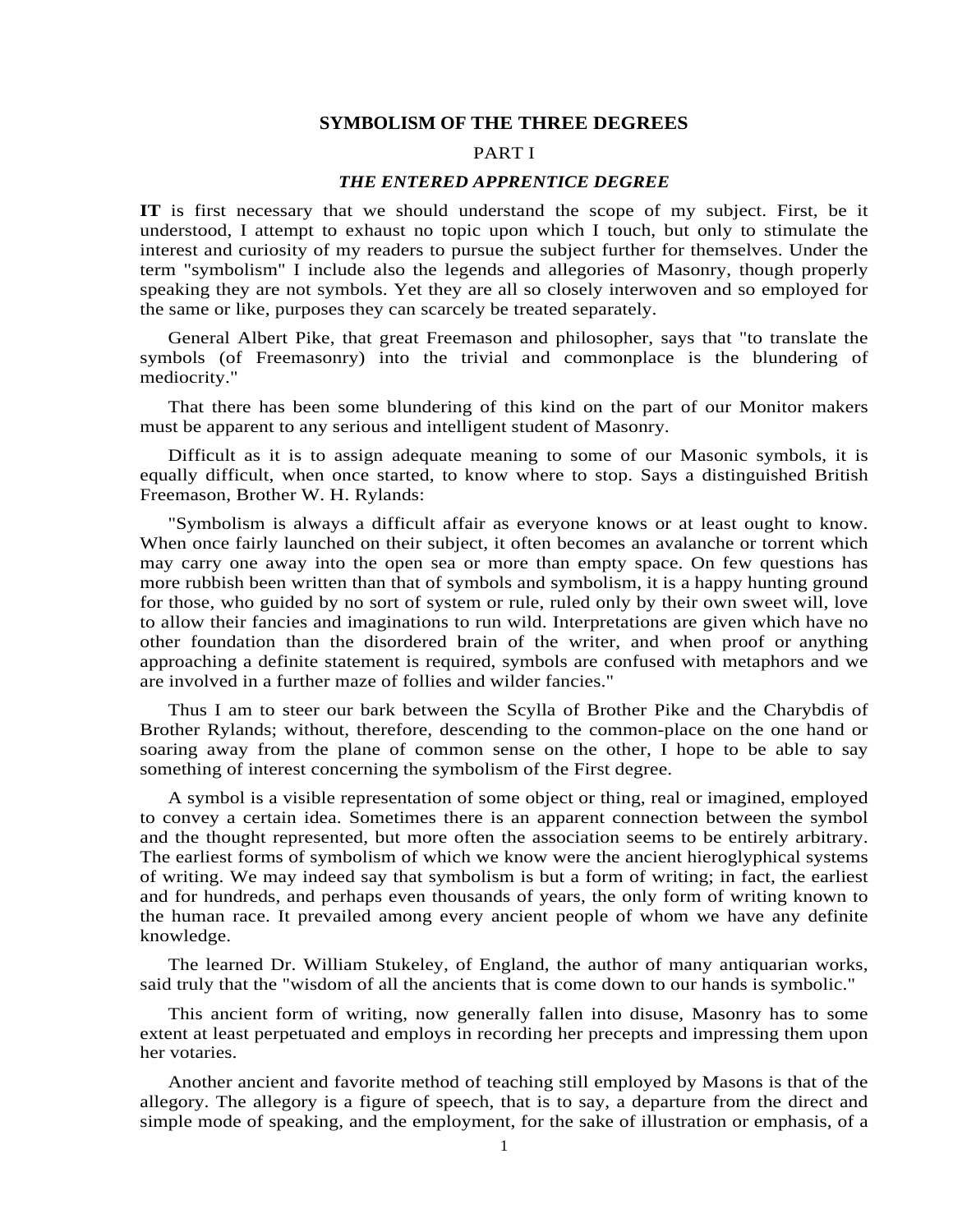fancied resemblance between one object or thing and another.

If we say of a man, as we often uncharitably do, "He is an ass," this is a metaphor. If we say of him as Carlisle did of Wordsworth, "He looks like a horse," this is a simile. An extended simile with the comparative form and words left out, in which the real subject is never directly mentioned but left to be inferred, is called an allegory. The most famous example of the allegory in literature is Bunyan's "Pilgrim's Progress."

One desirous of entering into the real spirit of these ancient methods of imparting instruction should read Bacon's "Wisdom of the Ancients," and particularly the preface to that remarkable book. He shows that nearly all the complex and to us absurd tales of Grecian mythology were but parts of a great system for inculcating natural, moral and religious truths by means of the allegory. What more grotesque and revolting, we may ask, than the myth of Pan?

"He is portrayed by the ancients," to quote Bacon, "in this guise: on his head a pair of horns that reach to heaven; his body rough and hairy, his beard long and shabby; his shape biformed, above like a man, and below like a beast; his feet like goats hoofs; and he bore these ensigns of his jurisdiction, to-wit, in his left hand a pipe of seven reeds, and in his right a sheep hook, or a staff crooked at the upper end, and his mantle made of a leopard's skin."

Yet under the master touch of Lord Bacon this incongruous creature, half man and half goat, is shown to be a beautiful and apt symbol of all nature.

Approaching that branch of symbolism which at present concerns us, Masonic Symbolism, it may be asserted in the broadest terms that the Mason who knows nothing of our symbolism knows little of Freemasonry. He may be able to repeat every line of the ritual without an error, and yet, if he does not understand the meaning of the ceremonies, the signs, the words, the emblems and the figures, he is an ignoramus Masonically. It is distressing to witness how much time and labor is spent in memorizing "the work"; and how little in ascertaining what it all means.

Far be it from me to under-rate the importance of letter-perfection in rendering our ritual. In no other way can the symbolism of our emblems, ceremonies, traditions, and allegories be accurately preserved, but I do maintain that, if we are never to understand their meanings, it is useless to preserve them. The two go hand in hand; without either the beauty and symmetry of the Masonic temple is destroyed.

It is in its symbols and allegories that Freemasonry surpasses all other societies. If any of them now teach by these methods it is because they have slavishly imitated Freemasonry.

The great Mason and scholar, Brother Albert Pike, said:

''The symbolism of Masonry is the soul of Masonry. Every symbol of a lodge is a religious teacher, the mute teacher also of morals and philosophy. It is in its ancient symbols and in the knowledge of their true meanings that the preeminence of Freemasonry over all other orders consists. In other respects, some of them may compete with it, rival it, perhaps even excel it; but by its symbols it will reign without a peer when it learns again what its symbols mean, and that each is the embodiment of, some great, old, rare truth."

In our Masonic studies the moment we forget that the whole and every part of Freemasonry is symbolic or allegoric, the same instant we begin to grope in the dark. Its ceremonies, signs, tokens, words and lectures at once become meaningless or trivial. The study of no other aspect of Freemasonry is more important, yet I believe the study of no aspect of it has been so much neglected. Brother Robert F. Gould, of England, our foremost Masonic historian, declares it is the "one great and pressing duty of Freemasons." Brother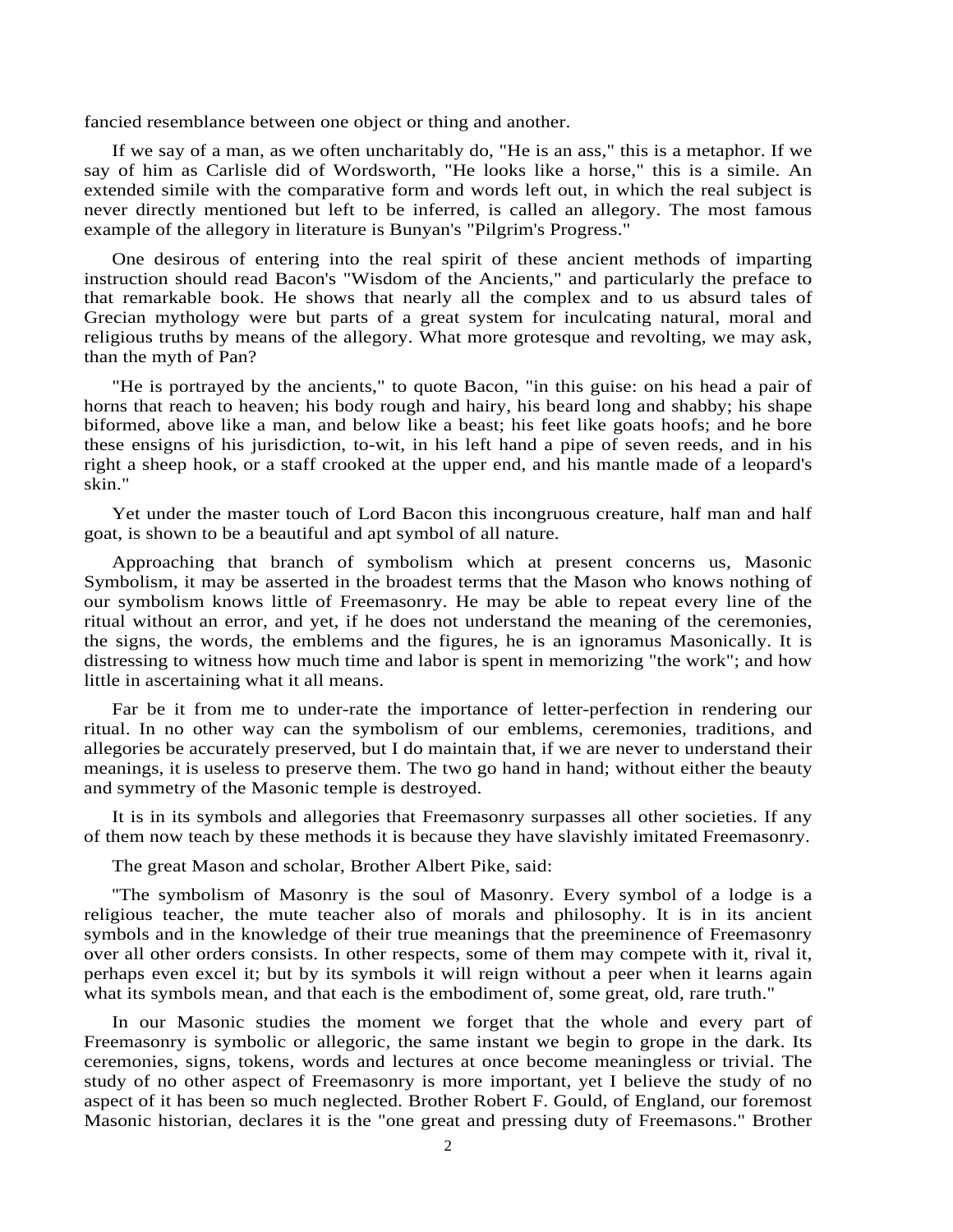Albert Pike, no doubt the greatest philosopher produced by our fraternity, declared as we have seen that symbolism is the soul of Masonry.

We are told in our Monitors that "every emblem, character and figure depicted in the lodge has a moral and useful meaning and forcibly inculcates the practice of virtue." The same may with equal truth be said of our every ceremony, sign, token, legend, and allegory. If this be true, it must follow that to be ignorant of Masonic symbolism is to be ignorant of Masonry.

In the ceremonies of making a Mason, however, we do not attempt to do more than to indicate the pathway to Masonic knowledge, to lay the foundation for the Masonic edifice; the brother must pursue the journey or complete the structure for himself by reading and reflection.

There must be somewhere in Freemasonry a consistent plan running entirely through it by which all that is genuine in it may be rationally explained. It can not be that a miscellaneous collection of rules, customs, symbols and moral precepts, however valuable in and of themselves, thrown together without order or design, could have attracted the attention among intelligent men that Freemasonry has done in all ages in which it is known. Surely unity must somewhere exist in the great variety which we find in the Masonic system.

A little study will reveal to us that the great, vital, underlying idea, sought to be inculcated by the several degrees considered collectively and which runs entirely through the system, is to give an allegorical or symbolical representation of human existence, not only here but hereafter, and to point the way which leads to the greatest good both in this life and in the life to come. Our ceremonies and symbols, while beautiful and impressive in and of themselves incidentally teaching valuable lessons of religion, morality and industry, all cluster around and contribute to this central idea. But it is only when we reflect upon them in relation to this sublime allegory of human life that we are enabled to comprehend them in the fullness of their beauty and grandeur. The Masonic student, therefore, who has never caught this conception of his subject has failed to grasp freemasonry in its most instructive and important aspect.

Endeavor, therefore, to get clearly in your minds the point I emphasize and which I shall attempt to demonstrate, namely, that every sign, every symbol and every ceremony in the First degree, in addition to any primary signification it may have, is also designed to illustrate allegorically some moral phase of human existence.

I have dwelt at length on this thought because I believe that it is not otherwise possible adequately to explain any part of the Masonic system.

### INITIATION

Initiation is now as it has been for countless ages, employed as a symbol of the birth and endless development of the human mind and soul. The Entered Apprentice degree represents birth and the preparatory stage of life, or in other words, youth; the Fellow Craft represents the constructive stage, or manhood; the Master Mason represents the reflecting stage, or old age, death, the resurrection, and the everlasting life. This explanation of the three degrees is briefly given in our lecture on the Three Steps delineated on the Master's Carpet.

### THE LODGE

Is it true that the lodge symbolically represents the world? I might say to begin that some have thought the word "lodge" derived from the Sanskrit word "loga," meaning the world. However this may be, our Monitors tell us that the form of a lodge is an "oblong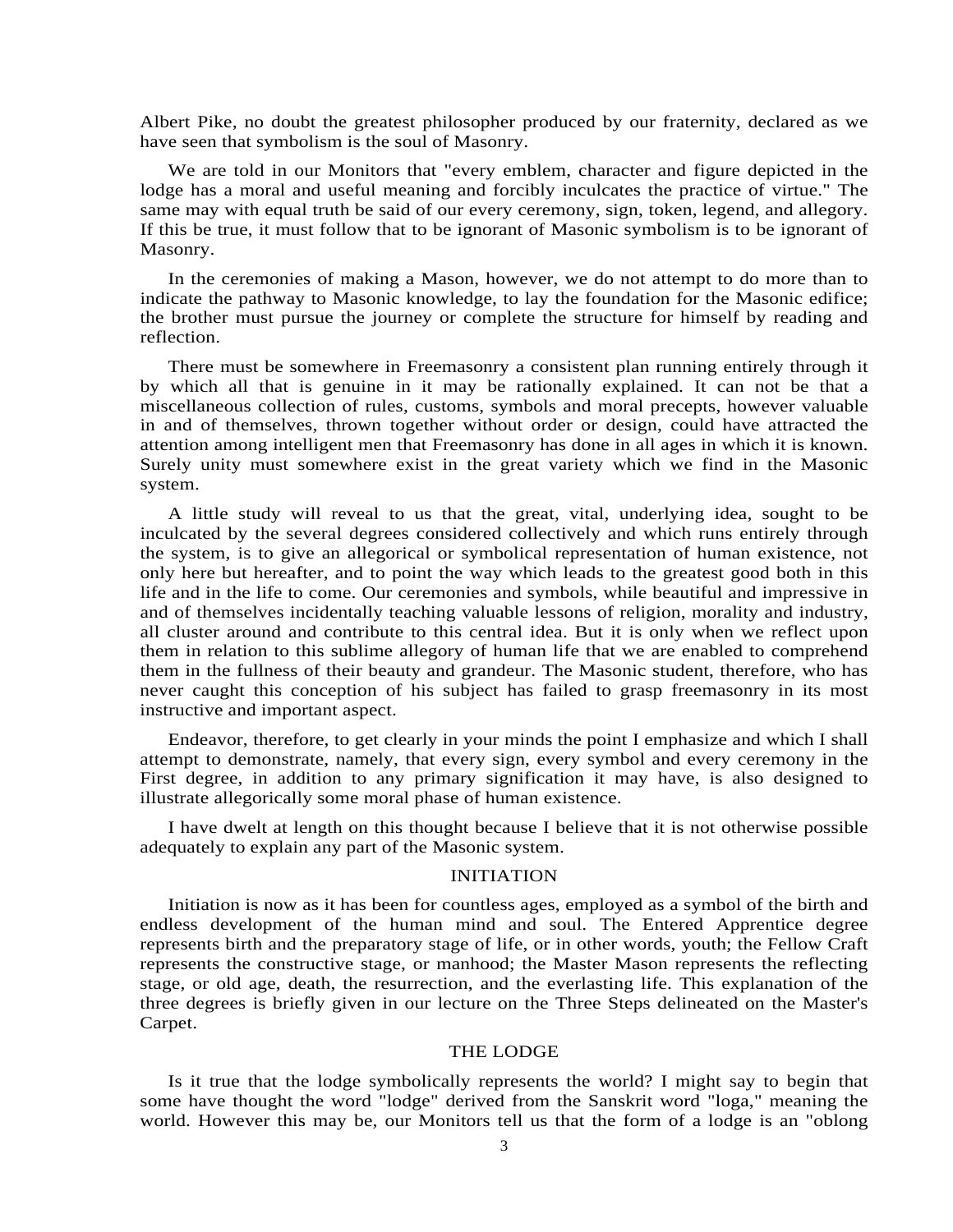square" from East to West and between North and South, from earth to heaven and from surface to center. This of course, if it means anything, can mean nothing less than the entire known habitable earth and Masonic scholars universally so interpret it. This meaning was more manifest at the period when Freemasonry is supposed to have had its origin, for the then known world living around the shores of the Mediterranean sea was literally of the form of an "oblong square." One doubting this may consult any, map of the ancient world.

Dudley, in his, Naology, says that the idea that the earth was a level surface and of a square form may be justly supposed to have prevailed generally in the early ages of the world. It is certain that down to a comparatively recent date it was believed that beyond a certain limit northward life was impossible because of the darkness and cold, and likewise that beyond a certain limit southward, it was impossible because of the blinding glare and intense heat of the sun. It was even supposed that in the farthest South the earth was yet molten. The biblical idea was that the earth was square. Isaiah (xi, 12) speaks of gathering "the dispersed of Judah from the four corners of the earth," and in the Apocalypse (xx, 9) in the vision of "four angels standing on the four corners of the earth."

So thoroughly grounded were these beliefs that in ancient times the "square," now the recognized symbol of the Lodge, was the recognized symbol of the earth, as the circle was of the sun. In this antiquated expression "oblong square," we therefore have not only an apt description of the ancient world and evidence that the lodge is symbolical thereof<sup>1</sup>, but also a remarkable evidence of the great age of Freemasonry. It tends strongly to date our institution back to the time when the human mind conceived the earth to be a plane surface and was ignorant of its spherical character.

Likewise the lodge, which is sometimes defined as "the place where Masons work," symbolizes the world or the place where all men work.

Again, its covering is said to be a cloudy canopy or starry decked heaven, a description that could have not the slightest application to anything else but the world.

If the lodge symbolizes the world and the Mason symbolizes man, it follows that initiation must symbolize the introduction of the individual into the world, or the birth of the child. It was so regarded in the ancient systems of initiation and is now so understood by Masonic scholars everywhere. It is the least important view to consider it merely as the method of admitting one to membership in a Society.

# PREPARATION

The preparation of the candidate and the plight in which he is admitted an Entered Apprentice strikingly typifies the helpless, destitute, blind and ignorant condition of the newly born babe. But initiation means more than this; by all the authorities it is agreed to be a symbolical representation of the process by which not only the child had been brought into existence and educated into a scholarly and refined man but that by which the race has been brought out of savagery and barbarism into civilization. D……., neither n…….. nor c………., b ………. nor s………, w……… c……… t………, fittingly typifies the barbaric, not to say savage, state in which man originally moved when he knew not the use of metals and out of which he has been brought to his present condition. It is precisely this that has led to the application of the term "barbarians" to the uninitiated. On this point I quote Brother Albert Pike, again; he says:

"In that preparation of the candidate which symbolizes the condition of the Aryan race especially in its infancy, he is deprived of all m…… and m……, because their use was not known to the earliest men; that he is n…… nor c…… represents the condition of the race

<sup>&</sup>lt;sup>1</sup> Univ. Cyc. Rome, vol. X.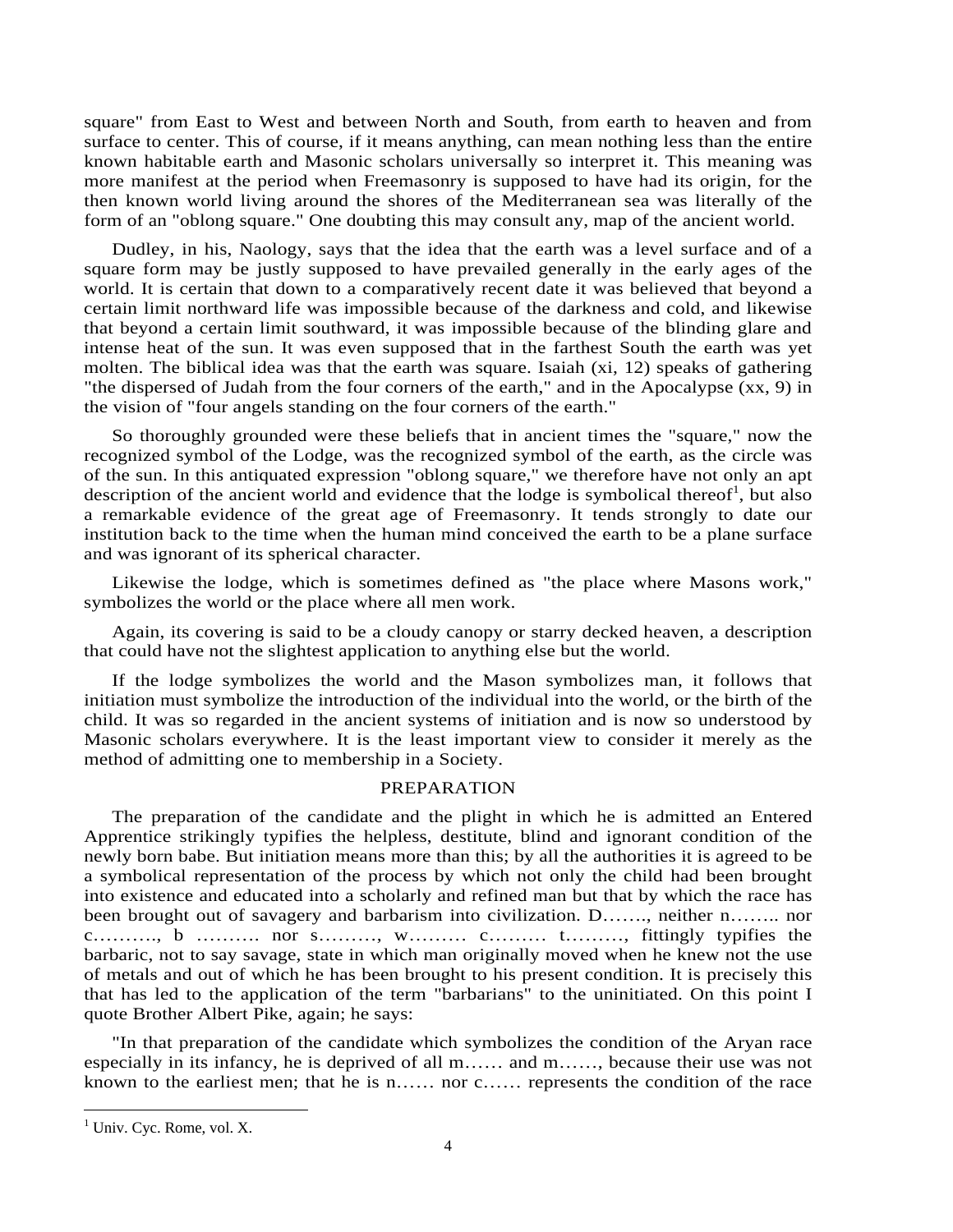when there were no manufacturers and the fabrics of the loom were unknown, when men dressed in the skins of animals, and, when the heat made these a burden, were hardly clothed at all. That he is b…… represents their blindness of ignorance, even of the most useful arts, and although of divine truths; and that in which the number 3 appears, the c…… t… three times around the ……, the bonds in which they were held of their sensual appetites, their passions that were their masters, anger, revenge, hatred, and all the evil kindred of these; and their superstitious fears."

A little study and reflection will show that every Masonic symbol has an apt application not only to the moral and intellectual life history of the individual but also to that of the race considered collectively. Biologists tell us that this parallel between the individual and the race holds good in the material realm and that in the physical growth and development of every child from the moment of its conception till it is a fully grown man, there is epitomized the history of the evolutionary development of the race through all the ages that have passed. However this may be, it is certain that an exact parallel does exist between the moral and intellectual growth of the child and the process which history indicates the race as a whole has passed through.

### TOOL SYMBOLS

One of the things first noticed in the Entered Apprentice degree and continued throughout all the degrees is the employment of the tools of the operative Mason, as emblems of moral qualities. This peculiarity of Freemasonry is well known even to outsiders.

Brother George Fleming Moore, editor of the New Age and Sovereign Grand Commander, A. and A. S. Rite, Southern Jurisdiction, declares that it is clear that the ancient Chinese philosophers used our present Masonic symbols "in almost precisely the same sense in which they are used by us in modern Freemasonry.<sup>"2</sup>

The tools with which men labor are not inappropriate for use as moral symbols, they are neither humble nor trivial. They are worthy emblems of the highest and noblest virtues. Tools have performed an astonishing part in civilizing and enlightening mankind. They are one of the few things that distinctly mark man as immeasurably superior to the other animals. Some scientists have even contended that it is alone man's ability to fashion and use tools that has raised him above the level of the brute creation. But radical as this view must be, it cannot be denied by any thoughtful man that the use of tools has been one of the chief instrumentalities in all human progress, not only material but mental and spiritual. Without tools we could not till the soil, or work the mines, or reduce the metal; we could enjoy only the rudest shelters; and all the creations of art which appeal to our spiritual natures would be impossible. The very stages of human advancement are named from the character of the tools that were employed during them; thus, the Stone Age, the Bronze Age, the Iron Age.

Scientists suppose the first great achievement of man in his progress from savagery to civilization to have been the development of articulate speech; the second, the discovery of the uses of fire; the third, they believe to have been the invention of a tool, namely, the bow and arrow. Pottery, another class of utensils, they hold to have been the fourth; the domestication of animals, the fifth; and the discovery of the manufacture and use of iron, the sixth. The seventh was the art of writing which also involved the use of a tool. Thus we see that four of the epoch making strides of savage and barbaric man had to do with the use of tools.

 $2^2$  New Age, vol. XVII, p. 283.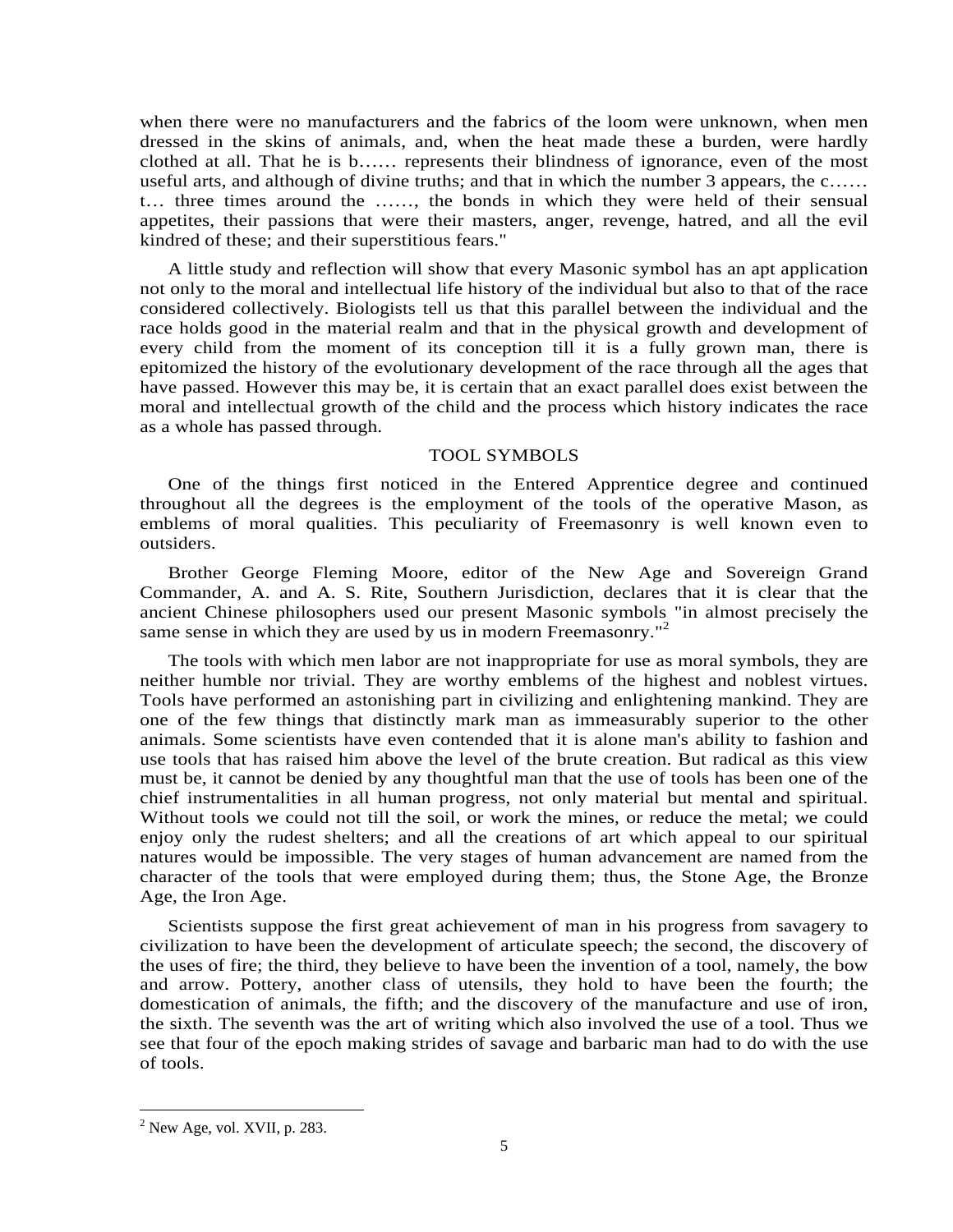With civilized man, the case has been even more striking. His first four great discoveries or inventions were gun-powder, the mariner's compass, the manufacture of paper, and the printing press. The fifth was the demonstration by Copernicus (1530) that the earth revolved on an axis and that the sun did not daily make a circuit around her. The next in order was the steam engine and machines for weaving and spinning. Lastly, we may name machines for generating and utilizing the boundless possibilities of electricity. We might also mention in this connection the gasoline engine. We will not count the flying machine whose value as a civilizing agent is yet to be demonstrated. Thus we see of civilized man, according to the highest authorities, seven of his eight great and distinctive achievements have been the invention and use of new tools. And it must be remembered that the eighth, the discovery of Copernicus, was rendered possible only through the use of another tool. To the Psalmist the heavens declared the glory of God's handiwork, but a thousand times more solemnly and impressively do they now disclose it through the medium of the telescope. It was nothing less than an inspiration that prompted our ancient brethren to symbolize the tools with which they produced those creations of art and architecture whose sight causes our breasts to heave with the highest emotions of which we are capable.

Professor Henry Smith Williams,<sup>3</sup> after pointing out the many material advantages involved in the use of tools, says that we must not "overlook the aesthetic influence of edged implements."

And then what must be said of the tools that make our music? If there is a glimpse of heaven obtainable on earth, it is in the wonderful art made possible through our marvelous musical instruments.

How our various working tools acquired the particular symbolical meanings we now attach to them we know not. In some instances we know that they have borne them for ages.

At any rate, it is with peculiar fitness that the material tools, which contribute so essentially to the building and the beautifying of the material structure, should be made to symbolize those virtues which are so essential to the building and beautifying of human character, that moral and spiritual building not reared with hands.

# MODESTY OF TRUE CHARACTER

We are told that in the building of Solomon's Temple there was not heard the sound of any tool of iron. It is a well-authenticated historical fact that the Jews, not to mention other ancient peoples, believed that an iron tool was polluting to an altar to Deity. Hence, in the days of Moses, the laws prescribed that in erecting an altar of stone to Jehovah no iron tool should be employed upon it. The work of erecting the Temple, therefore, went on noiselessly but with speed and perfection.

This tradition, besides being borne out by the known facts of Hebrew history, has a beautiful symbolism. It is this: the erection and adornment of the moral and spiritual temple in which we are engaged, that of human character, and of which Solomon's was typical, is not characterized by the clang of noisy tools. About true character building there is nothing of bluster and show; it is a silent, noiseless process. It is the emptiest tub that makes the greatest noise. Whenever you see the front pages of the newspapers constantly filled with the interviews of some man or when you see him constantly struggling to get into the limelight, you may rest assured that back of it all is not the highest type of character. It is certain that there is present vanity; it is probable that there is back of it selfishness and a sinister purpose. Beware of the self-advertiser and "head-liner." The greatest characters in the world's history have been men of modesty; their deeds, not their words, have silently spoken

 $3$  Enc. Brit. Vol. VI, p 404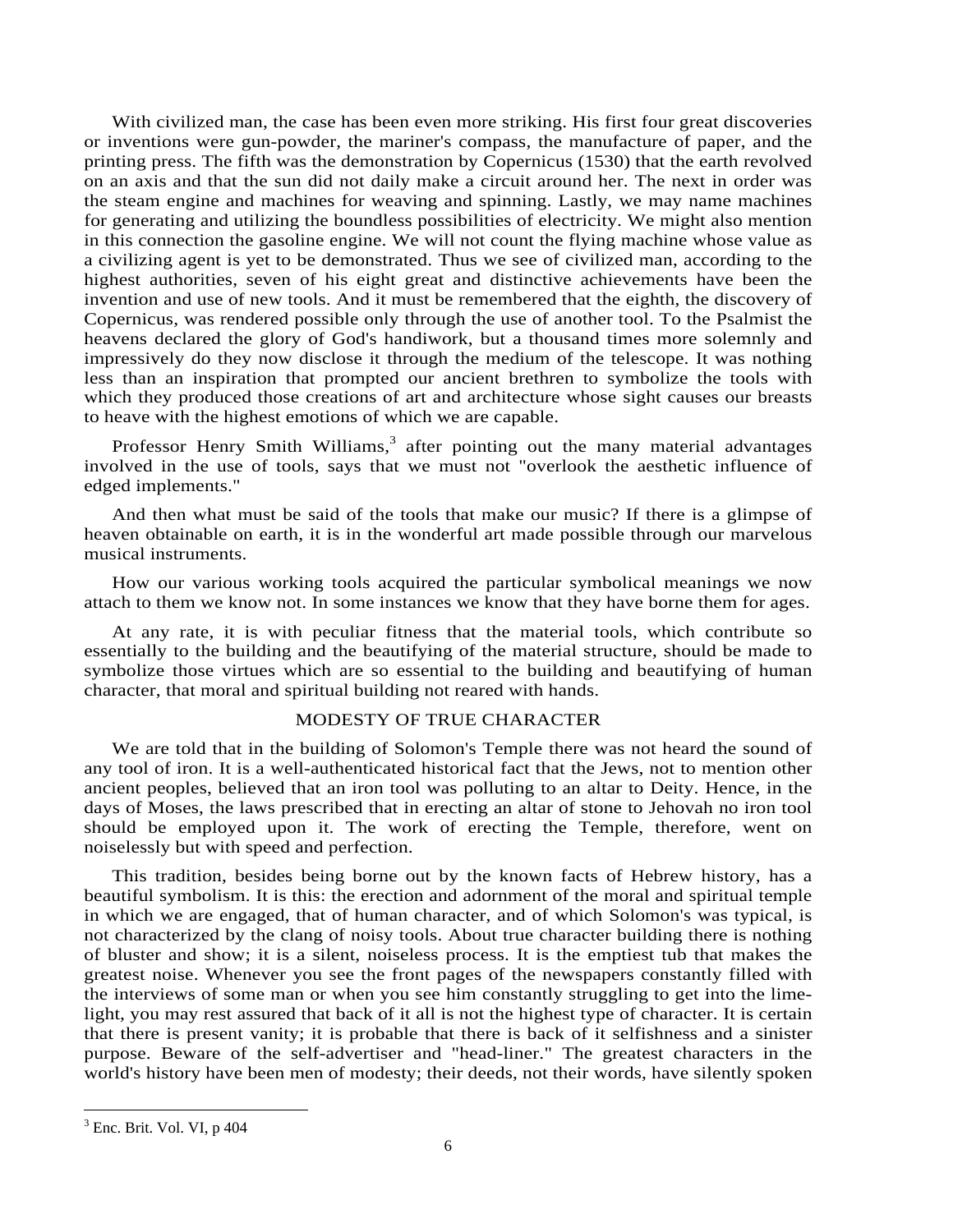for them.

#### CABLE-TOW

The candidate is early introduced to the Cable-Tow. We have seen that his introduction into the E. A. lodge is symbolical of birth. Among the Hindus, the Brahmans wear a sacred cord symbolizing the second birth which they profess. The Cable-Tow thus has in Masonry what we might term its primary allusion. It has, however, a deeper symbolism. The word is not found in most of our dictionaries; it is characteristically Masonic. Its obvious literal meaning is the cable or cord by which something is towed or drawn. Hence with the greatest aptness it represents those forces and influences which have conducted not only the individual, but the human race out of a condition of ignorance and darkness into one of light and knowledge. With symbolical meanings of this kind the cord seems to have been employed in many, if not all, of the ancient systems of initiation. The explanation of this paraphernalia given in our lecture is its least important meaning.

#### DISCALCEATION

It is very true that the plucking off of one's shoes is an ancient Israelitish custom adopted among Masons. It was employed among the Jews as a pledge of fidelity of one man to another. Such is the symbolism of it in the Entered Apprentice degree. It has another meaning with which we are not concerned here, but which is brought out in the Master's degree.

#### CIRCUMAMBULATION

A certain ceremony, the candidate is told, was intended to signify to him that "at a time when he could neither foresee nor prevent danger he was in the hands of a true and trusty friend in whose fidelity he could with safety confide." This has a literal meaning very applicable to the candidate's then condition, but if we regard the candidate as we should, as man pursuing the journey of life, the symbolical signification of this ceremony becomes truly profound. We all grope in the dark from the moment we are born till we are laid upon the bier. The candidate is no more oblivious to his way than is every man in this life to what is before him. In our moments of apparently greatest security we often to our astonishment find that we are in the very presence of death. The sinking of the Titanic or the Lusitania was but one of thousands of proofs of this truth. The winds, the lightnings, the floods and the fires destroy us without warning. With all our boasted wisdom and foresight we cannot see an inch into the future. But every man is in the hands of a true and trusty friend in whose fidelity he can with safety confide. He needs but do his part to the best he knows and may then rest confident that our All-Father will take care of the results in a manner befitting an all wise and all loving Creator.

#### UPRIGHT

In eastern countries (and formerly in western countries) the inferior approaches the superior, the servant the Master, the subject the sovereign, in an abased or groveling manner, often-times with the face averted as though it were insolence to look directly upon the august presence. Not so in Masonry; the candidate is taught to approach the East, with his face to the front, walking erect as a man should walk. This attitude is one of the characteristics that distinguish man from the other animals. A few can feebly imitate it, but only on occasion and then haltingly. Nothing adds more to a man's self-respect and strength of character than to walk erect, holding the head well up and looking the world and every man squarely in the face. You may experience a feeling of sorrow or sympathy for the man who appears before you with a cringing or abject bearing, but with this feeling there is mingled contempt. This idea we have turned into a terse though vulgar apothegm, "Hold your head up if you die hard." We promptly suspect the integrity of the man who can not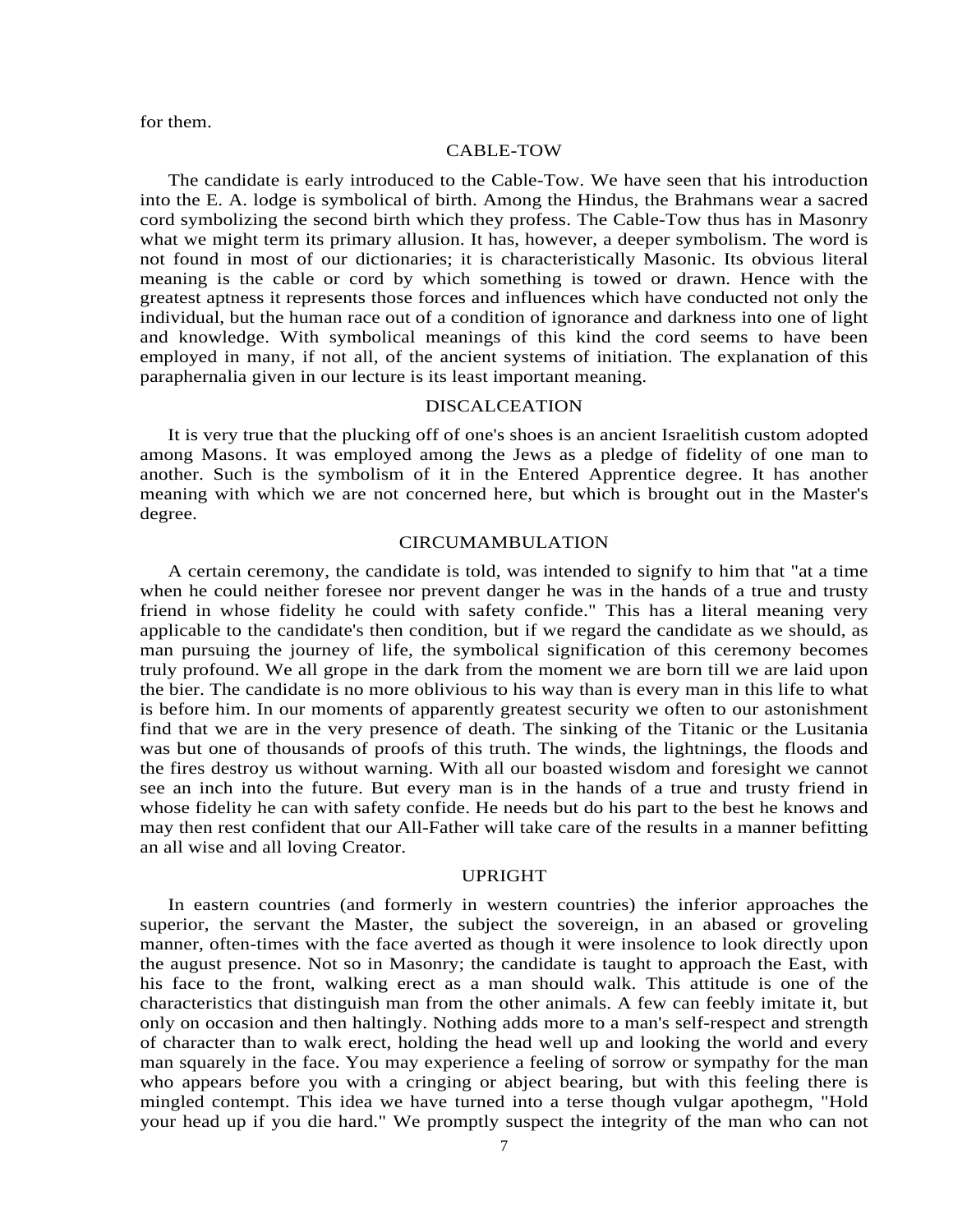look us squarely in the eye.

Freemasonry teaches that all men are and of right ought to be free; that, therefore, no man should abase or humiliate himself before another. But this manly, erect attitude which the candidate is taught to assume has the same symbolism as the plumb. It teaches that we should always walk upright in our several stations before God and man.

# THE BIBLE

The Bible is one of the Great Lights, one of the Furniture, and rests upon the top of the Two Parallel Lines. No lodge should be opened without its presence. Still it is but a symbol; it represents divine truth in every form, whether in the form of the written word, or in that referred to by the psalmist when he says:

"The Heavens declare the glory of God;

And the firmament showeth his handiwork.

Day unto day uttereth speech,

And night unto night showeth knowledge." -Ps. 19, 1.

But the shadow must not be mistaken for the substance. There is nothing sacred or holy in the mere book. It is only ordinary paper, leather, and ink. Its workmanship may be much inferior to that of other books. It is what it typifies that renders it sacred to us. Any other book having the same signification would do just as well. For this reason the Hebrew Mason may with perfect propriety use the Old Testament alone, or the Mohammedan may, as has been done, employ the Koran in his lodge. In fact that book should be used which to the individual in question most fully represents divine truth.

# APRON

We are told that the lambskin or white leather apron, the badge of a Mason, is "more ancient than the Golden Fleece or Roman Eagle, more honorable than the Star and Garter." This sounds a little bombastic, we must admit, yet it is literally true. The order of the Golden Fleece, which is here referred to, had its origin in A. D. 1429; the Roman Eagle, which was Rome's ensign of imperial power, became distinctively such, according to Pliny, no earlier than the second consulship of Gaius Marius or about 105 years B. C. On the other hand, it is certain that the apron was worn as a badge of honor or sanctity more, than a thousand years before Christ. The Garter is confessedly the most illustrious order of Knighthood in England, and is historically identified with the chivalry of the Middle Ages. But for this very reason, it like all the other orders of chivalric knighthood, was, as has been said by high authority, George Gordon Coulton,<sup>4</sup> "hampered by the limitations of medieval society." Edward A. Freeman, the great English historian, who has perhaps most nearly defined the spirit and influence of knighthood, says:

"The chivalrous spirit is above all things a class spirit. The good knight is bound to endless fantastic courtesies towards men and still more towards women of a certain rank; he may treat all below that rank with any degree of scorn and cruelty. The spirit of chivalry implies the arbitrary choice of one or two virtues to be practised in such an exaggerated degree as to become vices, while the ordinary laws of right and wrong are forgotten. The false code of honor supplants the laws of the commonwealth, the law of God and the eternal principles. Chivalry again in its military aspect not only encourages the love of war for its own sake without regard to the cause for which war is waged, it encourages also an extravagant regard for a fantastic show of personal daring which can not in any way

<sup>4</sup> Enc. Brit. Vol. XV, p. 858.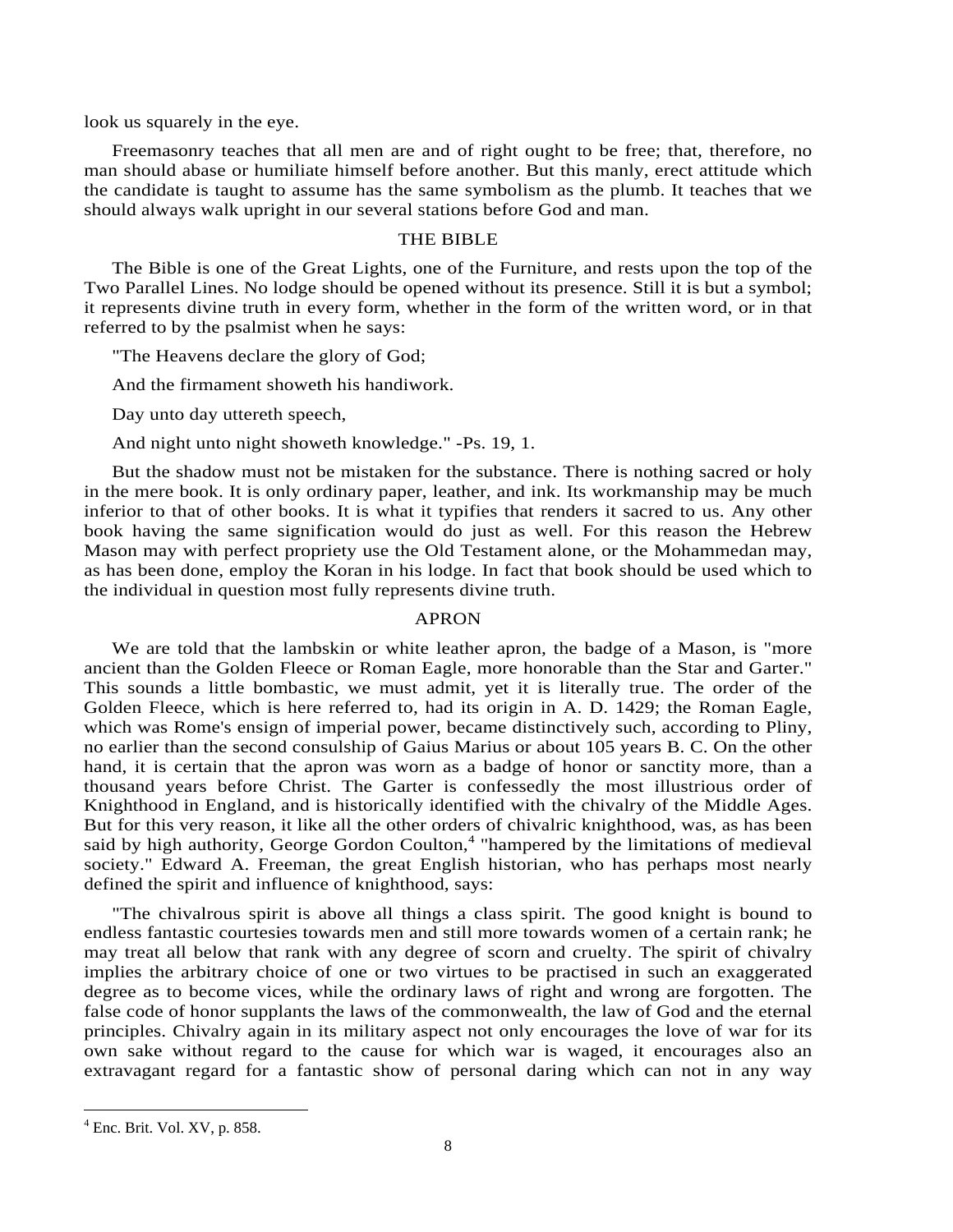advance the siege or campaign which is going on. Chivalry in short is in morals very much what feudalism is in law. Each substitutes purely personal obligations devised in the interests of an exclusive class, for the more homely duties of an honest man and a good citizen."<sup>5</sup>

This view presents knighthood as the very antithesis of Freemasonry.

F. W. Cornish presents a somewhat brighter picture of knighthood but says, "Against these (virtues) may be set the vices of pride, ostentation, love of bloodshed, contempt of inferiors, and loose manners."

But whether we take the one or the other view, Freeman or Corrnish, chivalry will not bear comparison with Freemasonry in the nobility of its principles. Let us set against the pictures of Freeman and Cornish the things which Freemasonry stands for. It is in theory at least a vast school urging the study of the liberal arts and sciences which tend to broaden, strengthen and enlighten the mind. But it is much more than this; it is a great society of friends and brothers teaching by precept, and let us hope by example, all those mental and moral virtues which make and adorn character and prepare us to enjoy the blessings not only of this life but of that which is to come. Let me enumerate some of the things that are taught and by ceremonies peculiar to Freemasonry, are impressed upon the minds and hearts of its initiates. A belief in Deity; the service of God; gratitude for his blessings; reverence and adoration for his holy name; veneration for his word; the duty and efficacy of prayer; the invocation of his aid in every laudable undertaking; faith in Him; hope in immortality; charity to all mankind; the relief of the distressed, particularly the brethren and their families; the cultivation of brotherly love and the protection of the good name of a brother and that of his family and the sanctity of his female relatives; the adornment of the mind and heart; purity of life and rectitude of conduct; the curbing of our desires and passions; living in conformity to the "Great Books" of Nature and Revelation; the practice of temperance, fortitude, prudence and justice; the cultivation of habits of patience and perseverance; the eschewing of profanity; love for and loyalty to country; devotion and fidelity to trust; the beauty of holiness; the maintenance of secrecy; the observance of caution; the recognization of real merit; the contemplation of wisdom; admiration for strength of body and character; the love of the beautiful in nature and art; the observance of the Sabbath; the promotion of peace and unity of the brethren; the preservation of liberty of thought, conscience, speech and action; equality before God and the law; the cultivation of habits of industry; the certainty of retributive justice; the brevity and uncertainty of this life; the contemplation of death; the resurrection of the body and life everlasting after death to those who love God and his creatures and observe his laws. All of these and others I am not privileged to mention here are taught every candidate and are impressed upon his mind by peculiar ceremonies which constitute a part of the secret arcana of the lodge.

Do you say that all these things may be learned elsewhere with equal thoroughness and equal ease, and that Masonry is therefore, a useless institution?

I maintain not. The fact that the institution has lived and flourished for so long a period and that it is today more powerful in its influence and more general in its dissemination than ever before proves not. It approaches the mind and heart from a direction that enables it to reach and grapple many men whom no other influence can reach, while at the same time it doubles and multiplies many times the power for good of those whom other influences do reach.

Is it, therefore, any exaggeration to say that Freemasonry is more ancient than the Golden Fleece and more honorable than the Star and Garter, or any other order that can be

<sup>5</sup> Norman Conquest, vol. V, p. 482.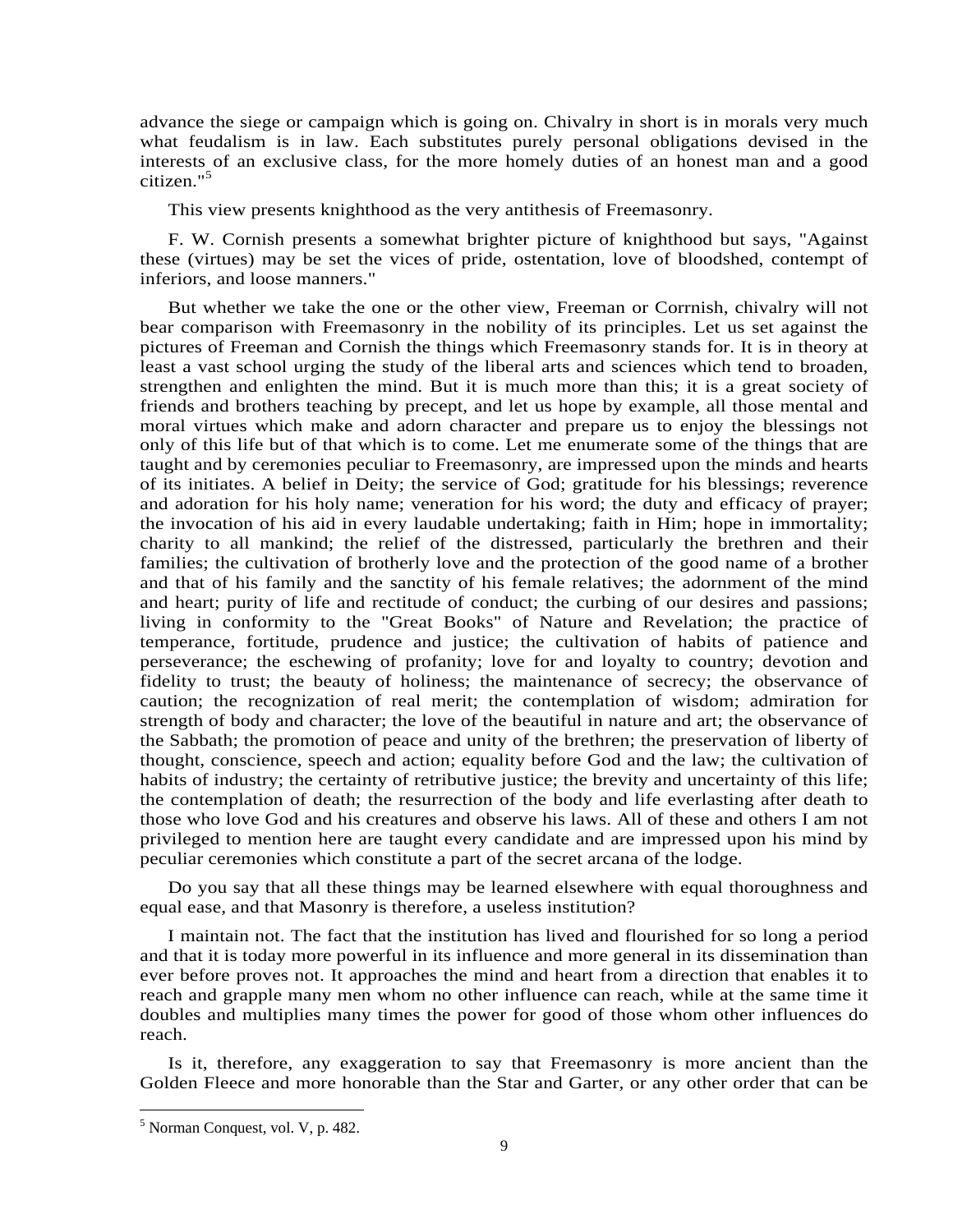conferred upon its initiate by king, prince, or potentate?

# DEFINITION OF LODGE

We are told that a lodge is a certain number of Masons duly assembled with the Holy Bible, square and compasses. These three properties should indeed always be present but to the existence of a lodge in its highest sense it is more necessary that there should be present what they symbolize, namely: Truth, Virtue and Self-restraint. Without these there may be the semblance of but no real lodge. Bible, square and compasses should be displayed in every opened lodge, not chiefly for their own sake but for what they represent.

# HIGH HILLS AND LOW VALES

We are told that our ancient brethren usually held their lodges on high hills or in low vales. This allusion to this antiquated custom is another hoary lock upon the brow of our symbolism. The explanation given is a very simple and practical one, namely: because they better lent themselves to purposes of secrecy. But there is another and deeper reason. Whatever may be the explanation, it is clear that from the remotest times hills and valleys have been peculiarly venerated by mankind. On the "High Places" the Jews and their neighbors worshipped God; the glens and dales our imagination has populated with the charming "Little People," the sprites and fairies of mythology and our nursery tales. The beauty spots of earth are where mountains and valleys succeed each other in greatest profusion. These are they that in all ages have testified to the majesty and glory of God and stirred our imaginations and inspired our poets.<sup>6</sup>

# WISDOM, STRENGTH AND BEAUTY

We are told in our Monitors that our institution is supported by three great pillars, Wisdom, Strength and Beauty, because there should be wisdom to contrive, strength to support, and beauty to adorn all great and important undertakings. The lodge whose members are characterized by wisdom to plan with judgment, strength to resist evil tendencies and influences, and by the beauty of brotherly love and charity is sure to prosper. Nothing more is needed to give it success. Truly may it be said that these three attributes support our institution and with equal truth may it be said that they support all other institutions and creations.

Infinite wisdom planned and formed this universe, omnipotent strength hurls the sun, the earth, the moon, the stars through space at speeds we can not conceive, and yet holds each in its accustomed orbit with such inerrancy that astronomers can now calculate the position of each thousands of years hence, while a beauty which poets have for ages in vain attempted to express completes the work. In short, wisdom, strength and beauty sum up the universe in three words.

Wisdom, strength and beauty make a perfect building. There must be wisdom to plan and execute; this gives to the structure convenience and utility. There must be strength to support; this gives to the building firmness and durability. There must be beauty to adorn; this gives that which pleases and appeals to man's moral and aesthetic taste. There may be wisdom and strength but without beauty the result is, as has been truly observed, mere construction or at most a piece of engineering. It may be admirable, even wonderful, but without beauty it is not architecture. There may be beauty, but if there is not wisdom of plan and execution and strength to resist the processes of decay the result is a disappointment. Who, that visited the Chicago Exposition in 1893 and viewed that dream of beauty, was not saddened by the thought that there was no strength there? These three essential elements of architecture, Vitruvius, the noted architect who flourished shortly before Christ, enumerates

 6 A. Q. C. vol. III. P. 21; U. M. L., Part II, p. 66p Orientation of Temples, p. 6.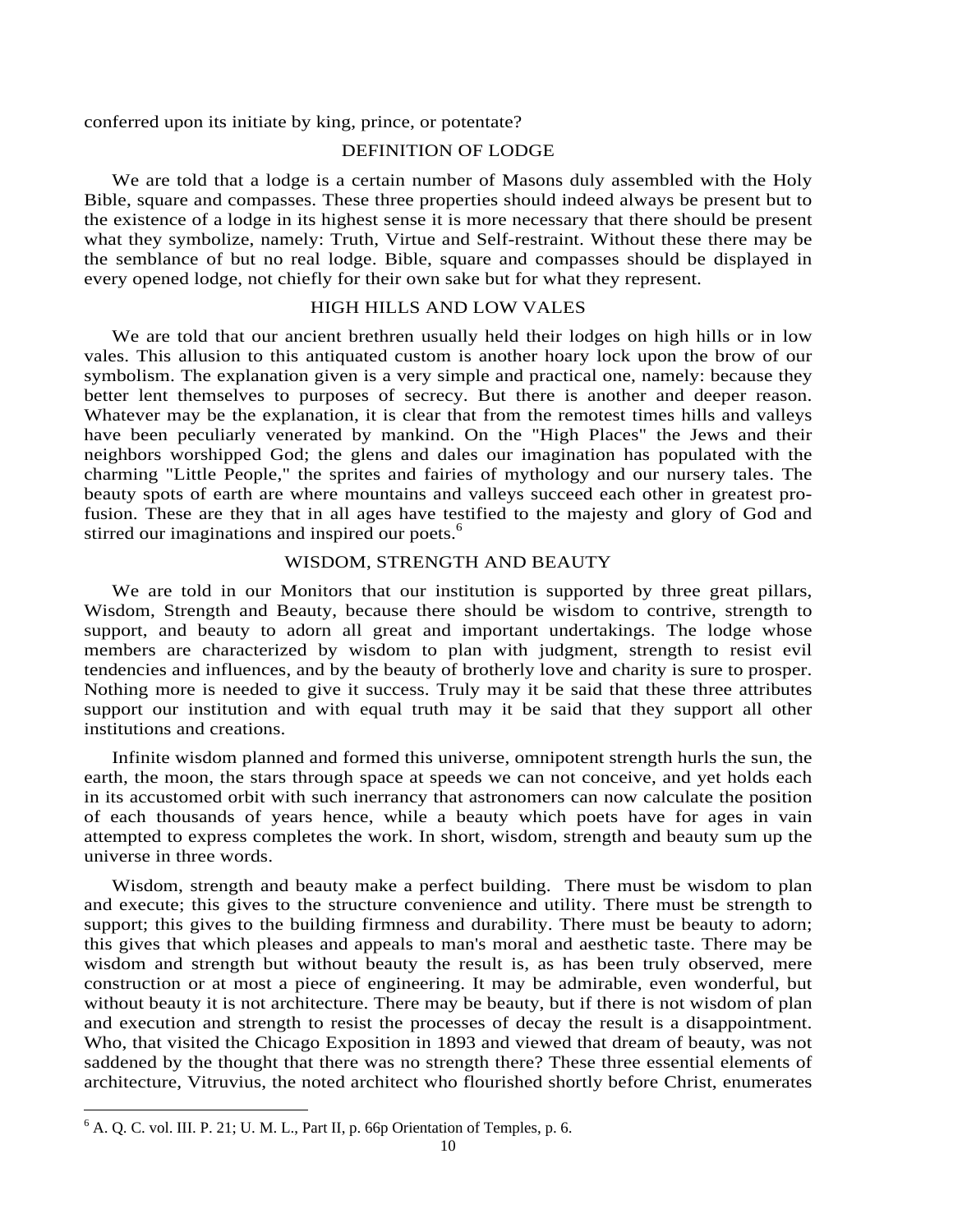as **Firmitas, Utilitas, Venustas,** which is to say stability, utility and beauty.<sup>7</sup>

So of man. Wisdom, Strength and Beauty make a perfect man. How often have we said with a sigh "that is a beautiful woman," or "that man is a beautiful character, but there is neither wisdom nor strength." This beauty may be so great as to be lovely or be even admirable but there is not perfection.

On the other hand, how sad, how inexpressibly sad, when we behold a man with a great mind and a great body and yet no beauty of character; a soul in which there is selfishness instead of sympathy, cruelty instead of kindness, hate and bitterness instead of love and charity. When to beauty of heart and person and character you add wisdom to plan and strength to execute, weighing down all evil opposition, we have what may truly be called "the noblest work of God." Nothing can be added to wisdom, strength and beauty in either a building or in a man, unless it be more wisdom, more strength and greater beauty.

Wisdom and Beauty early become subjects of philosophical study and disquisition. Among the Greeks, "Wisdom" was regarded as the knowledge of the cause and origin of things; among the Jews, it was regarded as knowing how to live in order to get the greatest possible good out of this life. Neither Greek nor Hebrew philosophy seems to have concerned itself greatly about a future life. This subject was productive among the Jews of the "Book of Wisdom," which has been pronounced by Dr. Crawford H. Toy, as "the most brilliant production of pre-Christian Hebrew philosophical thought." The Greeks boasted a vast body of "Wisdom literature," as it is called. So, Beauty gave rise to a body of philosophical thought called Aesthetics. The earliest writers on this subject, as on so many others, were Socrates, Plato and Aristotle. Socrates thought it resolvable into the useful and as not existing independently of a percipient mind. Plato took the contrary view on each point. Aristotle made great advance on both and defined certain essential elements of beauty which have since been generally accepted. All agree that the purest of our pleasures arise from the contemplation of the beautiful and that the effect is chastening and elevating. Freemasonry combines this philosophy with both the Greek and the Hebrew ideas of Wisdom, as a topic worthy of philosophical study. With us, as we shall see in the third degree, the conception of Wisdom is extended beyond what either the Greek or Hebrews understood it and embraces the search for knowledge of the future.

Strength was greatly prized by the Jews, as well as the Greeks and Romans, and among them was regarded as one of the attributes of Deity. Both Samuel and Joel acclaim Jehovah as the Strength of Israel. Job (xii, 13) declares "With him is wisdom and strength," while David (Ps. xcvi, 6) sings "Strength and beauty are in his sanctuary." But the Preacher (Ec. ix, 16) with a truer appreciation declares that "wisdom is better than strength." Examples could be multiplied indefinitely from the old Bible of the high esteem in which the Jews held these three Masonic qualities.

# THE COVERING OF THE LODGE

The covering of the lodge is said to be a clouded canopy or starry-decked heaven. The appropriateness of this symbol is striking when we regard the lodge as emblematic of the world, for such is literally at all times the covering of the earth. Equally true, in the literal sense, was this description when lodges were held in the open air, as we are assured and as seems probable they were. In the earliest temples erected by man for the worship of God there was no roof, the only covering being the sky. As to them also this description holds good. This fact may give additional point and meaning to the statement that our lodges extend from earth to heaven. Later when temples were covered and our lodges began to be held in closed rooms it was customary to decorate the ceiling with a blue canopy spangled

 $<sup>7</sup>$  Enc. Brit. Vol. II, p 370.</sup>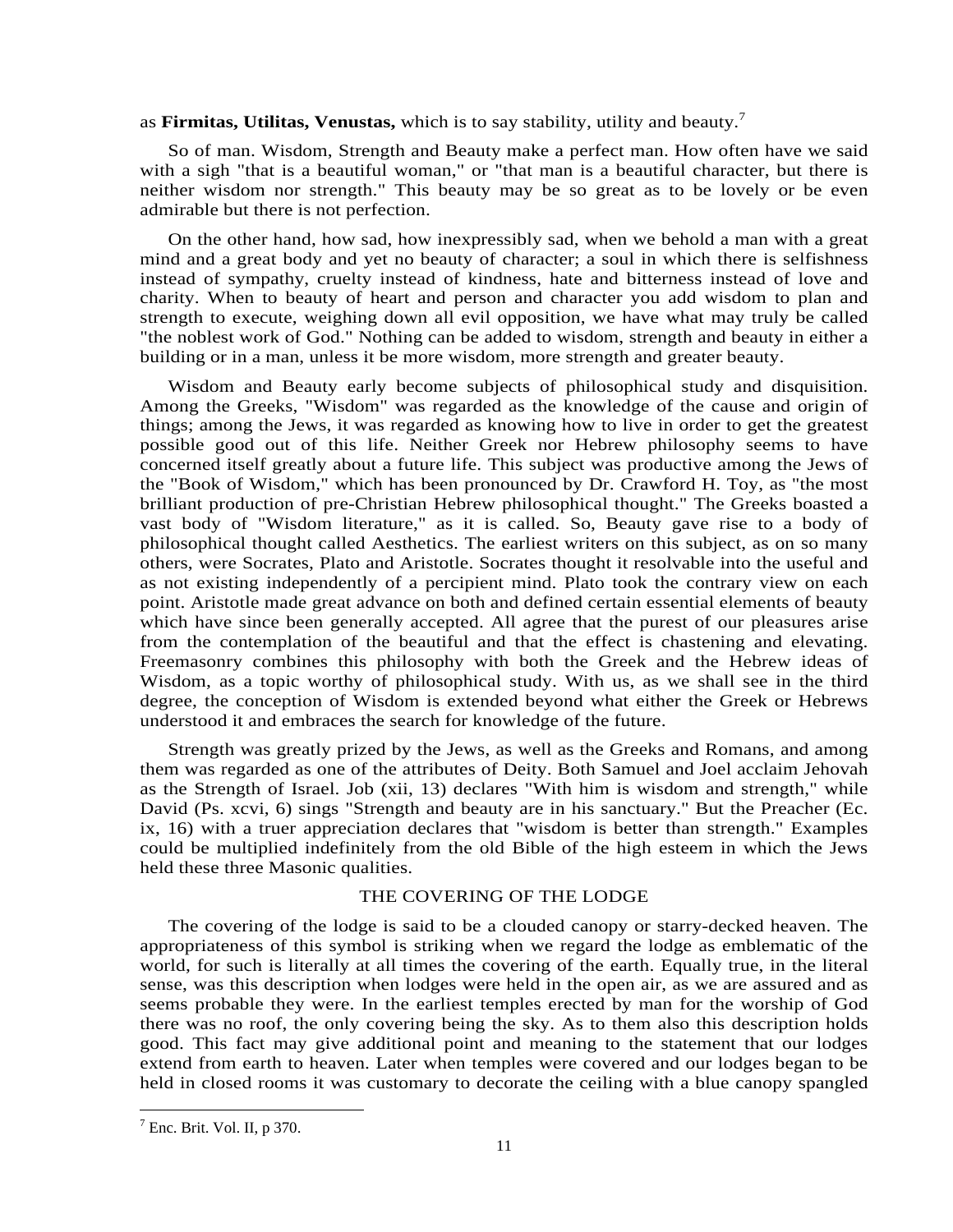with stars. This starry-decked heaven, when now exhibited in our lodge rooms, either on the ceiling or on our charts, or master's carpets, is obviously reminiscent of the real canopy of heaven with which anciently our lodges were in fact covered, and is symbolical of that abode of the blessed which is universally regarded as located in the sky.<sup>8</sup>

#### THE ORNARAMENTS OF THE LODGE

The ornaments of the lodge are the Mosaic pavement, the indented tessel and the blazing star; that is to say its floor, the margin thereof, and the stars with which its ceiling are or should be decorated. Does this symbolism hold good when applied to the earth? It does most perfectly. To the beholder the visible part of the earth appears as surface, horizon and sky. The surface of the earth, if viewed from above checquered with fields and forests, mountains and plains, hills and valleys, land and waters, would be found to look very much like a pavement of Mosaic work. A few miles up it would seem almost as delicate. The horizon, that mysterious region that separates land and sky, earth and heaven, where the heavenly bodies appear and disappear, with its inexpressible charms and numberless beauties, has in all ages been a source of mystery and inspiration to the poets. It is fitly typified by the splendid borders which surround the floors of some of our most magnificent buildings and which is fabled to have surrounded the floor of Solomon's Temple, while the firmament above studded with stars by night and the blazing sun by day complete the ornamental scheme of the earth. The surface, the horizon, the firmament embrace all of visible beauty of Nature there is, and they have never yet been exhausted by poet, painter or singer.

# THE THREE GREAT LIGHTS

If we read discerningly the explanation given of these in our lectures and ceremonies we must perceive that they symbolize, respectively: (1) The Bible, the word of God, not merely that disclosed in his revealed word, but including also the knowledge which we acquire from the great book of Nature; (2) the square typifies the rule of right conduct, and (3) the compasses is an emblem of that self-restraint which enables us on all occasions to act according to this rule of right. Beyond a perfect knowledge of God's word and therefore of the rule of right living nothing is needed to make the perfect man except a perfect selfrestraint.

#### THE THREE LESSER LIGHTS

Equally appropriate is the symbolism of the Three Lesser Lights. It was literally true to our ancient operative brethren that from the Sun and Moon they obtained all that natural light which rendered possible those great architectural creations, some of which still remain as perpetual sources of wonder and delight. But all this skill must have quickly perished from the earth had not the Master communicated to the Apprentice from generation to generation the mental illumination which kept alive the knowledge of architecture. Thus literally were the Sun, Moon and Worshipful Master lights to our ancient operative brethren. But as a knowledge of architecture is less than knowledge of God; as the correct rule of building is less than the correct rule of living; as the restraints imposed upon the structure is less important than the restraint imposed upon one's self, so are the Sun, Moon and Worshipful Master less important lights than are the Bible, square and compasses, when rightly understood.

To the untutored mind the sun was the most striking object in nature. His daily march across the heavens must to those, who did not know that his motion was only apparent, have

<sup>&</sup>lt;sup>8</sup> Morals and Dogma, pp. 235, 365; Mackey's Smbolism, pp. 102, 117; Hamlin's His. Of Arch., p. 2; Steinbrenner, p. 150.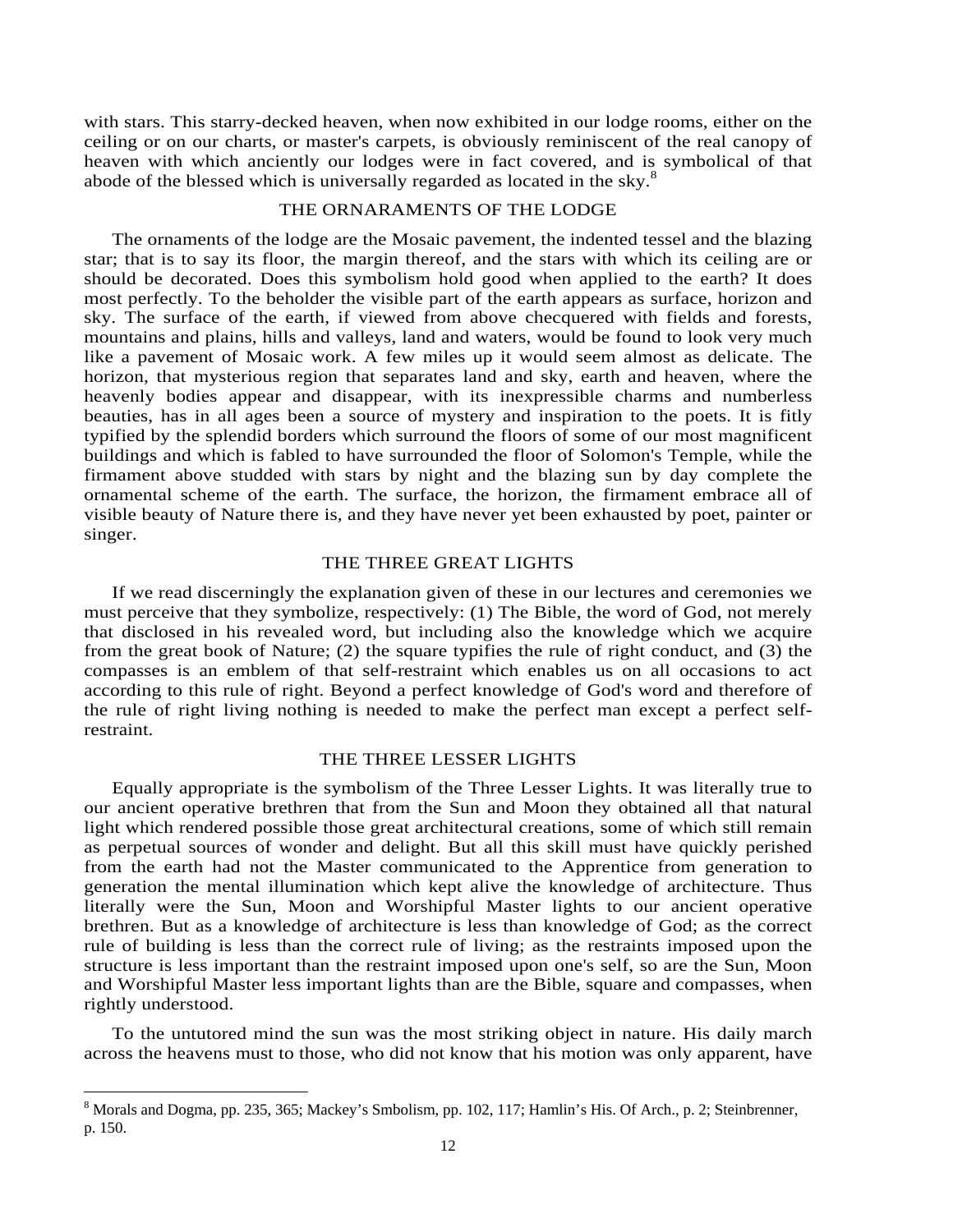been far more impressive than to us. Add to these his enlightening and fructifying influences, which must have been apparent to man even in his rudest stages of development, and we are not surprised that the orb of day became in all countries an object of worship. The point of his daily appearence, the East; his station at the mid-day hour, the South; the quarter of his disappearance at night, the West, could not fail to become objects of special significances. He seemed to shun the North, whence it became in popular opinion a place of darkness. It is obvious that conceptions like these belong to the past age and yet they contribute to the completion of that allegory of the world and human life which we know as Freemasonry.

Of scarcely less interest to man in all ages have been the Moon and the Stars; little less striking and even more beautiful are they. The glorious orbs of day and night have not yet lost their power to stir thoughts of divinity in the human mind, as witness Joseph Addison's beautiful words:

"The spacious firmament on high, With all the blue ethereal sky, And spangled heavens, a shining frame, Their Great Original proclaim. The unwearied sun from day to day, Does his Creator's power display, And publishes to every land, The work of an almighty hand. Soon as the evening shades prevail, The moon takes up the wondrous tale, And nightly, to the listening earth, Repeats the story of her birth; While all the stars that round her burn, And all the planets in their turn, Confirm the tidings as they roll, And spread the truth from pole to pole. What though in solemn silence all Move round the dark terrestrial ball? What though no real voice nor sound Amid the radiant orbs be found? In reason's ear they all rejoice, And utter forth a glorious voice; Forever singing as they shine, The hand that made us is divine."

There are said to be three lights in the lodge, one in the South, one in the West, and one in the East. There is said to be none in the North and that hence it is called a place of darkness. Applied to our ordinary lodge rooms this is meaningless, but applied to the world, as the ancients knew it, and of which as we have seen; the lodge is emblematic, it has a charming symbolism. It alludes to the fact that to persons living in the northern hemisphere, (where all the civilized people of antiquity dwelt,) the Sun each day appears in the East, ascends to the zenith in the South where he seems to become stationary for a short space, and thence descends and disappears in the West. The East, South and West seem, therefore, to be his stations; he never attains the North. The ancients supposed the South to be a region of intense heat and blinding light and the extreme North to be a region of perpetual darkness. We have in this symbol, therefore, a reflection of these primeval conceptions of mankind concerning the world.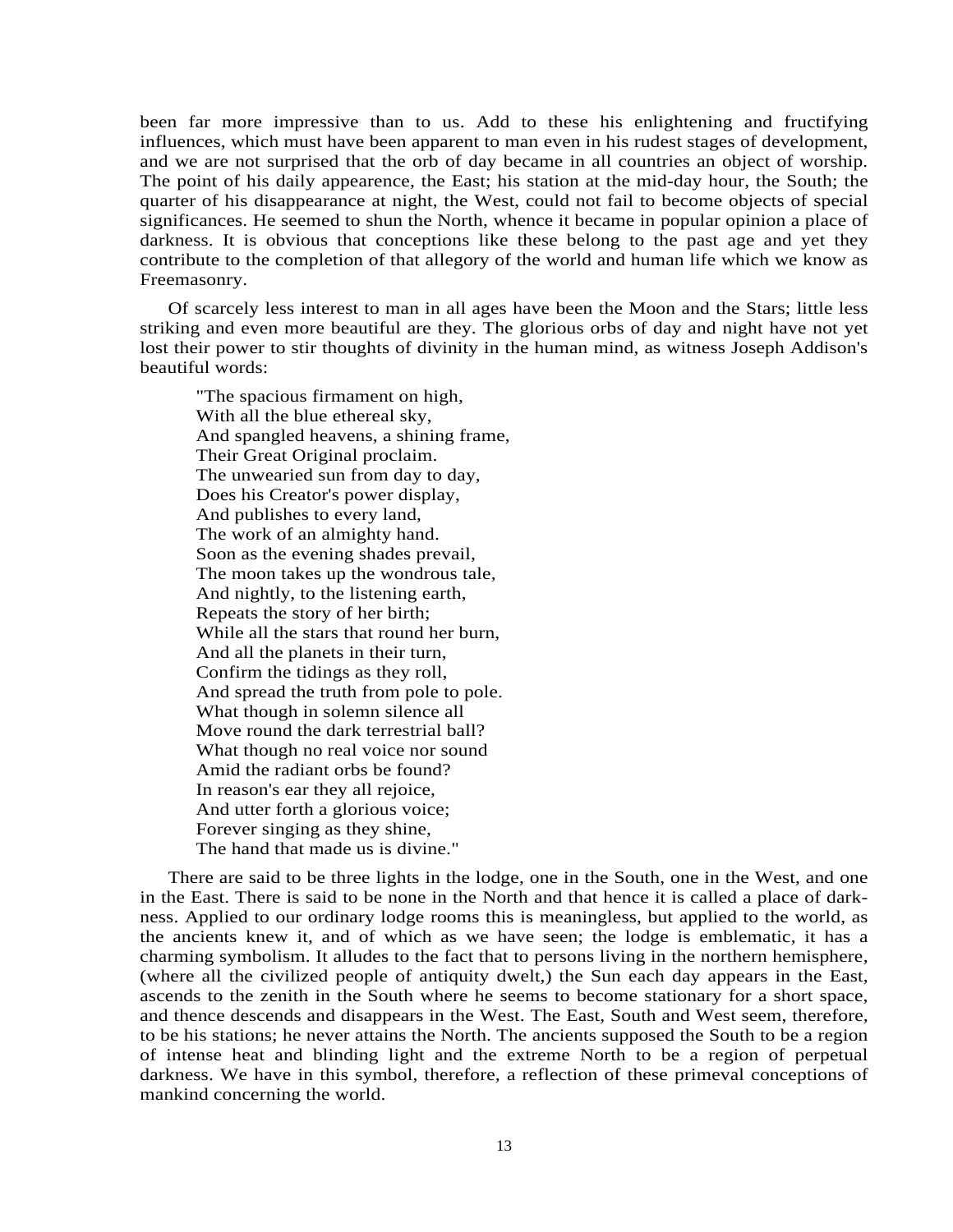#### SITUATION OF THE LODGE

The situation of lodges due east and west is not at all peculiar to Freemasonry. In ancient times the custom was well nigh universal to locate sacred edifices east and west. This is why the Tabernacle and Solomon's Temple were so situated. This old idea of orientation, as it is called, is practically lost except among Masons. We preserve it in theory even though necessity often compels us to depart from it in practice. The parallel between the lodge and the world holds good here as elsewhere. As the lodge is or should be situated east and west, so in ancient times was the world. The "oblong square" which made up the ancient world had its greatest length east and west.

# JACOB'S LADDER

The ladder is, of course, a familiar implement to the builder. It was in constant use by our ancient operative brethren. In a system where working tools are made to symbolize moral properties, it could scarcely happen otherwise than that the ladder would be made to typify the power or means by which man is lifted or attains to a higher state of existence. It was employed always with the same meaning in the Ancient Mysteries and was a familiar symbol of salvation long before Jacob in his vision saw it extending from earth to heaven. We, as did the ancients, ascribe to it seven rungs, symbolical with us of the four cardinal and the three theological virtues by which it was supposed a man was prepared for and elevated to the higher state.

# CARDINAL VIRTUES

The cardinal virtues mean simply the pre-eminent or principal virtues. They were declared by Socrates and Plato 400 years before Christ, as they are by us today, to be Temperance, Fortitude, Prudence and Justice. This list has been criticized as being arbitrary, as not covering the entire field, and as over-lapping each other. In the light of the broadening influence of modern ethical and religious ideas the justice of these criticisms must be conceded. But reflection will disclose to us that these four virtues cover a surprisingly large part of the moral realm of human life.

Temperance means moderation not only in drink but in diet, not only in diet but in action, not only in action but in speech, not only in speech but in thought, not only in thought but in feeling.

Fortitude implies, it is true, a physical bravery that leads one to resist insult or attack with force, but more especially that moral courage that enables one at the risk of incurring the sneers of others, to refrain from a resort to violence except where the necessity is imperative. When, however, this necessity arises it is not deterred by pain or circumstance be it ever so appalling or threatening.

Prudence as the critics have pointed out, enters to some extent into the last named virtue. It signifies also to meet every situation, however dangerous or difficult, with common sense and reason. It is a virtue which is lacking in a surprising large proportion of the human race.

Little need be added to what is said of the virtue of Justice in our monitors. It is truly the "very cement and support of civil society." This conception of justice evidences a distinct advance by mankind. To be able and willing to mete out exact justice to everyone, even one's self, in every relation of life, in thought, word and action, very nearly sums up the total of all possible human virtue. In a system of moral philosophy, such as Plato's (as distinguished from a religious philosophy such as we now have,) justice very nearly covers the whole field.<sup>9</sup>

<sup>9</sup> Enc. Brit., vol. V, p. 324; Ibid, vol. 9, p. 813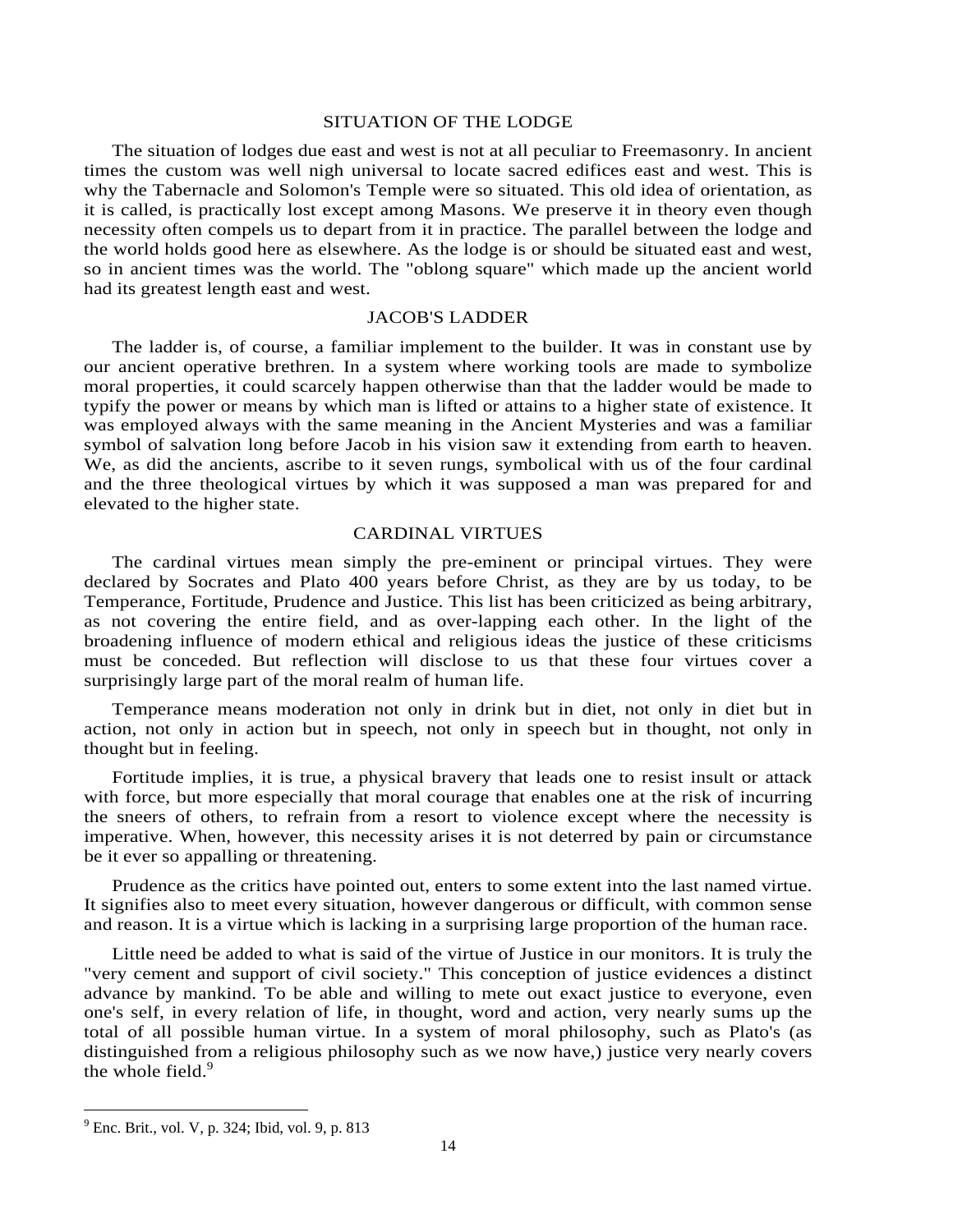What a multitude of evils and mistakes the full possession and practice of these virtues would enable us to avoid!

But with the birth and development of theology the Platonic scheme seemed and doubtless was incomplete. It took little or no account of those higher speculative virtues which we class as religious. There was absent from it the conception of that charity or love which has entered so largely into modern sociological thoughts and movements. The later philosophical and religious teachers, therefore, added to the cardinal virtues what they termed the theological virtues, namely, Faith, Hope and Charity. These three were believed to include anything omitted from the other four, and together were supposed to cover the entire field of the moral thought and conduct of man.

# CHALK, CHARCOAL, AND CLAY

We are told that Entered Apprentices should serve their Masters with Freedom, Fervency and Zeal; with freedom, in that it should be done freely and without constraint as becomes a free man, not grudgingly and hesitatingly as characterizes the slave; with fervency and zeal, these terms are synonymous, one is from the Latin **ferveo**, to boil, while the other is from the Greek **zeo**, meaning the same. I have been unable to find that chalk, charcoal or clay, anciently bore any symbolic significations. It must, however, be admitted that chalk is a fitting symbol of freedom, charcoal of fervency, and earth of zeal.

# NORTH EAST CORNER

From the most ancient times it has been the custom of builders to lay with ceremonies the cornerstone of important edifices. As it was a custom of the ancients to orient their temples, that is to make them face the east, so for some similar reason it was their custom to lay the cornerstone in the northeast corner. Why this particular part of the structure was chosen has been the subject of much speculation. Some have attributed it to the fact that the rising sun sheds its beams more directly upon this corner of a building situated due east and west than upon either of the other corners. But many have supposed (and no doubt truly) that a symbolical reason existed for this custom. This also has given rise to further speculation and as a specimen I introduce this interesting conjecture by General Albert Pike:

"The apprentice represents the Aryan race in its original home on the highlands of Pamir, in the north of that Asia termed Orient, at the angle whence, upon two great lines of emigration south and west, they flowed forth in successive waves to conquer and colonize the world."

As speculative Masonry gradually developed from operative Masonry, it preserved this ceremony of laying the cornerstone, because of the moral and religious symbolism which seems always to have pertained to it. With the operative it was a serious part of the actual process of building; with us its chief value lies in its symbolical significations.

As placing the newly made Entered Apprentice in the northeast corner of the lodge marks the completion of his initiation, so it symbolizes the completion of the preparatory period of life and his readiness to enter upon its serious labors and business. The admonition there given him is, that having made proper moral preparation for life, his future activities should be kept in accord with the teaching and training he had received in his youth.

This, my brethren, briefly reviews the symbolical teachings of the ceremonies of initiation. As said at the outset I have barely touched upon them. Anyone of them would be sufficient of itself to occupy a whole evening. I could easily consume another hour talking to you about the symbolical teachings of the Entered Apprentice lesson without exhausting it. Let me illustrate with a single question and answer and I am done.

#### "WHENCE CAME YOU?"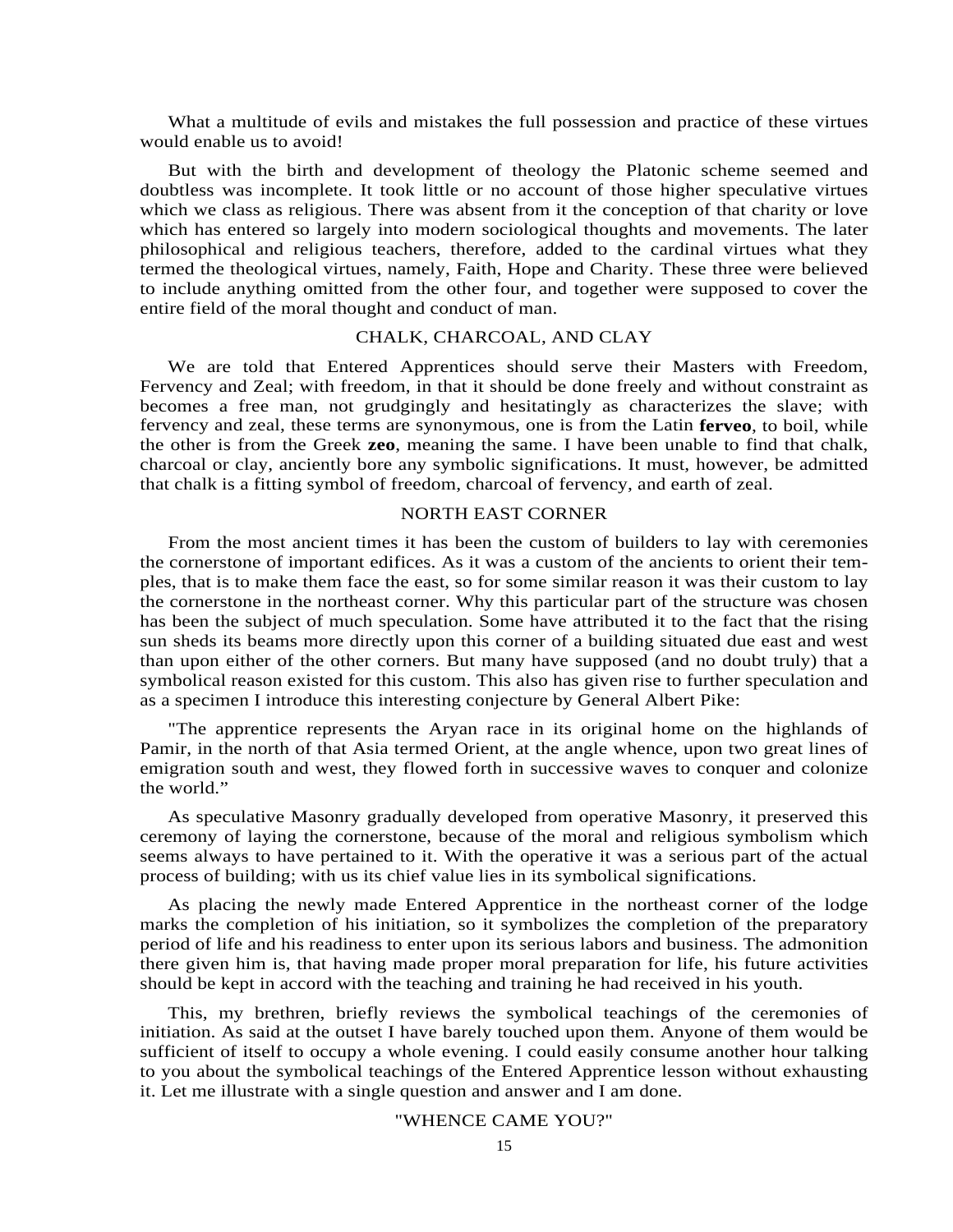Daily this question is asked by Masons without the slightest thought as to its real meaning. It is fitting that the answer we make to it in the lodge is well nigh unintelligible, for it is about as intelligible as any ever given it or as probably will be given it. Who can answer the question "Whence came you?" Who has ever answered it? Who will ever answer it? Equally baffling and profound is that companion question, familiar in some jurisdictions, "Whither are you bound?" Equally an enigma is the answer we give it. Simple as these questions appear, they search every nook and cranny and sound every depth of every philosophy, every mythology, every theology, and every religion that has ever been propounded anywhere by anybody at any time to explain human life. They allude to the problems of the origin and destiny of mankind; they lie at the foundation of all the thinking and of all the activities of man except such as are concerned with the purely utilitarian question "What shall we eat and wherewithal shall we be clothed?" All our better impulses, all our loftier aspirations, all our faiths, all our longing for and striving after a nobler state of existence, either in this or a future life, are but attempts to answer these two questions. They are the supreme questions which men have been asking themselves and each other ever since men were able to think and to talk, and they are the questions which men will continue to ask oftenest and most anxiously until the time when we are promised that we shall know even as we are known. It is thus that study and reflection bring out the beauty and the profound significance of the simplest of Masonic formulas.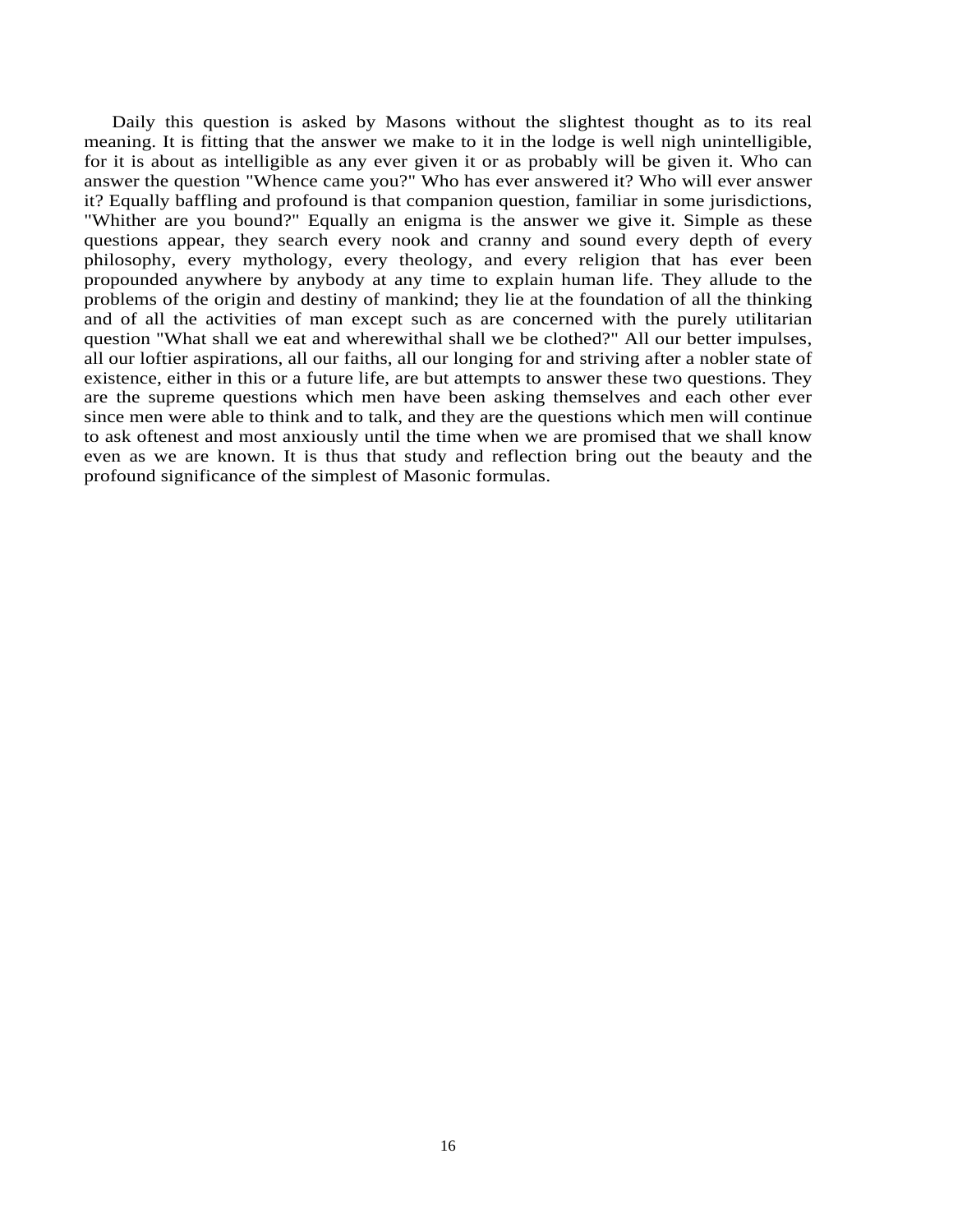#### PART II

#### *THE FELLOW CRAFT DEGREE*

**THE** ceremonies of initiation, passing, and raising, as well as the lectures explanatory of them, are necessarily brief; want of time and the danger of over-burdening the candidate require that they should be so. The Mason, therefore, who relies solely upon what he sees and hears in the lodge will obtain a very inadequate conception of Freemasonry. He may and doubtless will be more or less affected by our ceremonies; it could scarcely be otherwise, so solemn and impressive are they, but he will fail to discover and understand some of the greater truths which lie hidden beneath the surface, and can never become truly speaking a "bright Mason."

Nearly every Masonic symbol or ceremony (like all true allegories) has two (sometimes more) significations, one literal, the other symbolical. The literal meaning, usually the more apparent, is often of great interest, frequently affording striking evidences as to the origin and antiquity of Freemasonry. But it is the symbolical or allegorical meaning, usually the more recondite, which appeals most to the thoughtful mind.

Nor is it unfortunate that the more important lessons are somewhat veiled from observation. We do not prize what we obtain easily; it is that for which we have striven or paid a big price which we value. If, therefore, from beneath the surface of these familiar ceremonies any of us by our own studies and reflections are enabled to discover and bring to light truths which have lain somewhat hidden, the appreciation of them is keener and the impression produced deeper and more lasting than if they had been open to superficial observation. For this reason many of the greatest lessons of Freemasonry are wisely hidden away as prizes for the studious and the diligent only. The "mysteries" and the "secrets" of Freemasonry are not synonymous terms; the mysteries continue such forever even to the Mason who will not study and read. Do you feel that Masonry is an idle and frivolous thing, unworthy of the attention of serious men? If so, did you ever reflect whether the fault was yours or that of the institution? Unless you are sure that you know what Freemasonry is and what it teaches and what are its designs and that you thoroughly understand its methods of teaching withhold 'your condemnation till you have made it the subject of a little serious study, because, as observed by an eminent authority, the character of the institution is "elevated in everyone's opinion just in proportion to the amount of knowledge that he has acquired of its symbolism, philosophy and history."

Freemasonry is a many sided subject. There is something in it which arrests and appeals to the shallowest mind or the most frivolous moral character. At the same time, there is much in it which has chained the thought and attention of the world's greatest intellects and wisest philosophers. It presents many aspects for study and investigation, either of which will amply repay the efforts of the intelligent mind and will lead to knowledge not merely curious, as some suppose, but of the utmost practical value.

I am forced to refer again to one line of thought touched on in the preceding lecture because I regard it as fundamental to the study and understanding of any part of Freemasonry. This idea is that Freemasonry is an elaborate allegory of human life, both individually and collectively, in all its varied aspects, past, present, and future; that the lodge represents the world into which mortal man is introduced, lives, moves, has his being and eventually dies; that it also represents the place or state of the redeemed in the life which we believe follows this; that the lodge-member typifies the individual man; that its organized membership represents mankind united into human society; that the ideal lodgemember, ruled by love, wisdom, strength and beauty, typifies man raised from this state of imperfection to one of perfection.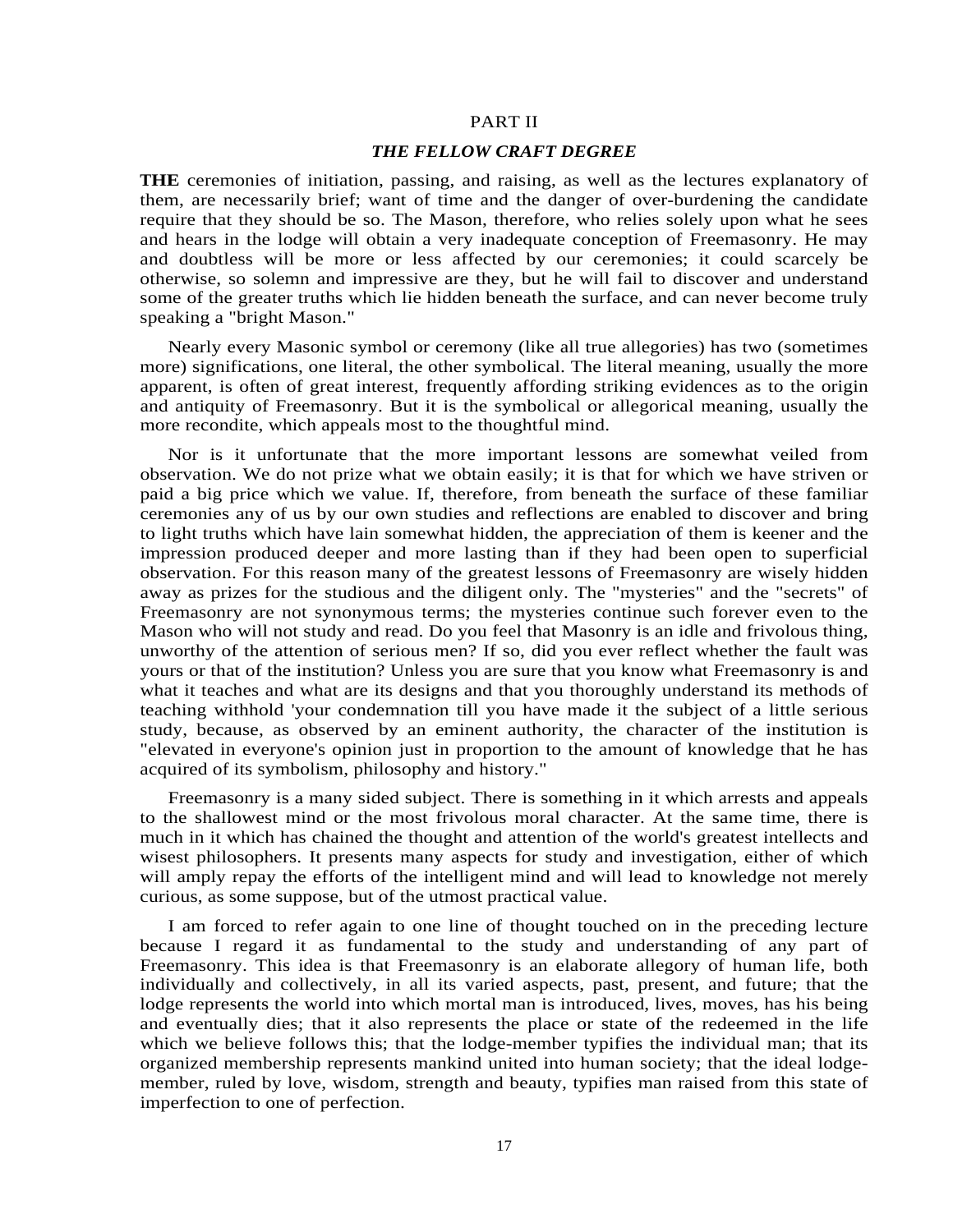Of all the ceremonies of the lodge, the Fellow Craft degree, when viewed by itself is the most difficult and I believe the least generally understood. Preston, who wrote the first Monitor, tells us that "such is the latitude of this degree that the most judicious may fail in an attempt to explain it." In Akin's Georgia Manual we read that the "splendid beauty of the Fellow Craft degree can be seen only by the studious eye and that the Master who would impress it upon the candidate must store his mind with the history, traditions and ritualism of this degree."

A flood of light, however, is at once shed upon the subject when we consider it a part of a human allegory, of which the Entered Apprentice and Master's degrees are respectively the beginning and the completion.

Let us then briefly consider it in this manner and endeavor to reach a clearer understanding of its meaning. That we may the better perceive just where it falls into the complete scheme, it will be necessary first to consider for a moment the Entered Apprentice and Master's degrees.

We are told in the Master's lecture that the Entered Apprentice represents youth; the Fellow Craft, manhood; and the Master Mason, old age. A little study will serve to show us how completely this simile is justified.

The introduction or first admission of the Entered Apprentice candidate into the lodge, therefore, typifies the entrance of man upon the world's stage of action or in other words, the birth of the child into this life. The distinguished Masonic scholar, Dr. Mackey, says that the Entered Apprentice is a "child in Masonry" and we read in many Monitors that "the first or Entered Apprentice degree is intended symbolically to represent the entrance of man into the world in which he is afterwards to become a living and thinking actor." In English working the candidate is reminded that his admission into the Entered Apprentice lodge "in a state of helpless ignorance was an emblematical representation of the entrance of all men on this their mortal existence."<sup>10</sup>

The preparation of the candidate and the plight in which he is admitted an Entered Apprentice strikingly symbolizes the helpless, destitute, blind and ignorant condition of the newly born babe. Yea, it is even certain that there are features preserved in Masonic symbolism which allude to that part of life preceding even birth and which hint at the phenomena of coition, generation, conception and gestation of the child in its mother's womb. These things rightly considered are as much a part and as pure and holy a part of a human life as birth or death, and could no more be omitted from any complete representation of it. Let no one, therefore, imagine that he has found anything impure in Freemasonry because he has discovered in it symbols and ceremonies which once undoubtedly bore phallic significations.

We may, therefore, say that the Masonic system epitomizes allegorically the life of man from the moment he is begotten through every stage of existence, conception, gestation, birth, infancy, childhood, youth, manhood, old age, death, the resurrection and everlasting life. Did any greater theme ever engage the attention of any society? Anything that pertains to any of these great subjects and which tends to strengthen, to elevate or to ennoble the human mind and character is properly a part of Freemasonry.

The first important lesson impressed upon the candidate after his entrance into the lodge is intended to signify to us that the very first idea that ought to be instilled into the mind of the child is a reverence and adoration for the Deity, the great and incomprehensible author of its existence. From beginning to the end, the Entered Apprentice degree is a series of

<sup>&</sup>lt;sup>10</sup> Mackey's Symbolism, p. 307.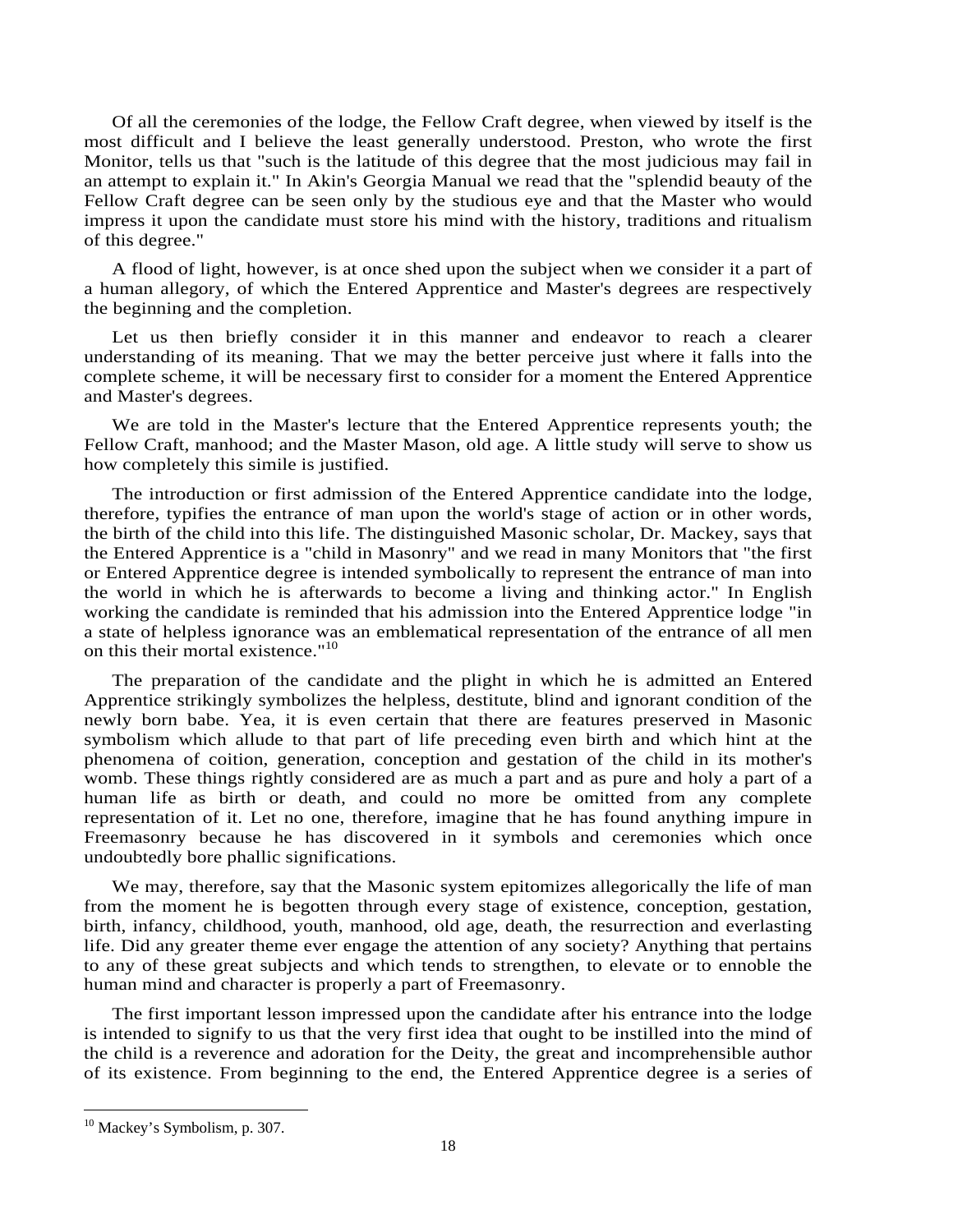moral lessons. This is a hint so broad that one need not be wise in order to understand that the moral training and education of the child should precede even the development and cultivation of its intellect. How many parents and teachers fail just at this point! They polish and adorn the minds of their children and pupils with great diligence at the same time neglecting their moral training, and when too late find that often they have made of them smart criminals.

The placing of the young Entered Apprentice in the northeast corner of the lodge in imitation of the ancient custom of laying the corner stone of a building in the northeast corner, signifies that as an Entered Apprentice he has but laid the foundation whereon to build his future moral edifice, that of life and character. It aptly and fully symbolizes the end of the preparatory period and the beginning of the constructive period of human life.

The admonition there given him is to the effect that, having laid the foundation true, he should take care that the superstructure is reared in like manner; in other words, that his life, his moral temple be kept in harmony with the moral precepts which have been given him in the Entered Apprentice degree.

This likening of the human body to a temple of God is an ancient metaphor. Jesus' employment of it in speaking of his own body was but in keeping with a common practice among Jewish writers and teachers of his time. It immensely dignifies the physical body of man and teaches that, when kept clean both in the literal and the moral sense, it is a fit place for even Deity himself to dwell.

This body so powerfully and yet so delicately contrived that often apparently slight causes produce death, we have no right to defile or abuse with any kind of excess. No mechanism was ever so delicately, adjusted and no careful engineer would ever think of putting even too much oil upon a fine piece of machinery. Yet excessive indulgence in food, drink, or other appetites works far greater injury to our bodies.

The lesson is that we have no more right to defile or abuse our bodies than had the Jew to defile the Temple of God upon Mount Moriah.

In the Third degree the matter pressed upon our attention are the closing years of life, death and the vast hereafter. The xii chapter of Ecclesiastes, the most beautiful and affecting description of old age in all literature, is introduced. We are also told that the events it celebrates occurred just before the completion of the Temple, which is but a figurative way of saying that the period of life symbolized by the Master's degree is that just preceding its close, just before the completion of the moral and spiritual temple.<sup>11</sup> It is, therefore, with the greatest propriety that the Master's degree is said to represent old age.

If then the Entered Apprentice represents childhood and youth, and the Master Mason old age, the Fellow Craft degree should, in order to complete the allegory, represent middle life and its labors, and this is precisely what it does with the greatest beauty and consistency.

Although the candidate for the Fellow Craft degree is to be regarded as a seeker after knowledge, yet the first section of this degree consists chiefly of a reiteration of the moral teachings of the First degree. This is to remind the young man as he is about to enter upon the serious labors and struggles of life that virtue is to be always the first consideration, that no knowledge, no success which is purchased at the sacrifice of morals, honor or integrity is to be prized. This lesson is repeated more than once in the course of this degree, admonishing us that, no matter how engrossed in the affairs of life we may become, we should never suffer the allurements of coveted gains to seduce us from the pathway of strict

 $11$  Idem.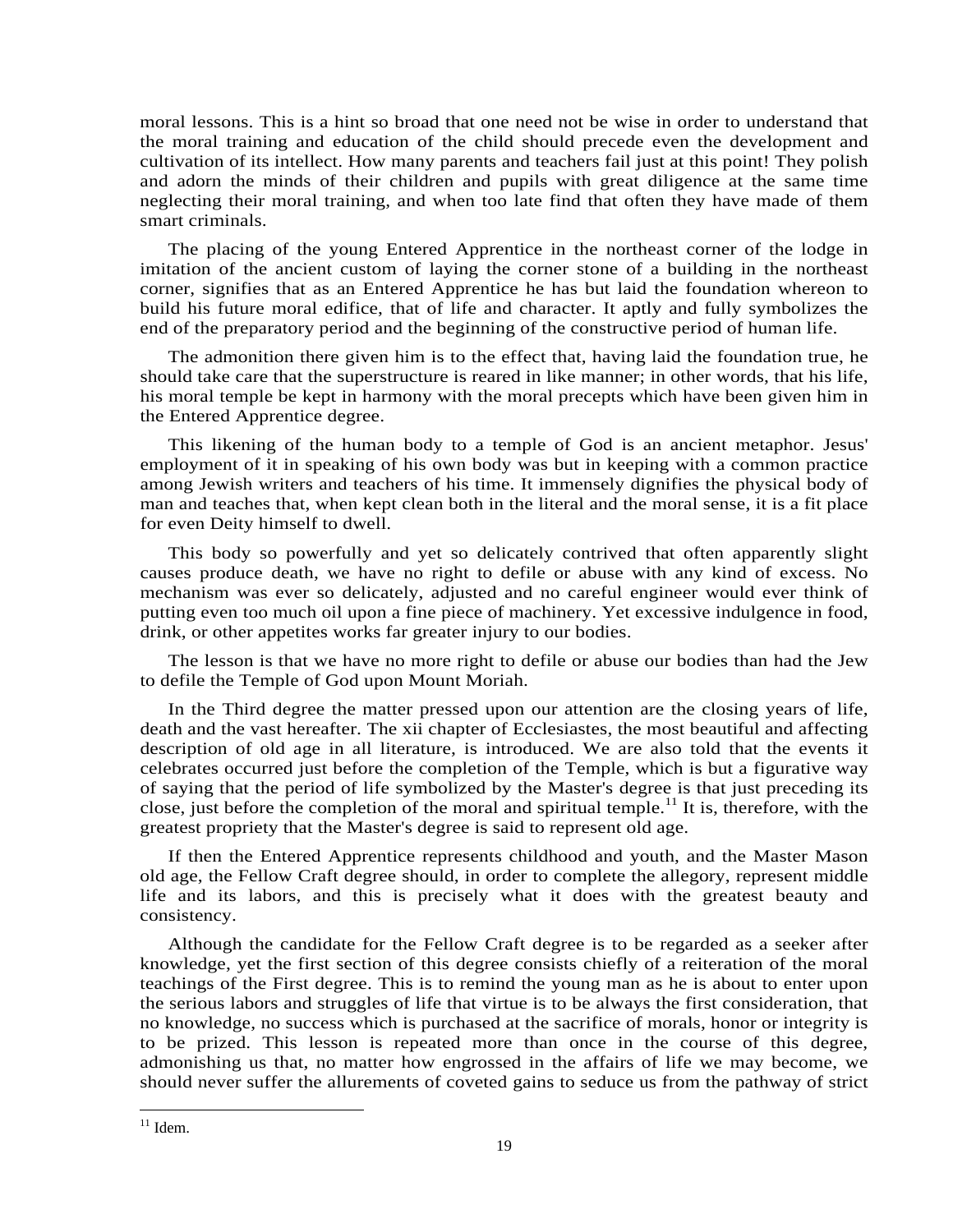rectitude and justice.

Although thus reiterating and emphasizing the moral precepts of the First degree, the Fellow Craft degree is as distinctly intellectual in its purpose and spirit as the Entered Apprentice is moral. The great theme of the Second degree is the attainment of knowledge, the cultivation of the mind and the acquisition of habits of industry.<sup>12</sup> This feature becomes prominent in the second section of this degree. Preston, who, as already observed, wrote what might be termed the first Monitor, says that while the First degree is intended "to enforce the duties of morality," the Second "comprehends a more diffusive system of knowledge." We read in Simon's Monitor that "the Entered Apprentice is to emerge from the darkness to light; the Fellow Craft is to come out of ignorance into knowledge." Dr. Mackey expresses it thus: "The lessons the Entered Apprentice receives are simply intended to cleanse the heart and prepare the recipient for that mental illumination which is to be given in the succeeding degree," and further he says, "The candidate in the Second degree represents a man starting forth on the journey of life with the great task before him of selfimprovement," and that the result is to be the development of all his intellectual faculties and the acquisition of truth and knowledge. In England, the candidate is informed that while in the Entered Apprentice degree "he made himself acquainted with the principles of moral truth and virtue, he is in the Fellow Craft degree permitted to extend his researches into the hidden mysteries of nature and science," and that he is "led in the Second degree to contemplate the intellectual faculty and to trace it from its development, through the paths of heavenly science, even to the throne of God himself." Brother J. W. Horsely, Rector of St. Peter's Cathedral, London, thus expresses the idea: "Generally, therefore, we may say that the Third degree represents and enforces the blessedness of spiritual life and the duty of progress therein, as the Second degree performs the same office for the intellectual life, and the first for the moral life." $13$ 

## THE JEWELS OF A FELLOW CRAFT

The very means of gaining admission into a Fellow Craft lodge\*\*\*, alluding to the three jewels of Fellow Craft, are made to typify the processes of communicating, acquiring and preserving knowledge. "The attentive ear receives the sound from the instructive tongue and the mysteries of Freemasonry (as indeed all other knowledge) are safely lodged in the repository of faithful breasts."

# THE WORKING TOOLS

The plumb, square, and level were the appropriate tools of the operative Fellow Craft Mason. To the Master or Overseer fell the duty of superintendence, to the Entered Apprentice that of gathering and rough hewing of the materials, but to the Fellow Craft fell the labor of actual construction. This involved the laying of level foundations and courses, the erection of perpendicular walls and the bringing of the stones to perfectly rectangular shape. These labors necessitated the constant use by the operative Fellow Craft Mason of the plumb, square and level. Their operative uses very appropriately symbolize the analogous processes in the building of human character. This symbolical application of these implements of the builder is by no means recent; it dates back even among the Chinese more than 700 years before Christ. Five hundred years before Christ what we call the Golden Rule was by the Chinese called "the principle of acting on the square." Mencius, the great Chinese philosopher, who lived in the third century before Christ, teaches that men should apply the square and level to their lives, and speaking figuratively says that he who would acquire wisdom must make use of the square and compasses.

 $12$  Idem.

<sup>&</sup>lt;sup>13</sup> Ars Quatour Coronatorum, vol. XII, p. 52.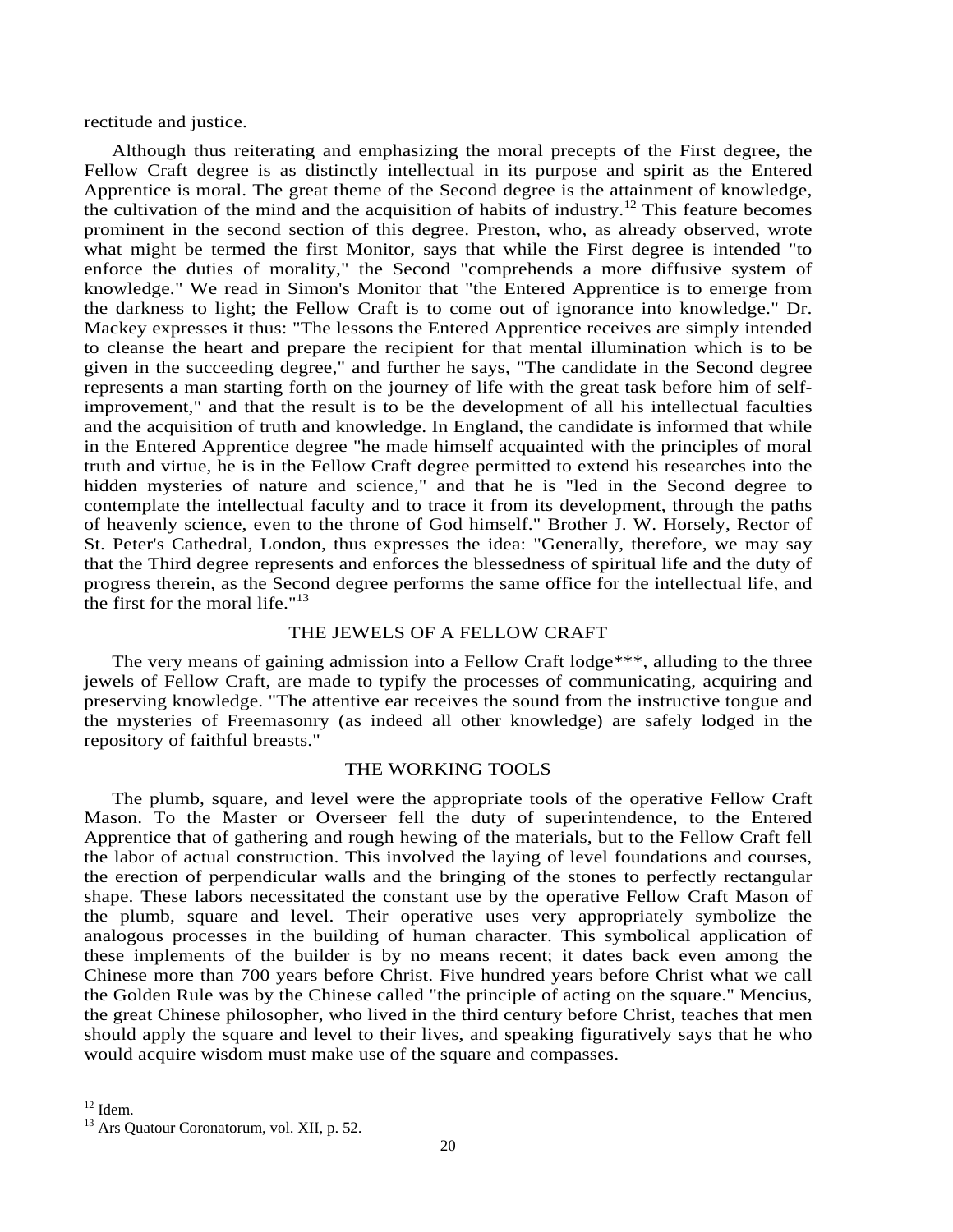#### BOAZ AND JACHIN

Solomon, in accordance with the common practice of his day, placed two immense and highly ornate pillars or columns at the entrance of his temple. It is well known that King Hiram did the like for the great temple to Melcarth erected by him at Tyre. Many other instances might be cited. Whence originated this custom has been a matter for much speculation. We have seen what was the ancient conception of the form of the earth. To their world the Strait of Gibraltar appeared to be a veritable door of entry. On either side of this entrance rose two enormous rock promotories, Abyla and Calpe, (now called Gibraltar and Ceuta) which completely commanded egress and ingress and are familiarly known as the Pillars of Hercules. They were believed by the ancients to mark the western boundary of the world. Many have seen in these two vast columns of stone, set by nature to the entrance of the then known world, the counterparts of the pillars so often set by the ancients at the entrance to their temples, which were to them, as the lodge is to us, symbols of the world.

The first objects that engage the attention of the Fellow Craft on his way to the Middle Chamber are the representatives of these pillars at the entrance to Solomon's Temple. In addition to the explanation given in the lodge, they undoubtedly have also an allusion to the two legendary pillars of Enoch upon which tradition tells us all the wisdom of the ancient world was inscribed in order to preserve it "against inundation and conflagrations." Standing at the very threshold of Solomon's Temple, as well as of the Fellow Craft lodge, they admonish us that after a proper moral training the acquisition of wisdom is the next necessary preparation for a useful and successful life.<sup>14</sup> Their names, Boaz and Jachin, possess also a moral signification, meaning together that "in strength God will establish His house." Symbolically applied to the candidate, they mean that God will firmly establish the moral and spiritual edifice of the just and upright man.

#### THE GLOBES

The idea that the globes upon the two brazen pillars represent the globes celestial and terrestrial is certainly modern. The globular form of the earth was unknown to the ancients. Except to a few profound thinkers like Plato, the conception of the earth as a sphere was utterly foreign. Not until about the time of the discovery of America did this fact become generally understood.

Moreover, the Bible, at least in English translations, says nothing of any globes upon the pillars, but distinctly states that there were "made two chapiters of molten brass to set upon the tops of the pillars," and that "upon the tops of the pillars was lily-work." 1 Kings vii, 16, 22. The more recent revisions of the Bible call the "chapiters" by their more familiar name of "capitals." The learned Jewish Rabbi, Solomon Jehudi, speaks of them as "pommels," a word signifying a globular ornament. It is well known that many of the architectural features and ornamental designs of Solomon's Temple were borrowed from the Egyptians. The so-called "lily-work" was unquestionably some form of water-lily or lotus pattern of ornamention so common in ancient architecture and which even now is employed in conventionalized forms nearly everywhere. It sometimes assumes the form of the lotus leaf, at others of the full blown blossom, and at others still of the bud: Our common "egg and dart" pattern is a development therefrom.

At the time of Solomon, one of the most frequent and at the same time one of the most beautiful of the lotus or water-lily designs was the lotus-bud capital, which often assumed an egg-like or oval shape. It is accurately indicated by the word "pommel," and indeed this term is employed in some of our Masonic Monitors in lieu of the term "globes." There seems little reason to doubt that the two Brazen Pillars were columns of the Egyptian style

<sup>&</sup>lt;sup>14</sup> Mackey's Symbolism, p. 219.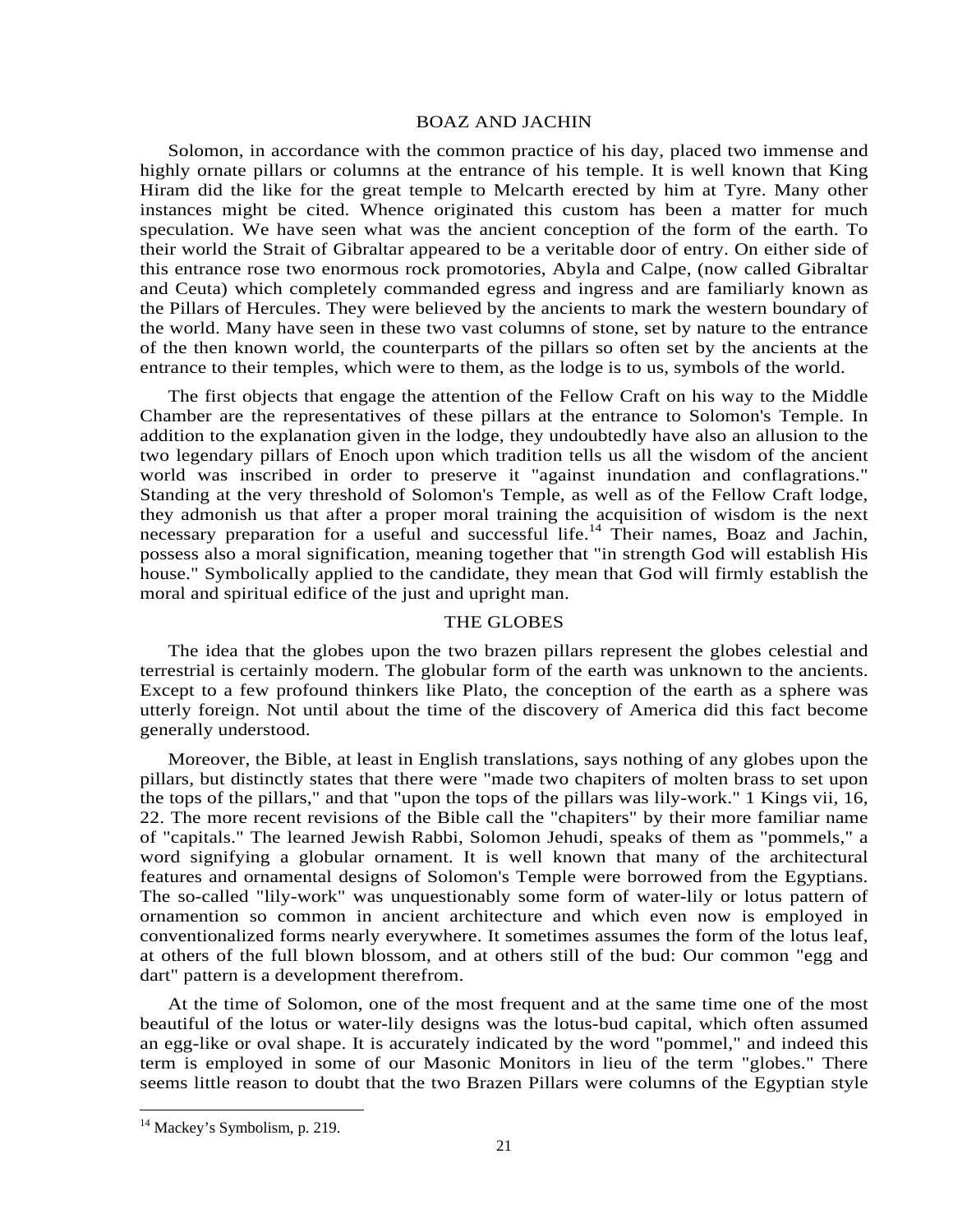with the lotus-bud capitals. Their great diameter as compared to their height (about six diameters) is another strong evidence of their Egyptian derivation. Furthermore, we know that winged globular ornaments, sometimes of immense size, were extensively employed by the Egyptians' in adorning the entrances to their temples.

The lotus or water-lily was the sacred plant of the Egyptians and among other things signified "Universality." The conclusion, therefore, seems reasonable that, if there was anything like globes on the two Brazen Pillars, they were not true globes of the earth and of the heavens, but representations of the lotus-bud. If so, though the symbol has not been accurately perpetuated, the symbolism has.

There is another ancient conception to which the idea of globes upon the pillars may be related. From remotest times men must have observed that numerous forms of life proceeded from an egg. This observation gave rise to the belief which we know to have been widely disseminated in ancient times, and which modern science has almost completely confirmed, that life in every form proceeds from an egg. This supposed universal source of life became to the ancients the symbol of the source of things universal. In other words, the egg was the symbol of the Universal Mother. It is easily perceivable that to a people entertaining these ideas, globes or eggs mounted upon columns would convey the idea of universality.

# LILY-WORK

In addition to the lotus capitals, no doubt the two pillars were, in keeping with the universal custom of the time, further ornamented with various forms of the lotus or waterlily design. The familiar token of peace with us is the palm branch, but to the Egyptian and the Jew this office was fulfilled by the lotus or water-lily. It is, therefore, with precise accuracy that we say that the lotus, or Egyptian water-lily, (an entirely different plant from our lily,) denotes peace.

#### THE NET-WORK

The network which adorned the capitals or chapiters of the pillars might be more familiarly described as "lattice-work." Curious specimens of this ornamentation are found in ancient and medieval architecture, particularly in that of the Magistri Comacini, or Comacine Masters of Northern Italy. Many of these are of the most beautiful and intricate designs and without either beginning or end. A more appropriate emblem of unity than these could not be conceived.

It is interesting to note in this connection, that recently a woman, and of course a non-Mason, Mrs. Baxter, writing under the nom de plume of Leader Scott, has in her splendid book, "The Cathedral Builders," adduced much evidence to prove that our modern Freemasonry is derived from these same Magistri Comacini, and through them from the Collegia Fabrorum, or Colleges of Builders, of the pre-Christian Roman era. To my mind, one of the strongest of these evidences is the common possession and employment of this net-work ornamentaion.

This tracing of our society back to the Roman Building Societies of the eighth century before Christ, (if it can be sustained,) carries us back to the time when we know that building societies were common not only in Rome, but in Greece, Egypt, Asia Minor, and Palestine. Indeed, it is impossible to explain the erection of such architectural wonders as the great pyramids and temples of Egypt, Asia, Greece and Rome, without supposing the existence at that time of building societies, or associations of architects, embracing within themselves the most brilliant intellects and skillful workmen, not only then living, but whose superior the world has never since seen; in other words, precisely such a society as our traditions teach built King Solomon's Temple. Evidences of ancient history point to the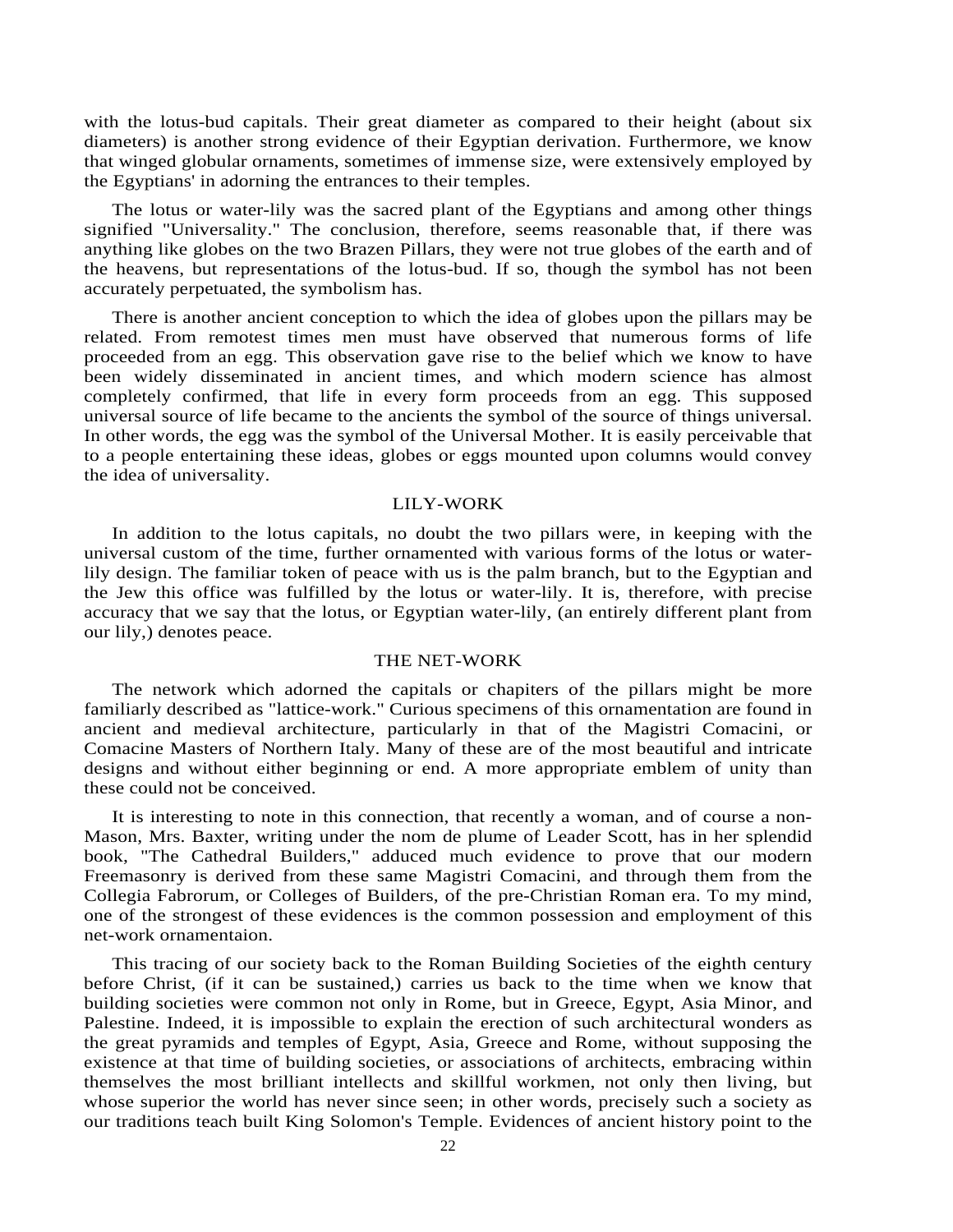existence of such a brotherhood, known as the Dionysian Architects, at Tyre, the home of the two Hirams at the time of the building of the Temple and it was to this place, according to Scripture, that Solomon sent when he wanted artisans competent to carry out his great design.

#### THE POMEGRANATE

The pomegranate, which also adorned the capitals of the pillars, is a symbol of great antiquity, but its meaning seems to have been sacredly guarded. Pausanias, who wrote about 150 A. D., calls it **aporreto teros logos**, - i. e. a forbidden mystery. Ancient deities were often depicted holding this fruit in their hands and this, Achilles Statius, Bishop of Alexandria, says "had a mystical meaning." The Syrians at Damascus anciently worshipped a god whom they called "Rimmon," and this we know to be the Hebrew word for pomegranate.

Cumberland, Bishop of Peterborough, a most learned antiquarian, guessed that on, account of the great number of its seeds a pomegranate in the hand of a god denoted fruitfulness or fecundy. This corresponds closely enough with the meaning that we, as Masons attach to it, that of plenty.

# OPERATIVE AND SPECULATIVE MASONRY

The candidate is informed that there are two kinds of Masonry, operative and speculative; the one, the erection of material edifice to shelter us from the inclemencies of the seasons; the other, the building of that moral, religious and spiritual edifice, human life and character, that house not made with hands eternal in the heavens. He is reminded of the historical fact that our ancient brethren wrought in both kinds of Masonry, but we work in speculative only. With this distinction in mind, the candidate is expected to be able to grasp the allegorical meanings of the succeeding ceremonies.

# THE WINDING STAIRS

In the Winding Stairs an architectural feature of Solomon's Temple is seized upon to symbolize the journey of life. It is not a placid stream down which one may lazily float, it is not even a straight or level pathway along which one may travel with a minimum of exertion; it is a devious and tortuous way requiring labor and effort for its accomplishment. This is appropriately symbolized by a winding stairway. It teaches us that our lives should be neither downward nor on a dead level, but, although difficult, progressive and upward.

#### SCIENCE OF NUMBERS

The Winding Stairs consist of 3, 5 and 7 steps, numbers which among the ancients were deemed of a mysterious nature. This introduces us to what is to us one of the most curious bodies of learning of the ancient world, what is known as their Science of Numbers, many fragments of which are scattered throughout Masonry. It is exceedingly difficult for the modern mind to get any grasp whatever upon what is meant by this so-called science, so highly speculative was it. It does not allude as its name might seem to indicate, to any of the mathematical sciences, or anything akin to them. It was a system of moral science or philosophy, wherein numbers were given symbolical meaning and the letters of the alphabet were given numerical values; whence words were supposed to have certain occult significations according to the sums or multiples of the numerical equivalents of its letters. The elaboration of this idea was productive of what is known as the Hebrew **Kabala**. Pythagoras is reputed to have introduced this school among the Greeks and according to Aristotle he taught that "Number is the principle of all things and that the organization of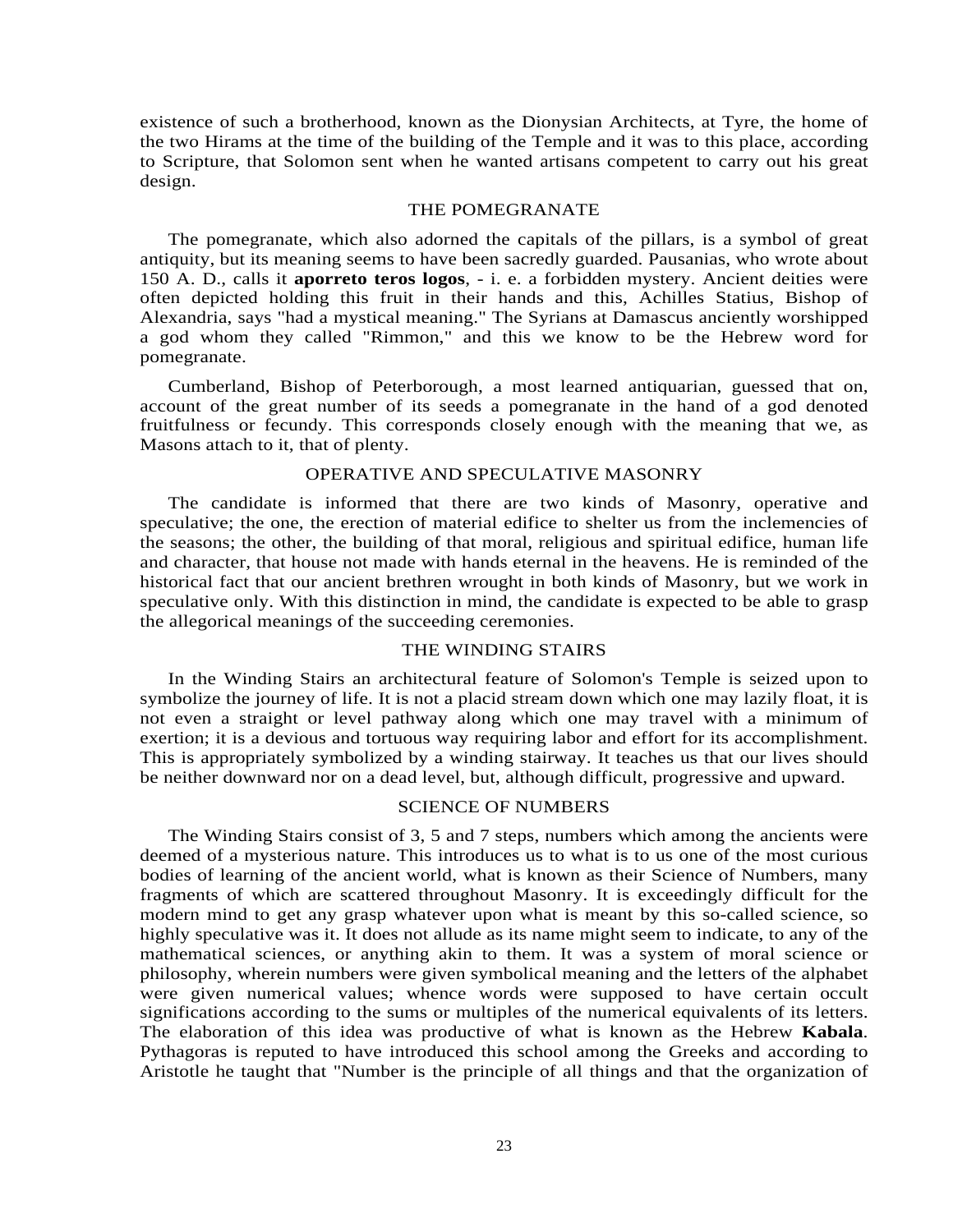the Universe is an harmonic system of numerical ratios."15 To illustrate, the soul was made to correspond to the number 6, and 7 was the counterpart of reason and health.

The numbers 3, 5 and 7 had many meanings among the Jews which are not elucidated in the lodge. The preservation in our ritual of hints of this learning of a past age is now chiefly valuable to us as a proof of the antiquity of Masonic symbolism.<sup>16</sup>

# THE THREE STEPS

Adopting the method of these ancient worthies but varying the meaning, we make the number 3 to allude to the organization of our Society with its three degrees and its three principal officers. Among the earliest realizations of every man is that no man lives to himself alone; that he is dependent upon his fellow creatures and they upon him; that he owes them and they owe him mutual aid, support and protection; that to secure these advantages some must rule and some must at least temporarily obey; that there must be classes and that progress from one class to another must depend upon proficiency in the former. This state of mutual obligation and mutual dependance of men upon one another we call Society. The Three Steps, alluding to the three degrees and the division of our society into those who govern and those who obey, leads to the ideas of organization and subordination in the lodge. We have seen that the lodge symbolizes the world; so its organization symbolizes that of the world into society and governments. Dr. Mackey says "that the reference to the organization of the Masonic institution is intended to remind the aspirant of the union of men into society and the development of the social state out of the state of nature. He is thus reminded in the very outset of his journey of the blessings which arise from civilization and of the fruits of virtue and the knowledge which are derived from that condition. In the allusion to the affairs of the lodge and the degree of Masonry as explanatory of the organization of our own society, we clothe in symbolic language," says Dr. Mackey, "the history of the organization of society" in general.<sup>17</sup> This feature is brought out prominently in many Monitors.

#### THE FIVE SENSES

No representation of the pathway to knowledge would of course be complete without some allusion to the means by which it is to be acquired. Thus are the allusions to the five senses of human nature to be understood. A moment's reflection will prove to us that through them we gain all our knowledge and that without them we could learn nothing. What wonderful and noble faculties and yet how seldom even thought of by us and how little appreciated and understood! No nobler or more interesting subjects for study exist in all the realms of nature than hearing, seeing, feeling, smelling, and tasting. What a truly marvelous organ is the eye, which can without contact make us sensible of the presence; the form and the color of objects at a distance and through which we obtain our knowledge and appreciation of all that is beautiful in nature. The senses of hearing and feeling are scarcely less wonderful and are equally important. A little reflection will also furnish us with additional reasons to those given in the lodge why hearing, seeing and feeling are most revered by Masons. They are in every way the most important. Consider for a moment the relatively small part of our knowledge that comes through tasting and smelling, and how utterly useless these two senses were to our ancient brethren in their operative labors. Then consider again how helpless a human creature would be who possessed neither hearing, seeing or feeling. Helen Keller is rightly considered a marvel, yet she is bereft of only two of these, hearing and seeing. Deprive her of her finely attenuated sense of feeling and it

<sup>&</sup>lt;sup>15</sup> Univ. Cyc. Vol. 9, p. 560.

 $16$  Mackey's Symbolism, pp. 219, 225.

<sup>17</sup> Idem, p. 221.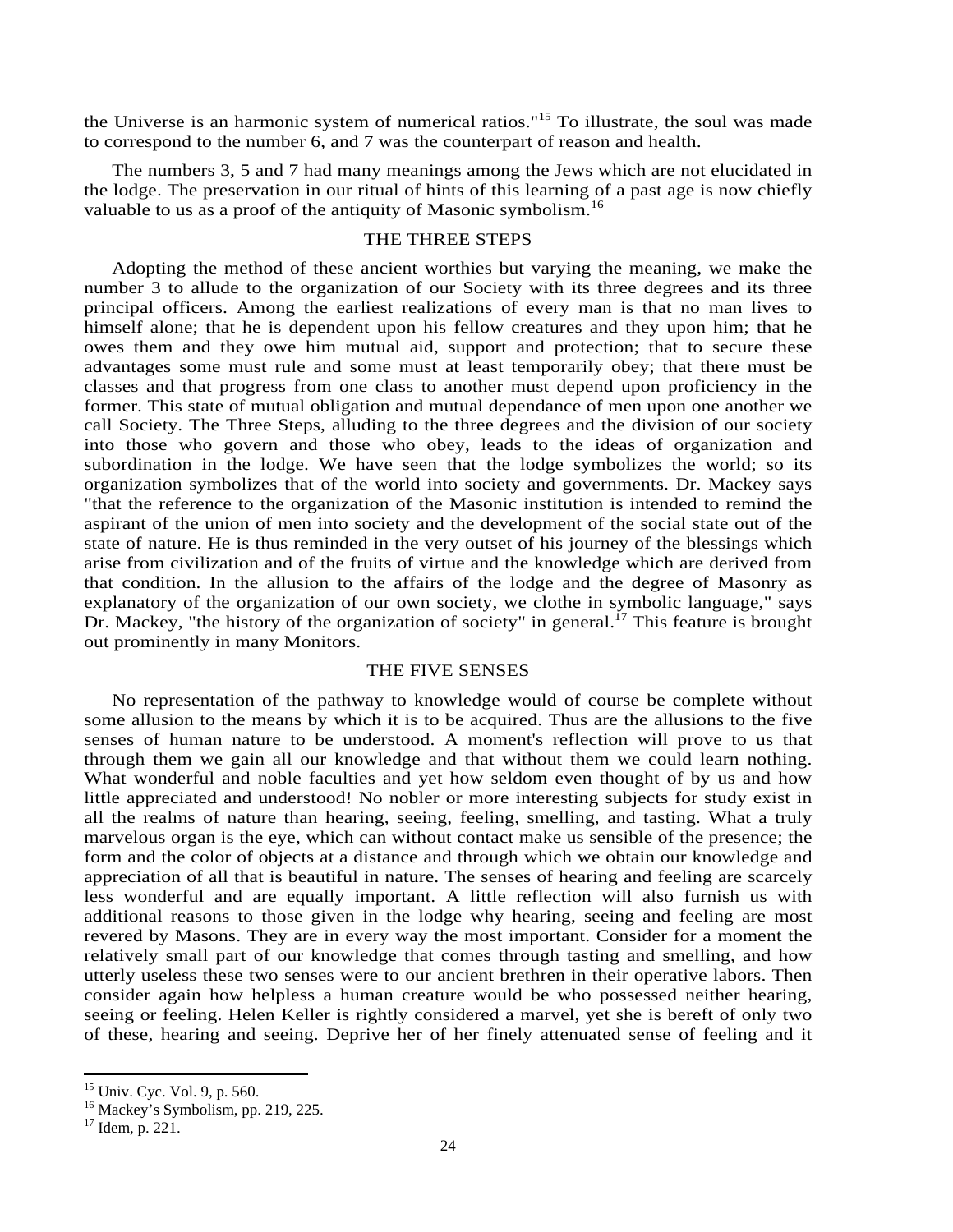would have been impossible for her to have made any progress whatever in knowledge. Commenting on this part of the ritual, Thomas Smith Webb says, "To sum up the whole of this transcendant measure of God's bounty to man, we shall add that memory, imagination, taste, reasoning, moral perception and all the active powers of the soul present a vast and boundless field for philosophical disquisition which far exceeds human inquiry." We could have none of these without the five senses, and they are, therefore, introduced as symbols of intellectual cultivation.<sup>18</sup>

The disquisition upon the five senses of human nature which appears in our American Monitors may be found in the English Monitors also which preceded the revision of Dr. Hemming in 1813. He eliminated all reference to them and they are still missing from authorized English "work." We feel, that in some way Dr. Hemming must surely have failed to catch the meaning of this part of our symbolism. Dr. George Oliver, an eminent and learned English Mason, deplores the omission and says that it ought by all means to be restored.

Having thus indicated to the candidate something of the importance and the means of acquiring knowledge, the proper fields of study and investigation are next pointed out.

# THE FIVE ORDERS IN ARCHITECTURE

The five steps are said to allude further to the five orders in architecture, the Tuscan, the Doric, the Ionic, the Corinthian and the Composite. Their origins and their relative merits are pointed out, and we are told something of architecture in general. We would naturally expect something on this subject in a society derived from one of actual builders and architects, and here we have an internal evidence of the great age of Freemasonry. This is a flotsam which has been wafted to us down the stream of time from that remote period when Freemasonry was an organization of operative Masons. To our speculative society it typifies all the other useful arts and serves to convey to the intelligent mind the truth that architecture considered as one of the fine arts is a subject well worthy of our study. It is through architecture that every great people have left the enduring records of their fame. Books perish and decay, but from their buildings, which still remain, we know for a certainty of the great nations of antiquity. George Moller, in his charming essay on Gothic Architecture, speaks of these architectural remains as "documents of stone" and declares that they "afford to those who can read them the most lively picture of centuries that have lapsed." $19$ 

# THE SEVEN LIBERAL ARTS AND SCIENCES

Other fields of study are said to consist of the seven liberal arts and sciences and are enumerated as grammar, rhetoric, logic, arithmetic, geometry, music arid astronomy. In our Fellow Craft's charge we are recommended to study "the liberal arts and sciences which tend so effectually to polish and adorn the mind." In England ("Emulation Working,") the candidate is informed that he "is expected to make the liberal arts and sciences his future study, that he may the better be enabled to discharge his duties as a Mason, and estimate the wonderful works of the Almighty."<sup>20</sup>

It is, of course, obvious at a glance that these seven subjects enumerated above by no means exhaust the fields of knowledge now open to man, but the time once was when they did. And herein is another incontestible evidence of the great age of Freemasonry and its ceremonies. I cannot do better than quote Dr. Mackey again. He says that in the seventh

<sup>18</sup> Idem, p. 222.

<sup>19</sup> Mas. Mag. Vol. 6, p. 427; Mackey's Symbolism, pp. 222, 223

<sup>&</sup>lt;sup>20</sup> Yarker's Arcane School, p. 118.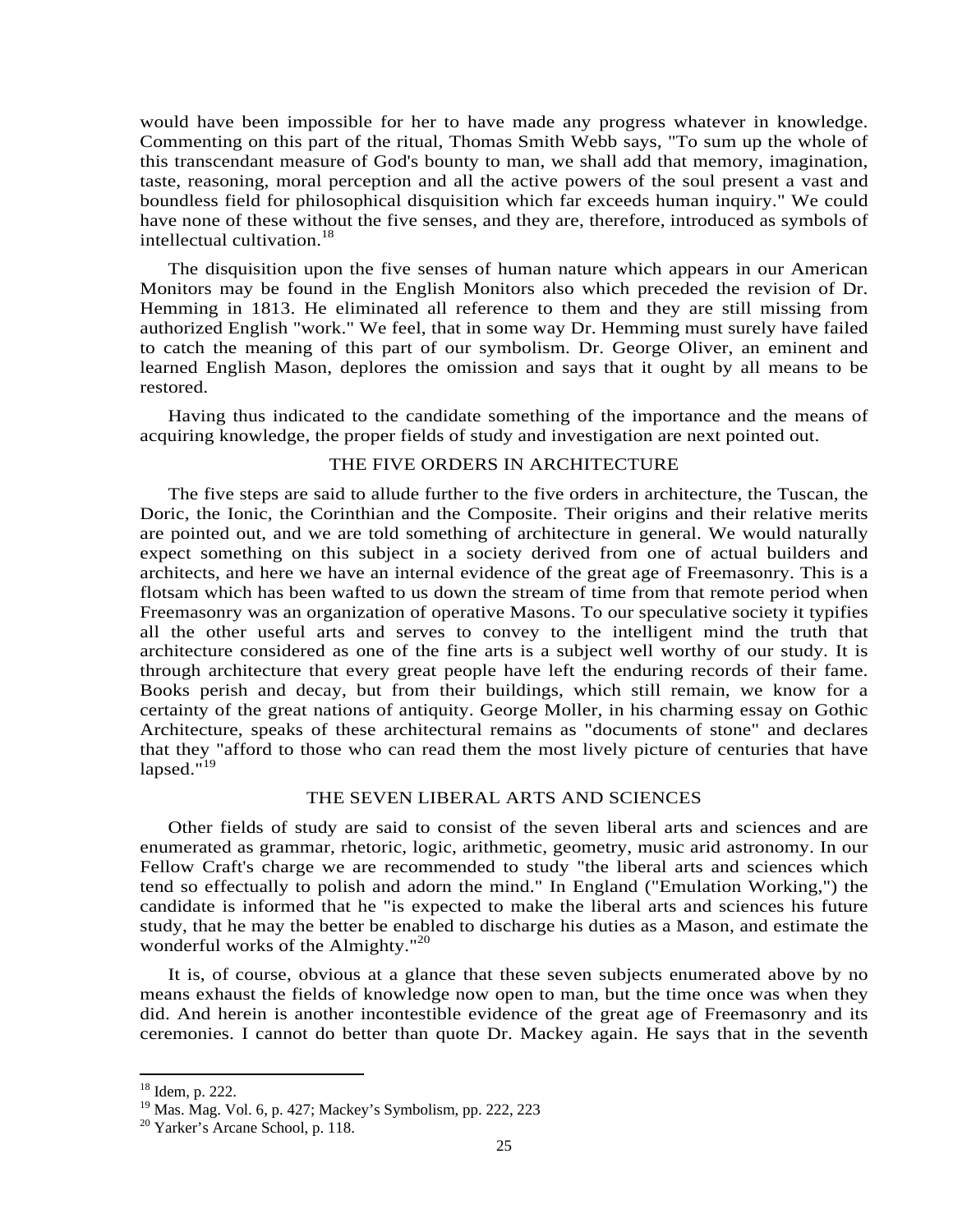century, that is to say 1300 years ago, "these seven heads were supposed to include universal knowledge. He who was master of these was thought to have no need of a precepter to explain any books or to solve arty questions which lay within the compass of human reason; knowledge of the trivium (as grammar, rhetoric and logic were then denominated,) having furnished him with the key to all language, and that of the quadrivium (arithmetic, geometry, music and astronomy) having opened to him the secret laws of nature." At a period, says Dr. Mackey "when few were instructed in the trivium and very few studied the quadrivium, to be master of both was sufficient to complete the character of a philosopher."

The term trivium means the three ways or paths, and quadrivium the four ways or paths to knowledge. Hence it is with the greatest propriety that it is said that we are taught in the Fellow Craft degree to explore the paths of heavenly science.<sup>21</sup>

There is another interesting feature of the total number of steps of the Winding Stairs, fifteen in all. This was an important symbol among the Jews, because it was the sum of the numerical equivalents of the Hebrew letters composing the word J A H - one of the names of Deity.

It will also be noted that the number of each series of steps, three, five and seven, as well as the total number of steps, fifteen, is odd. As we have seen, odd numbers were by the ancients regarded with greater veneration than were even numbers. Vitrivius, the great Roman architect, who flourished just before Christ, states that the ancient temples were always approached by an odd number of steps. The reason, he says, was that commencing with the right foot at the bottom, the worshipper would find the same foot in advance when he entered the temple, and that this was considered a favorable omen. The thoughtful Mason cannot fail to be struck with the coincidence here indicated.

#### **GEOMETRY**

Preeminence is given by our ritual to the science of Geometry. This now appears strange, but if we regard its history we will cease to be surprised. It and its allied branches, (trigonometry, architecture and astronomy), was the only exact science known to the ancients, but the perfection to which they had reduced it is even now constantly surprising us. By it all mathematical calculations were made. Arithmetic and algebra were then unknown. The astonishing results obtained by them from an application of geometrical processes were well calculated to impress the mind. As the only exact science known to them, it was the mast appropriate emblem of moral perfection, in an age when everything had its symbol. We accordingly read in our Masonic Monitors that of the seven liberal arts and sciences, "Geometry is the most revered by Masons; that it is the foundation of architecture and the root of mathematics"; that it is "the first and noblest of sciences"; that it is "the basis on which the superstructure of Masonry is erected"; that by it "we may curiously trace nature through her various windings to her most concealed recesses"; and "discover the power, the wisdom and the goodness of the Grand Artificer of the Universe"; that "Geometry or Masonry, originally synonymous terms, being of a divine and moral nature, is enriched with the mast useful knowledge"; that "while it proves the wonderful properties of nature, it demonstrates the more important truths of morality."

It cannot be denied that to the present generation and in our present state of learning, Geometry is nothing of the kind. To anyone except a Freemason, and to the great majority of them, the idea that Geometry inculcates moral truth is utterly foreign and incomprehensible. Those members of the Craft who have ever thought of the matter at all, as a rule look upon these expressions as crude extravagances, as distorted attempts to attach

 $21$  Mackey's Symbolism, pp. 223, 224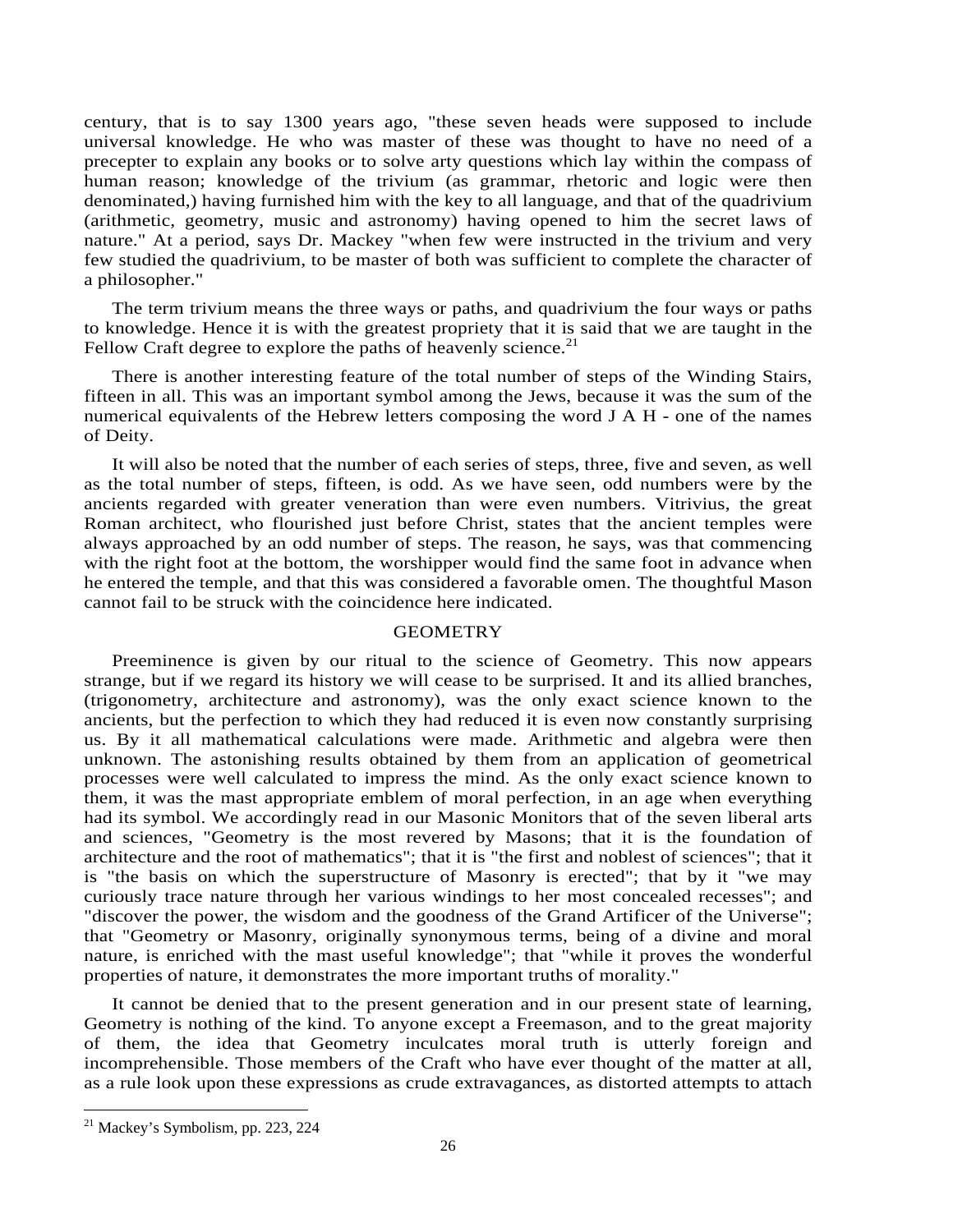a speculative meaning to a science or an art which had never properly borne any other than a practical signification. We are not surprised, it is true, to find still incorporated in our System these inheritances of a past age and simply tolerate them as such without any serious attempt to ascertain their meaning or to measure their significance.

While, as stated, Geometry does not at present enjoy any such an enviable distinction among the sciences as that claimed for it in our Masonic ritual, yet the time once was when it was precisely so regarded by the wisest of men on earth. $^{22}$ 

What then is the significance of these ideas of a past age in our Masonic system? It seems to me to afford the strongest internal evidence of the great age of our Masonic ritual and symbolism. $^{23}$ 

The seven liberal arts and sciences, as thus enumerated in the lodge, are not now to be understood literally, but rather as a symbol of what they once were in fact, namely, the entire domain of human knowledge and research. No one man is, of course, expected to cultivate the whole of this vast field, but this part of the ceremony of passing urges upon us the importance and the duty of constantly applying our minds to the attainment of wisdom in same of its farms. We have no right to be idle. It is a sin against God, ourselves and society.

Contemplate the despicable figure of the habitual loafer who sits on the curbstone or whittles away his days, telling anecdotes which could not be repeated in respectable society. Listen to the "loud laugh of his vacant mind," see what a large share of his time, that most priceless gift of God, he wastes in indolence or in the pursuits that are either unprofitable or positively hurtful. Is it any wonder that so many men fail in life and that the progress of the race as a whole is so exceedingly slow? What a multitude of drones there are in the hive who are not only to be fed and clothed by the industrious, but who are positive hindrances and stumbling blocks in the way of those industrious ones who would progress. Note how almost invariably you find the idler on the wrong side of every question that arises in his community. See how he resents with bitterness the prosperity of his moral and industrious neighbor and falls into a habit of chronic antagonism to him. They will not work; fed and clothed they must be; if they cannot dead-beat a living, they turn to crime in order to get it. What a great lesson then is here taught by Masonry! Whatever others may be, Masons have no right to be idlers and loafers. It is our God given privilege and our solemn duty to work, work, work, not because a night is coming when man's work is done, but that we may be able to do better work and more work in that brighter day that all good Masons expect to see when this life has passed away.

# THE WAGES OF A FELLOW CRAFT

In the Middle Chamber we are informed what the wages shall be to the faithful Craftsman who has observed the moral and the divine law and wasted not his time in idleness or vice. We are told that they shall be corn, wine and oil. Such was literally true to our ancient operative brethren, as our old documents abundantly prove. With us, of course, they are not received in the realistic sense, but emblematically. From a remoteness of time when the memory of man runneth not to the contrary, the spica, or ear of corn, has symbolized plenty; wine has symbolized health; and oil has symbolized peace.

The faithful Fellow Craft is, therefore, assured that his wages, his reward, shall be plenty, not mere sufficiency but plentitude to supply all his physical, moral and spiritual wants; health of body, mind and soul; peace in this life, in the hour of death, and in the life

<sup>&</sup>lt;sup>22</sup> Ars Quatuor Coronatorum, vol. X, p. 82; Freeman, vol. XLVIII, p 417.

<sup>23</sup> Ars Quatuor Coronatorum, vol. V, p. 168.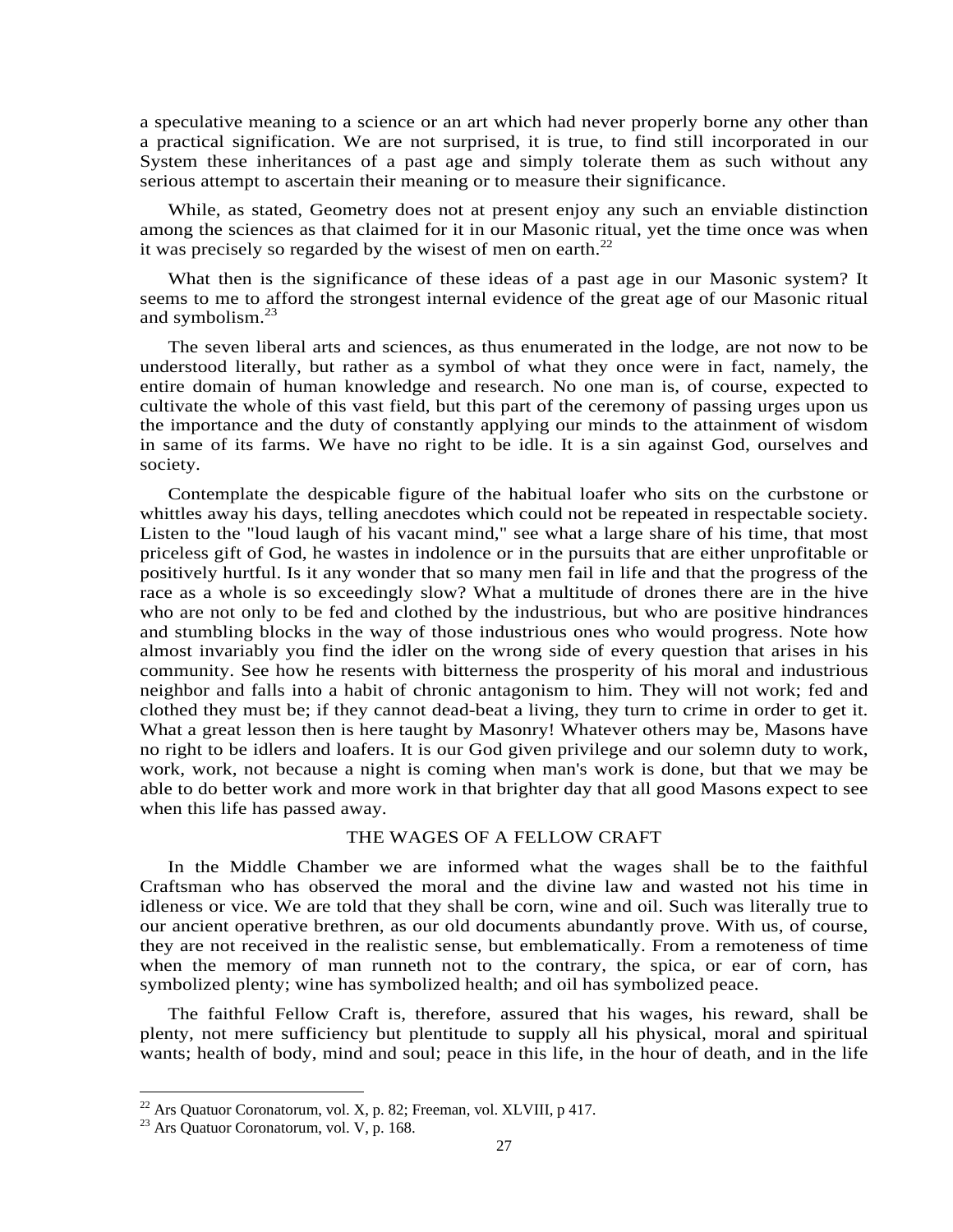to come. Are not these wages worthy of the laborer? Verily, do they not include all things that can in any wise contribute to our real comfort and happiness?

Idleness and vice surely lead to their opposites, poverty, disease and despair.

While I have by no means exhausted the subject this, my brethren, is briefly the meaning and purpose of the Fellow Craft degree, and, if you do not already, I am sure that a little study and reflection will lead you to agree with me that in beauty and purity and loftiness of conception this degree is worthy to keep company with those splendid degrees of Entered Apprentice and Master Mason.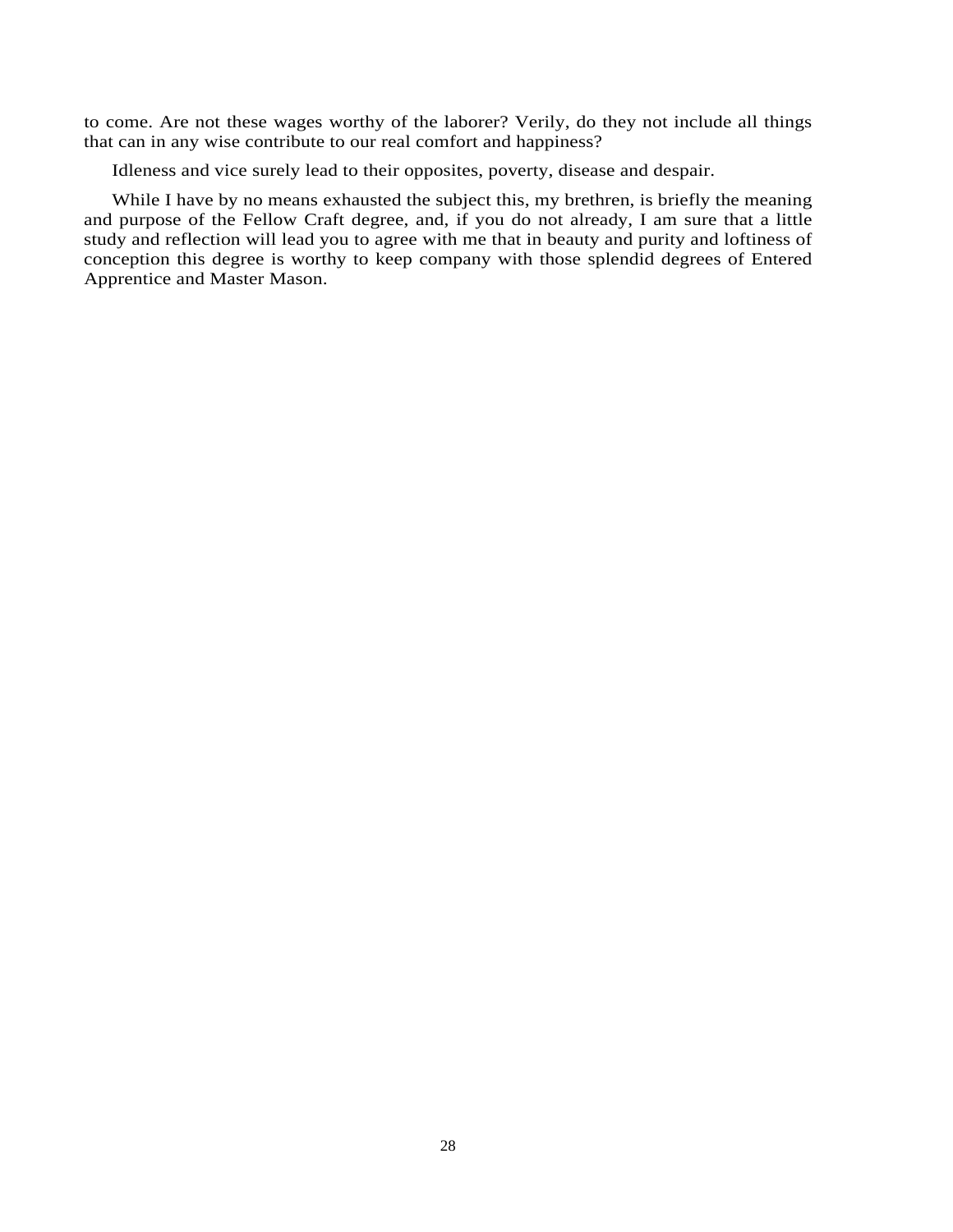#### PART III

#### *THE MASTER MASON DEGREE*

**MANY** of the lessons of the third degree are obvious to the most superficial mind, but others (and these the most important) are grasped only after long and patient study. I shall not attempt anything original, but only lay before you in an imperfect way a few of the reflections and conclusions of some of our most trustworthy Masonic scholars.

I believe it susceptible of the clearest proof that Freemasonry, viewed in the aggregate, is an elaborate allegory of human life, that the three degrees considered collectively, symbolically epitomize man's existence both here and in the hereafter. My excuse for recurring to this idea is that in my judgment Speculative Masonry can not be otherwise adequately explained. The lodge is emblematical of the world; initiation, of birth; the Entered Apprentice, of the preparatory stage of life, or youth; the Fellow Craft, of the construction stage, or manhood; the Master Mason, of the reflective stage, or old age, death, the resurrection, and the everlasting life. This explanation of the three degrees is briefly given in our lecture on the "Three Steps" delineated on the Master's Carpet. Any symbol or any meaning attributed to a symbol which does not legitimately contribute to this allegory may be discarded as non-Masonic.

#### THE ANTIQUITY OF MASONIC SYMBOLISM

The age of our symbolism is an important question in this connection, because upon it to a great extent depend the meanings that must be assigned to our symbols. While some of them may be of comparatively modern origin, many of them are older than the oldest written language.

Says Brother Robert Freke Gould, one of the most cautious of our historians:

"The symbolism of Masonry, or at all events a material part of it, is of very great antiquity, and in substance the system of Masonry we now possess, including the three degrees of the Craft, has come down to us in all its essentials from times remote to our  $\alpha$ <sub>0</sub>  $\mu$ <sup>24</sup>

Another of our historians of the most exacting school, Brother William J. Hughan, declares that "symbolism in connection with Freemasonry antedates our oldest records."

Even this cautious statement would date our symbolism back more than five hundred years, and Brother Gould is on record as declaring that, if it can be put back that far, there is practically no limit backward to which its beginning must be assigned.<sup>25</sup>

Another distinguished Masonic scholar, Brother George William Speth, records his belief that "the greater part of our symbolism (including all essentials) is undoubtedly medieval at least, and probably centuries older than that."<sup>26</sup>

Still another, Brother William Simpson, distinguished as an orientalist, says:

"The more important Masonic symbols are ancient and their true meanings can only be found by tracing them back into the past. This will be found to be particularly the case with the third degree; its true meaning can only be realized by the study of similar rites which appear to go far back into the history of our race."<sup>27</sup>

These are the opinions of men who, noted for their scholarship, have disregarded our

 $24$  Ars Quatuor Coronatorum, vol. III, p. 10.

 $^{25}$  Idem, p. 24.

<sup>26</sup> Idem, p. 27.

<sup>27</sup> Idem, p. 26.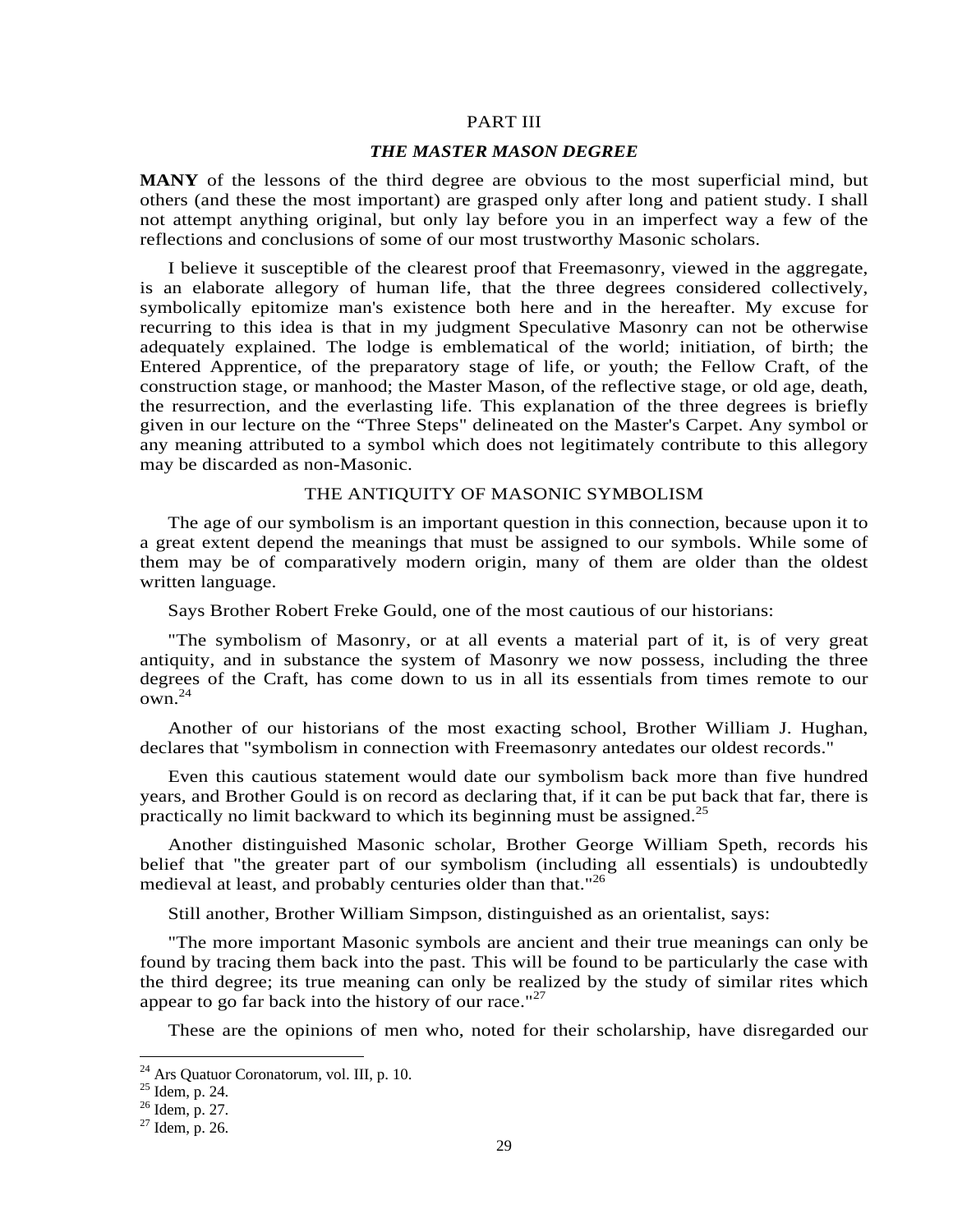Masonic traditions and studied the question from the purely historical viewpoint.

Following them, (and if they cannot be followed there are none who can be,) our symbolism has come down to us from ancient times.

Of some of these symbols we know a part at least of their meanings, but of some we know nothing at all. We get a hint from Brother Pike that much of our symbolism has been forgotten, and Brother Gould asserts the same and declares that "to a considerable portion of the symbolism of Freemasonry, even at this day, no meaning can be assigned which is entirely satisfactory to the intelligent mind."<sup>28</sup>

Heckethorn, a non-Mason, says that many of the mystical figures and schemes of very ancient times are preserved in Masonry though their meaning is no longer understood by the Fraternity.<sup>29</sup>

It should therefore be obvious that if we are ever to reacquire this lost knowledge, we must have recourse to the records and institutions of ancient times.

### THE ANCIENT MYSTERIES

Do we find any institutions in ancient times similar to our own and employing our symbols for like purposes? I answer at once that we do.

In all periods from the dawn of history till about the fifth century, A. D., there is recorded the existence in nearly every known country of secret societies which, so far as our knowledge of them enables us to judge, were strikingly like Freemasonry in all except name. Our foremost Masonic historian, Brother Gould, says that they taught precisely the same doctrines in precisely the same way. These ancient societies bearing different names in different countries, yet appearing everywhere to have been the same thing, are generally termed "The Ancient Mysteries."

In Egypt they were known as the Mysteries of Osiris and Isis, and these appear to have been the model for all others. They prevailed in Egypt, India, Persia, Phoenicia, Greece, Rome, Gaul, Britain, and many other countries. The most ancient of these were certainly in existence as early as 3000 B. C., and some of them were still flourishing in Western Europe, in a corrupted state, it is true, as late as the fourth century of the Christian era.

Notwithstanding their differences in name, it does not admit of a doubt that they were all substantially the same; "so much so," it has been said by high Masonic authority, "that we may conclude either that they were all independent copies from a great original or that they were propagated one from another." Brother Gould, than whom no more judicious historian has ever written on any subject, thinks they were only differentiated types of one original form of worship, the object of which was in every instance the God of Light and of Truth and of Beneficence. The Osiris of Egypt, the Brahma of India, the Mithras of Persia, the Bacchus (or Dionysius) of Greece, the Bel (or Baal) of the Chaldeans, the Belenus of Gaul, the Baldur of Scandanavia, the Adonis of Phoenicia, and the Adonai of the Jews were all the same god; each, to his own people, was the Supreme One, the Creator, the Enlightener, Lord and Master. All the mysteries taught a more or less pure system of monotheism, though coupled with the idea of a Trinity, or one God in three persons. Their Trinity differed from ours, however, in that they conceived it to be a male, female and offspring, or Father, Mother and Son. They taught also the doctrine of the resurrection of the dead and the immortality of the soul. $^{30}$ 

 $28$  Idem, p. 23.

 $29$  Idem, p. 24.

<sup>30</sup> Gould's Concise History, pp. 24, 25.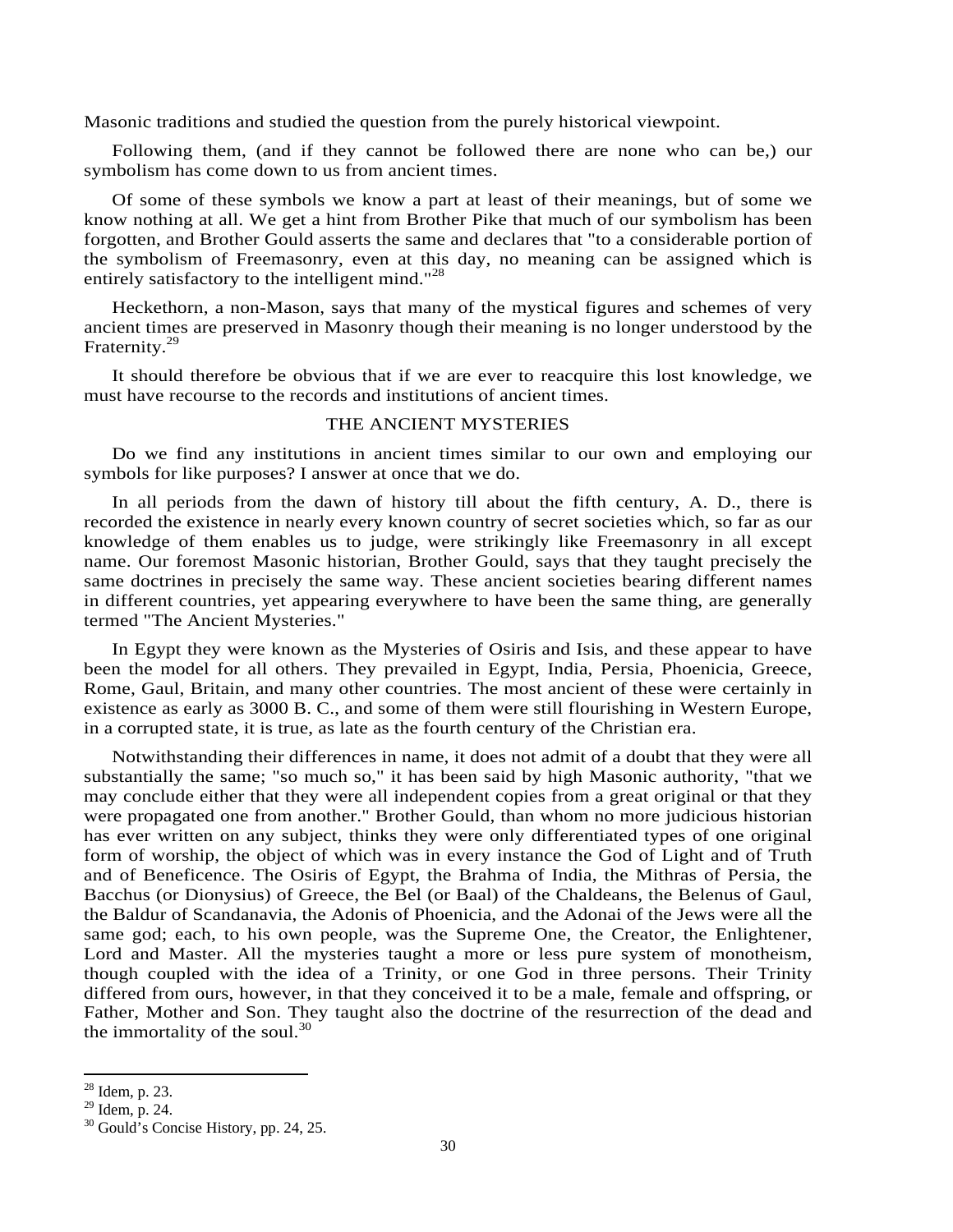Cicero tells us that in the Elusinian Mysteries they were taught to live virtuously and happily and to die in the hope of a blessed futurity. $31$ 

"The great doctrine of immortality of the soul," says Brother Gould, "and the teachings of the two lives, the present and the future, are to be found in the Ancient Mysteries, where precisely the same doctrines were taught in precisely the same way" that they are now taught by the Freemasons.

It seems that among pagan people of ancient times, a few superior minds and spirits were found who did not accept the idolatrous notions of the populace as an adequate conception of the Deity and who searched constantly in the great book of nature in the effort to find out and understand him aright. To have openly proclaimed their beliefs and their rejection of the popular gods and popular religion would have but called down upon themselves contempt and ridicule and doubtless persecutions. They, therefore, chose to drift along with the common herd to all outward appearances, reserving the contemplating and discussion of their cherished beliefs for secret communication with those of kindred mind in societies where they were secure from observation and the interference of the outside world. Such seems to have been the occasion of the origin of these ancient fraternities.

These societies were characterized by fixed forms of initiation, successive steps or degrees, oaths of secrecy, a symbolical system of teaching, and the possession of emblems and perhaps of grips, signs and words of recognition.<sup>32</sup> Their rites were usually celebrated at night in chambers securely guarded against intrusion and arranged similarly to our lodges, often with the three chief officers seated in the South, West and East. With all of them the East was an object of peculiar veneration as the source of light and knowledge.

Initiation was an allegorical search for light and knowledge and consisted of prescribed physical and moral preparations of the candidate, lustrations, purifications and the administrations of oaths of secrecy; the ushering from darkness to light symbolizing a transformation from ignorance to knowledge, from corruption to moral and spiritual purity; the investiture with an emblem of this purity consisting sometimes of a white apron, sometimes of a white sash or robe; the encountering of trials and dangers sometimes mock and sometimes real. In the Mithraic Mysteries the candidate was received into the place of initiation upon the point of a sword piercing his naked left breast. Many of their symbols were identical with those that can now be seen in any Masonic lodge.

To each of the Ancient Mysteries pertained a characteristic legend, which was made the instrumentality of teaching with great impressiveness the doctrines of the resurrection and immortality.

The legend of Osiris, probably the oldest and the model for all the other was as follows:

Osiris, meaning the soul of the Universe, the Governor of nature, was at once king and god of the Egyptians. The name appears as far back as 3000 B. C. Having taught civilization, the arts and agriculture to his own people, he magnanimously resolved to spread in person their benign influence throughout the world. Leaving his kingdom in charge of his wife, Isis, he departed upon his beneficent mission. After an absence of three years he returned, but meanwhile his brother Typhon had organized a conspiracy to murder him and seize the throne. At a grand banquet given in honor of his return, Typhon provided a magnificent chest which exactly fitted the body of Osiris. All the other guests being in the conspiracy, they feigned great admiration of the chest and finally Typhon announced that he would give it to the one whose body it would most neatly contain. Osiris, trying the box,

<sup>&</sup>lt;sup>31</sup> Mackey's Symbolism, p. 36.

<sup>&</sup>lt;sup>32</sup> Yarker's Arcane Schools, p. 113.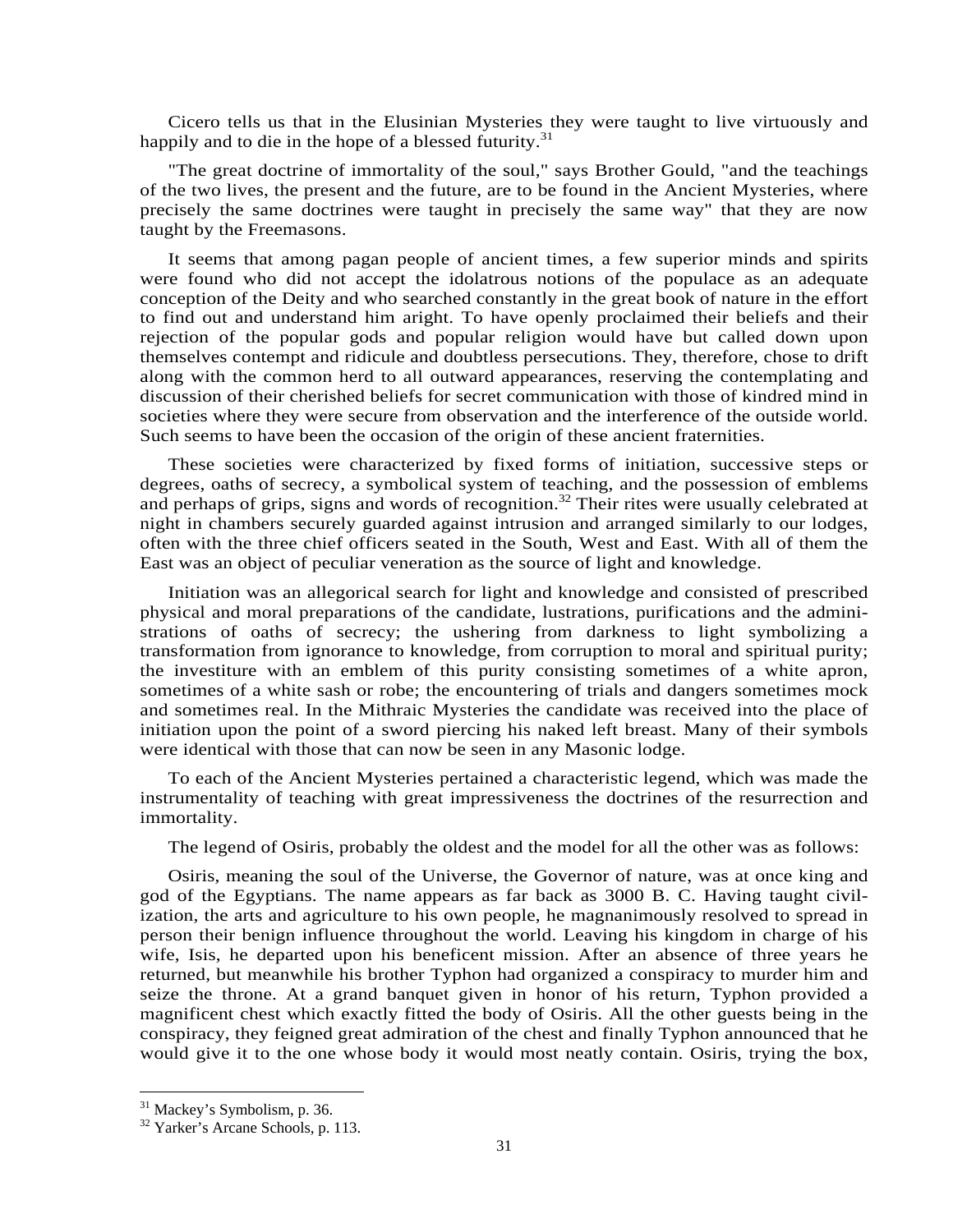was no sooner in it than the lid was clapped down and securely fastened and the whole thrown into the river Nile. It was borne out to sea by the current and in course of time was cast ashore at Byblos, in Phoenicia, at the foot of an acacia tree. The tree grew up rapidly and completely encased the chest containing the body of Osiris.

No sooner had Isis learned of the fate of her husband than, weeping, she set out in search of his body and on her way interrogated everyone she met for information concerning its whereabouts. Virgins accompanied her who dressed and combed her hair.

She finally discovered the body in the acacia tree, but 'the king of that country, struck with the tree's beauty caused it to be cut down and a column made of it for his palace. Isis thereupon engaged herself to the king as a nurse for his children and asked and received for her pay this column. The column was broken and the body released and at once borne back to Egypt, but before it could be properly interred it was again seized by Typhon and cut into fourteen pieces and these hidden in as many places. After long search Isis succeeded in finding and bringing together all the parts except the phallus, and the body was embalmed and buried in due form. It will be borne in mind that according to ancient Egyptian ideas there could be no resurrection in the absence of the body; hence, the great care with which they embalmed their dead. As soon as the body of Osiris had been recovered and buried, it was announced that he had risen from the dead and had resumed his place among the gods.

The ceremonies of initiation into the Egyptian Mysteries dramatically represented the death of Osiris, the search for his body, its discovery in the acacia tree, and its burial and resurrection, the murdered god being personated by the candidate.

Pertaining to each of the Mysteries was a counterpart of this legend. In Greece, Osiris becomes Bacchus, (not the drunken Bacchus of later ages,) who is slain by the Titans and his limbs torn asunder. Isis becomes Rhea, who after long and bitter search finds and inters his body, and in due course he takes his place among the gods. In the Dionysian Mysteries celebrated in his honor an effigy was stretched upon a couch, as if dead, while his votaries bitterly bewailed his decease. After a proper time the figure was quickly removed and the announcement made that the god had risen from the dead. Likewise in some of the Mysteries of India the candidate underwent an allegorical death, burial and resurrection. Those celebrated in Phoenicia during the time of Solomon, King of Israel, Hiram, King of Tyre and Hiram Abif were obvious copies of those of Egypt. Adonis and Venus became substitutes in the legend for Osiris and Isis. During the course of these Mysteries, with which our three ancient Grand Masters must have been familiar, an image was laid upon a bier as if it were a dead body. During a momentary darkness the figure was invisibly removed, after which it was announced that the god had risen from the dead. The substantial identity with each other of all these Mysteries and doctrines they were intended to inculcate is obvious.

It is claimed by students of ancient mythology, that this legend of the Mysteries and the ceremonies based on it were all prophetic of the coming of a Messiah, who should triumph over death and the grave, and thereby demonstrate to mankind for a certainty that there is a life after death. That this was common belief, not merely among the Jews, but the Egyptians, Phoenicians, Assyrians, Babylonians, Persians, Chaldeans,Hindus, Greeks and Romans is now generally conceded.

The teachings of the Mysteries have been thus summarized:

"They diffused a spirit of unity and humanity; purified the soul from ignorance and pollution; secured the peculiar aid of the gods; the means of arriving at the perfection of virtue; the serene happiness of a holy life; the hope of a peaceful death and endless felicity in the Elysian fields; whilst those not initiated therein should dwell after death in places of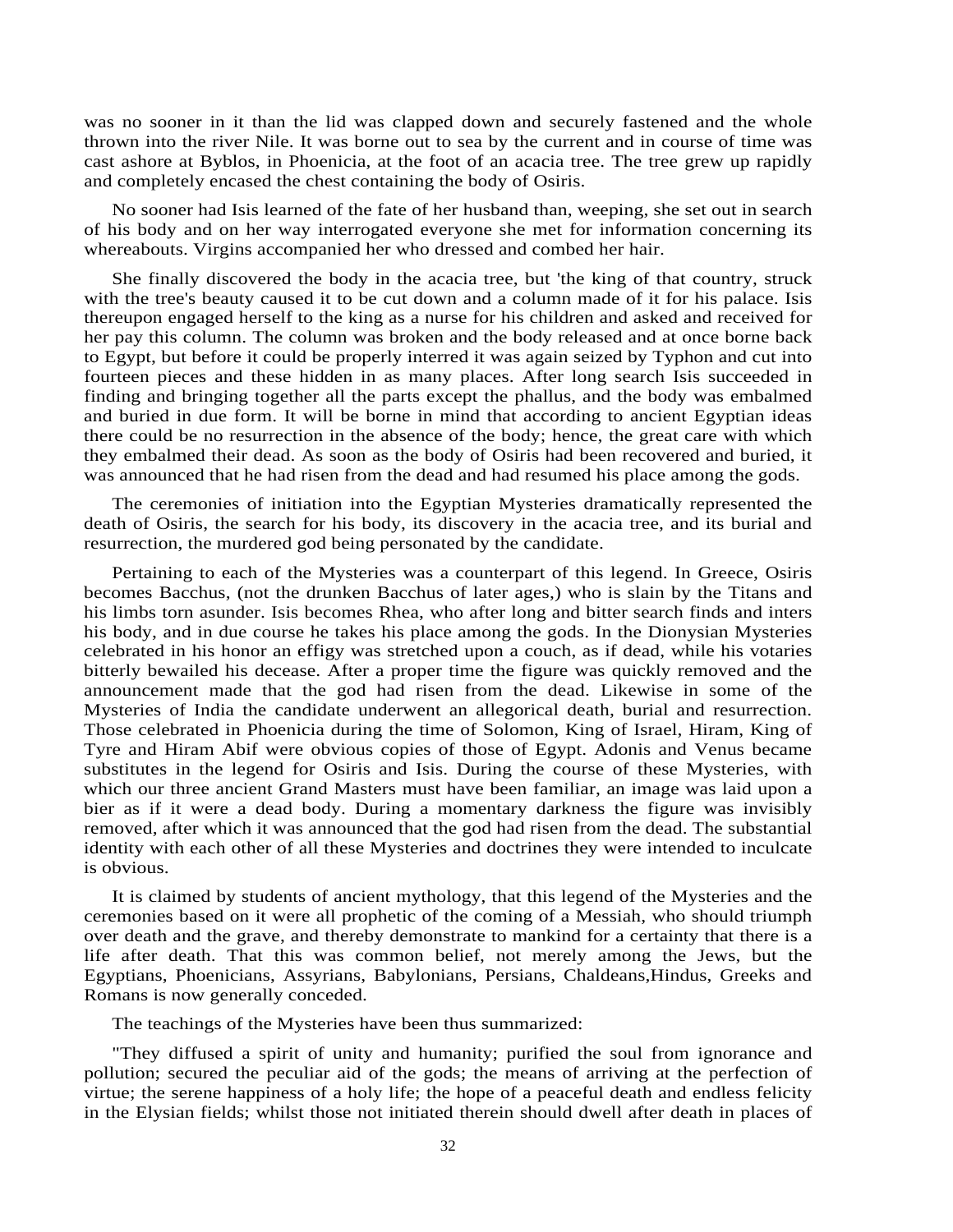darkness and horror."

Thus did these ancient societies seek by means of the dramatic presentation of a legend to teach the great Masonic doctrines of the resurrection and the life after death.

There were lectures explanatory of the Mysteries but the crowning ceremony of initiation was the communication to the candidate of an ineffable name which it was lawful to speak only on certain occasions and in a certain manner. Among the Egyptians, Persians and Hindus, notwithstanding their wide separation, this was the mysterious AUM, pronounced OM. I have purposely mingled things dissimilar with things similar to Freemasonry but the intelligent Master Mason will be able to detect the points of resemblance.

Brother Robert F. Gould, whom I have already several times quoted, without venturing to pronounce Freemasonry and the Ancient Mysteries identical, says:

"It is a well known fact that these Mysteries offer striking analogies with much that is found in Freemasonry; their celebration in grottoes or covered halls, which symbolized the Universe, and which in disposition and decoration presented a distinct counterpart to our lodge; their division into degrees conferred by the initiatory rites wonderfully like our own; their method of teaching through the same astronomic symbolism the highest truths then known in Philosophy and Morals; their mystic bond of secrecy, toleration, equality and brotherly love."

He intimates strongly his belief that Freemasonry is a development out of the Mysteries of Mithras, which, originating in Persia, spread to Greece, Rome and Western Europe and lingered there until the fourth or fifth century, A. D.

Enough has been said on this point to make it plain that anyone who would understand our Masonic symbolism must at least make a study of what these same symbols meant to these ancient societies.

# THIRD DEGREE SYMBOLS

I shall not lengthen this paper and tax your patience by repeating explanations laid down in our monitors and lectures. I shall for the most part confine myself to things that are not explained at all, or that are explained inadequately.

Many of the symbols of the Master's degree are common to the preceding degrees and these I shall touch upon very briefly. There is, however, discoverable in their use as the degrees progress, an increasing seriousness and depth of meaning.

For instance, in the first two degrees, the lodge symbolizes the world, the place where all workmen labor at useful avocations and in the acquisition of human knowledge and virtue. But in the Master's degree it represents the Sanctum Sanctorum, or Holy of Holies of King Solomon's Temple, which was itself a symbol of Heaven, or the abode of Deity. It was there that nothing earthly or unclean was allowed to enter; it was there that the visible presence of the Deity was said to dwell between the Cherubim. In the Master's lodge, therefore, we are symbolically brought into the awful presence of the Deity. The reference here to death and the future life is obvious and is a further evidence that this degree typifies old age and death.

But there is even a deeper symbolism in the Master's lodge. The allusion is not only to the sacred chamber of Solomon's physical temple, it alludes also to the sacred chamber of that spiritual temple we all are, or should be, namely, a pure heart, and admonishes us to make of it a place fit, for Deity himself to dwell.

The likening of the human body to a temple of the Deity is an ancient metaphor. Jesus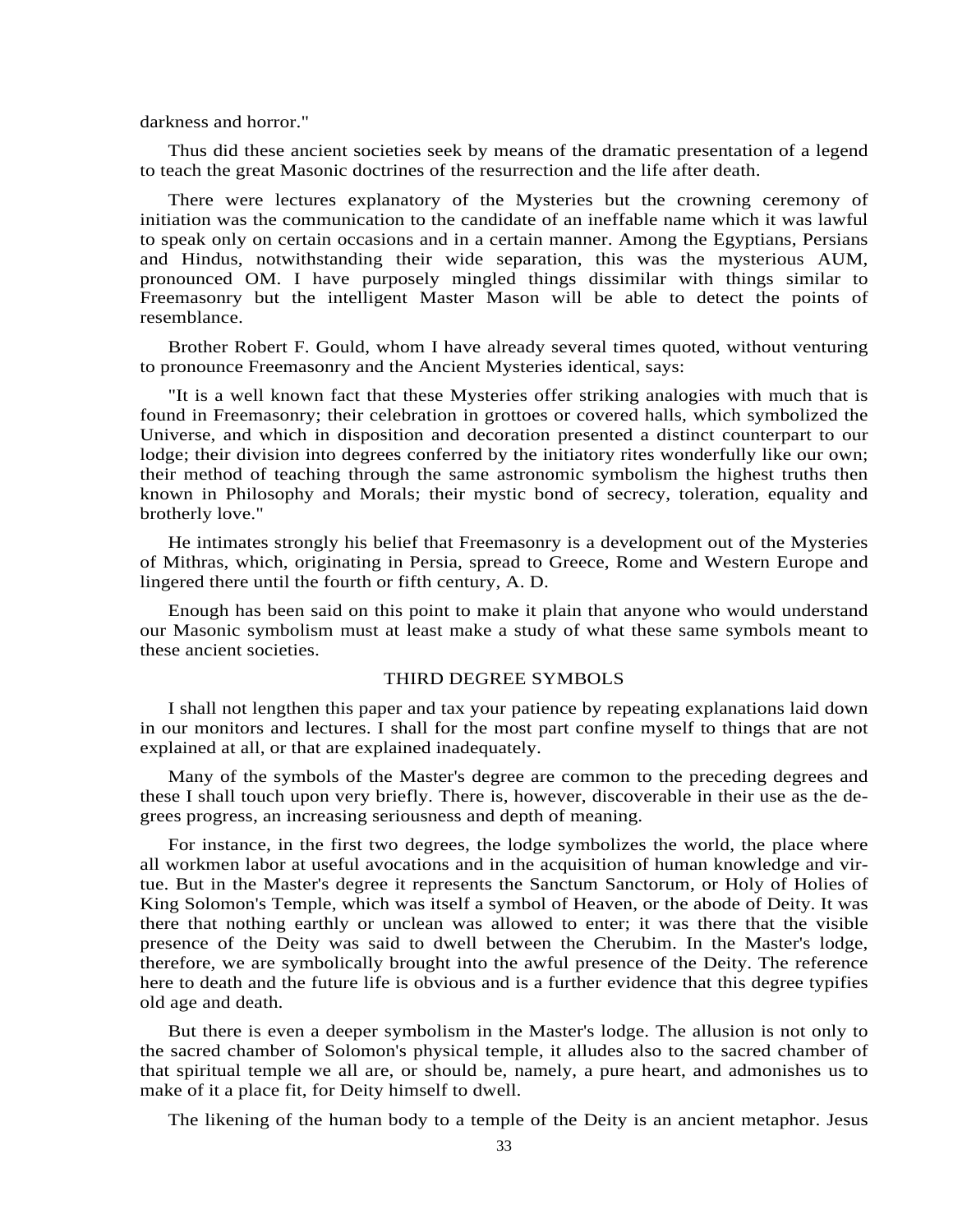said, in speaking of the temple of his body, "Destroy this temple and in three days I will raise it up." Again, Paul says, "Know ye not that ye are a temple of God, and that the spirit of God dwelleth in you? If any man destroyeth the temple of God, him shall God destroy; for the temple of God is holy, and such are ye." I quote these passages, not as a Christian doctrine, but as a beautiful expression of Jewish thought far older than Christianity. We can with difficulty conceive the extreme sacredness of the Temple in the eyes of the Jew. It far exceeded the veneration with which we now regard our churches and synagogues. This idea once, comprehended shows, how greatly this figure of speech ennoble's the human body. It declares it a fit dwelling place for Deity himself.

In the Entered Apprentice and Fellow Craft degrees, Light typifies the acquisition of human knowledge and virtue; in the Master's degree it typifies the revelation of divine truth in the life, that is to come.

In the first two degrees the square and compasses denote the earth and inculcate and impress upon us the desirability of curbing our passions; in the third degree the compasses symbolize what is heavenly, because to our ancient brethren the visible heavens bore the aspect of circles and arches, geometrical figures produced with the compasses.

In some of the Monitors we are told that "the compasses are peculiarly consecrated to this degree," but the reasons there given are not satisfying. In ancient symbolism the square signified the earth, while the circle, a figure produced with the compasses, signified the sun or the heavens. The square therefore symbolized what is earthly and material while the compasses signified the heavenly and the spiritual. It is not without significance, therefore, that in the Entered Apprentice degree, both points of the compasses are beneath the square; that in the Fellow Craft degree one point is above the square, while in the Master's degree both points are above, signifying that in the true Master, the spiritual has obtained full mastery and control over the earthly and the material.<sup>33</sup>

## DISCALCEATION

Discalceation, or the plucking off of one's shoes, was in the Entered Apprentice degree, as we there learned, a symbol of fidelity to our fellow man. In this degree, however, it alludes to an ancient act of homage paid by man to Deity, namely, the Eastern custom that prevailed among both Jews and Gentiles of entering only barefooted into any sacred place or upon any holy ground. In the one case, this practice was a testimony of man to man; in the other, it is testimony of man to his Creator.

Pythagoras taught his disciples in these words, "offer sacrifice and worship with thy shoes off." Adam Clarke includes the universality of this custom among his thirteen proofs that all mankind has descended from common ancesters. A Master Mason's lodge represents, as we have seen, the Holy of Holies of Solomon's Temple into which the High Priest alone entered only once yearly, and then with bare feet. The lodge in some of the old rituals is said to stand on holy ground. God said to Moses at the burning bush: "Put off thy shoes from thy feet, for the place whereon thou standest is holy ground."<sup>34</sup>

Note also the deeper significance of the shock of reception as the degrees progress. In the first, the appeal is to the sense of fear, in other words, purely physical. In the second, appeal is made to the moral sense and inculcates fair dealing with men, but in the third it is not merely to our sense of justice towards our fellow man, but to our brotherly love for him and to those higher reflective elements of our nature whose proverbial seat is the breasts.

It is a mistake to limit the "Brotherly Love" of this degree to members of the Masonic

<sup>&</sup>lt;sup>33</sup> Morals and Dogma, pp. 850, 854.

<sup>&</sup>lt;sup>34</sup> Mackey's Symbolism, pp. 124, 129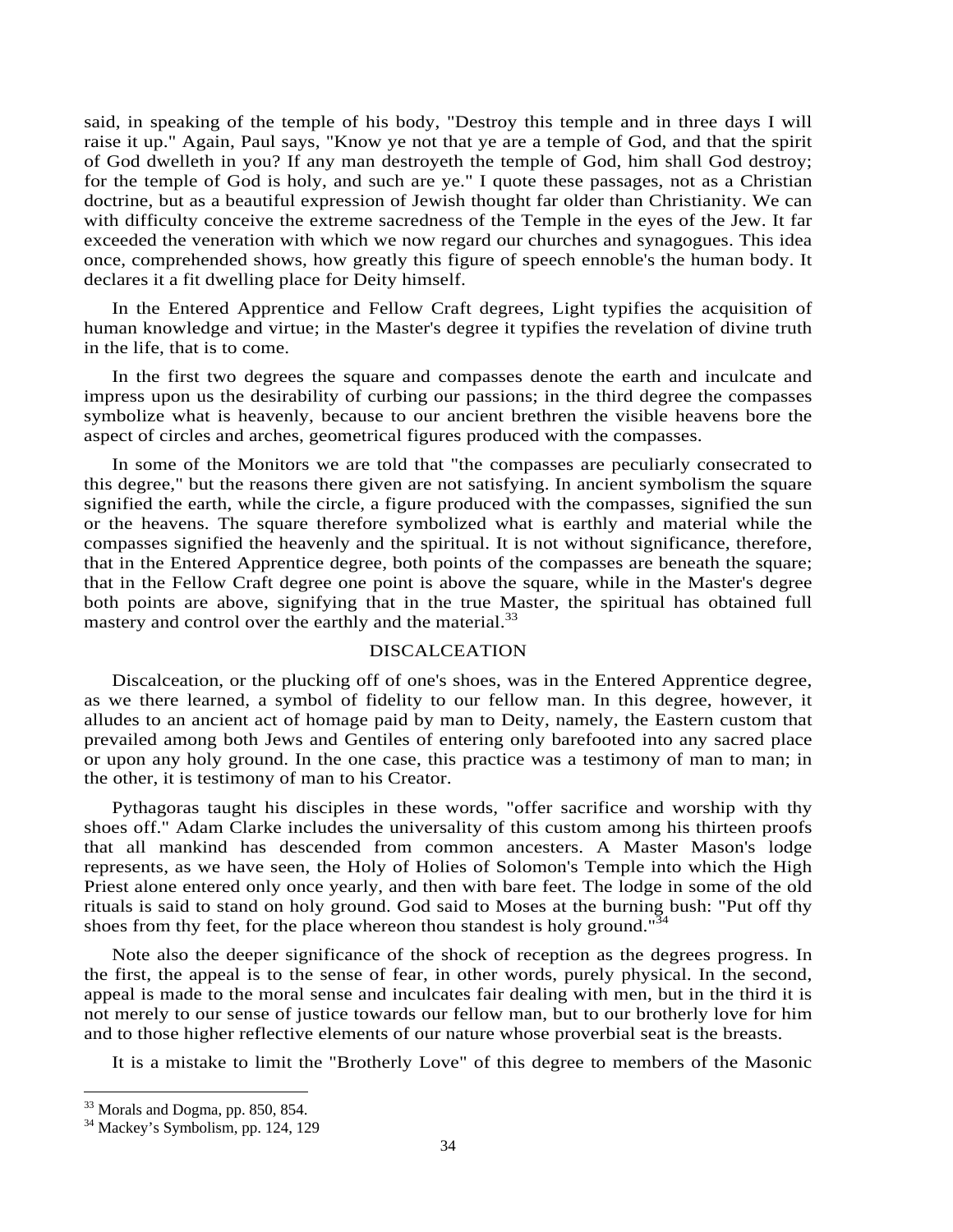fraternity. If the lodge symbolizes the world, as it undoubtly does, so should its members symbolize all the inhabitants thereof. The love that should prevail among the members of the lodge, therefore, typifies the love that should prevail among all mankind. In the highest sense all men are our brothers precisely as we are so strikingly taught in the parable of the Good Samaritan that all men are our neighbors.

# CIRCUMAMBULATION

Circumambulation, from the Latin word "circumambulare," to walk around, is a very ancient rite, one common to all the Ancient Mysteries. The sun, the fructifier and giver of life, in his daily course across the heavens, appears to those living in the Northern Hemisphere, where the ancient world dwelt, to proceed from the East by the way of the South to the West, and thence through the darkness of the night via the North back to the East again. Vegetation was seen to spring up, animal life to be aroused from slumber and take on increased energy, as the King of Day moved with dignity across the heavens. To the untutored mind of primeval man it is not strange that the sun should appear to be the giver of life, the very Creator himself. His apparent course, therefore, from East through the South to the West and back to the East by way of the North became the "course of life", as the ancients expressed it.

The ancients in their ceremonies when representing life pursued this course, and we Masons follow their example. To proceed in the reverse direction typified death, and as every Master Mason knows at one important point in our ceremonies we take this reverse course. At the grave of a deceased brother, however, contrary to what might be expected, we still follow the course of life as a token of our belief in the life that follows death.<sup>34</sup>

# THE WORKING TOOLS

With us in America the especial working tool of a Master Mason is said to be the. Trowel. In England, this symbol is almost obsolete, and they employ the Skirrit, Pencil and Compasses.

Of the Trowel, Dr. Oliver, a noted but somewhat discredited Masonic authority, says:

34 Mackey's Symbolism, pp. 124, 129. *This footnote was used twice in the original copy. - GJH*

"The triangle, now called the Trowel, was an emblem of very extensive application and was much revered by ancient nations as containing the greatest and most abstruse mysteries; that it signified equally Deity, Creation and Fire." $\frac{35}{25}$ 

We will learn directly something more of the symbolical signification of the triangle.

The Skirrit, the Pencil and the Compasses are not enumerated in America among the working tools of a Master Mason. The Skirrit is an instrument working on a center pin and used by the Operative Mason to mark out on the ground the foundation of the intended structure. The Pencil is employed in drafting the plans and the Compasses in determining the limit and proportions of its several parts. Symbolically they are explained in English (Emulation) working in the following words:

"The Skirrit points out to us that straight and undeviating line of conduct laid down for our guidance in the volume of the sacred law. The Pencil teaches us that all our words and actions are not only observed, but are recorded by the Most High, to whom we must render an account of our conduct through life. The Compasses reminds us of his unerring and

<sup>&</sup>lt;sup>35</sup> Oliver's Signs and Symbols, p. 10; Universal Masonic Library, p 14; Transactions Lodge of Research 1909-10, p. 42.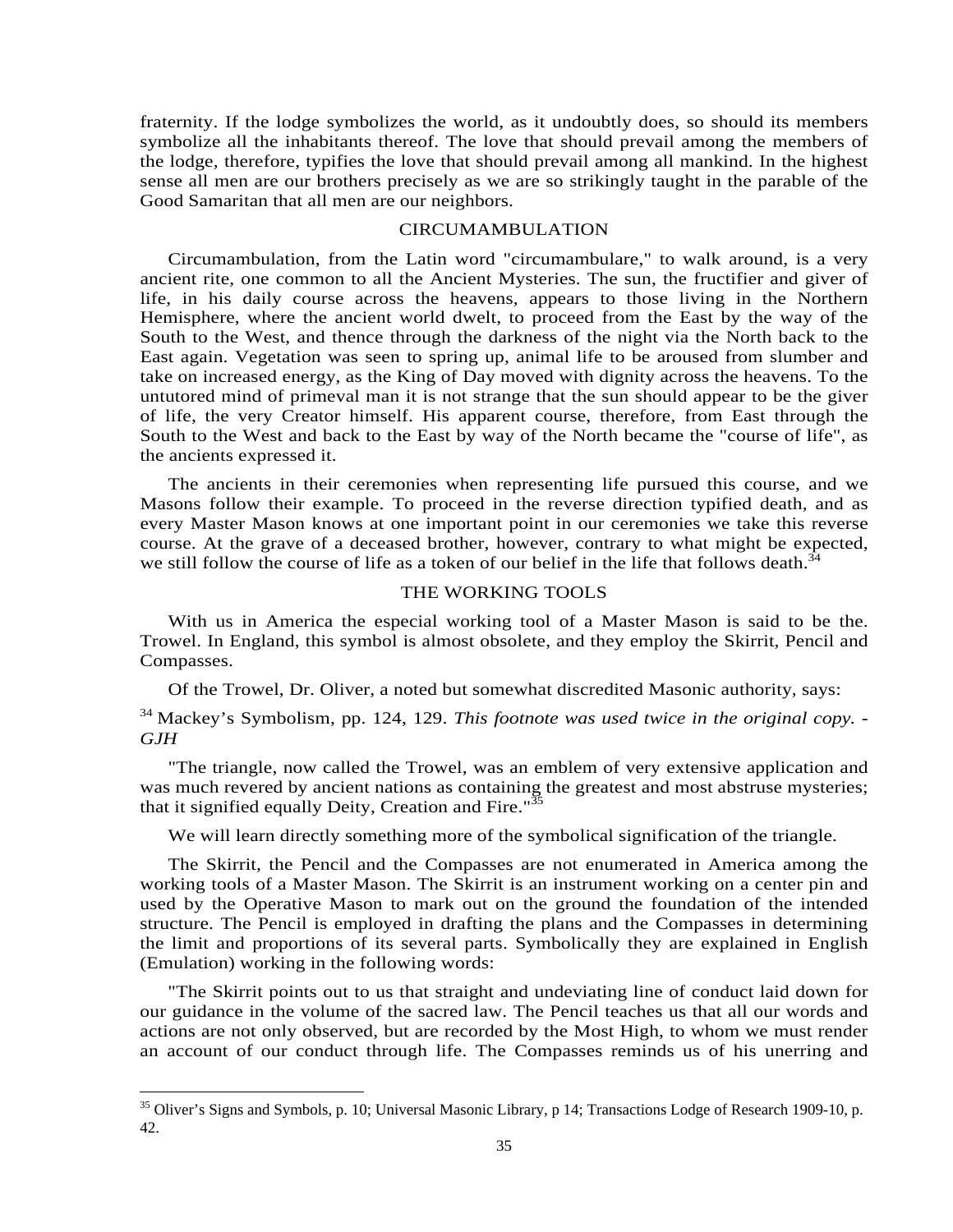impartial justice, which having defined for our instruction the limits of good and evil will either reward or punish us, as we have obeyed or disregarded his divine commands."<sup>36</sup>

We must admit that the trowel would seem more properly to belong to the Fellow Craft, who in Operative Masonry puts the stones in place, rather than to the designer and overseer who corresponds to our Master Mason.

Brother John Yarker in his Arcane Schools says that the Skirrit as a hieroglyphic signifies the origin of things. $37$ 

#### DEITY AND IMMORTALITY

There are a few who feign that they believe nothing that cannot be experienced through the five senses of the body. Wonderful as are these faculties, I am persuaded that we are possessed of a sixth sense which is higher and finer even than those of the body. By this sense we perceive though we see not; we feel though we touch not; we understand though we bear not; we know though we neither taste nor smell. By it, also, we are aware of all the higher aspirations of the mind and soul; by it alone are we conscious of our own existence. Seeing is not thinking. Nor is hearing, or feeling, or tasting, or smelling. These five senses are but ministers to this sixth sense. The five senses of human nature we were concerned with in a former degree, but we are here concerned with something far superior to them, whatever we call it, whether consciousness, faith, mind, soul or spirit. Are the testimonies of this sixth sense any less real or any less reliable than those of the five senses of the body? By it mankind has always, in every age and in every condition, felt intuitively that there was a God and that we shall live again. These beliefs are so strong and so ever present with us that we never doubt them until we begin to argue about them.

There is nothing in Masonry so constantly pressed upon our thoughts as these two great doctrines. Signs, symbols, and legends are all repeatedly employed to emphasize them.

In the Master's degree, the Pot of Incense, the All-Seeing Eye, the Three Grand Masters, the Triangle, and the legends of the Temple and of Hiram Abif are all employed for this purpose, as I shall attempt to show.

We read with incredulity that men could ever bow down to, and worship, idols. Doubtless the thoughtful and intelligent ones have never done so even in pagan countries. They looked beyond and viewed the idol as merely a symbol. As the idol among pagan people usually assumed a human form, the Jews as well as other believers in monotheism of ancient times, forbade the employment of the human effigy as a symbol of Deity. To supply the need so keenly felt by the ancients of a symbol to represent every idea, conventional figures such as squares, circles, triangles, etc., were adopted by the ancient monotheists to symbolize the Deity. Thus perhaps it is that the being which alone is said to have been made in the image of his Creator is nowhere employed in our symbolism to represent the G. A. O. T. U.

# THE HIRAMIC LEGEND

The most important series of symbols in Freemasonry is the legend concerning Hiram Abif and the other symbolic allusions connected therewith. For obvious reasons, I do not attempt to narrate the story of this legend. Nor shall I undertake to make any systematic or exhaustive study of it, but only to discuss in a disconnected way those symbols associated with it that are most important or whose meaning is least obvious.

As we have already seen, the Ancient Mysteries employed a legend dramatically

<sup>36</sup> Aiken, p. 80.

<sup>37</sup> Yarker's Arcane Schools, pp. 33, 220.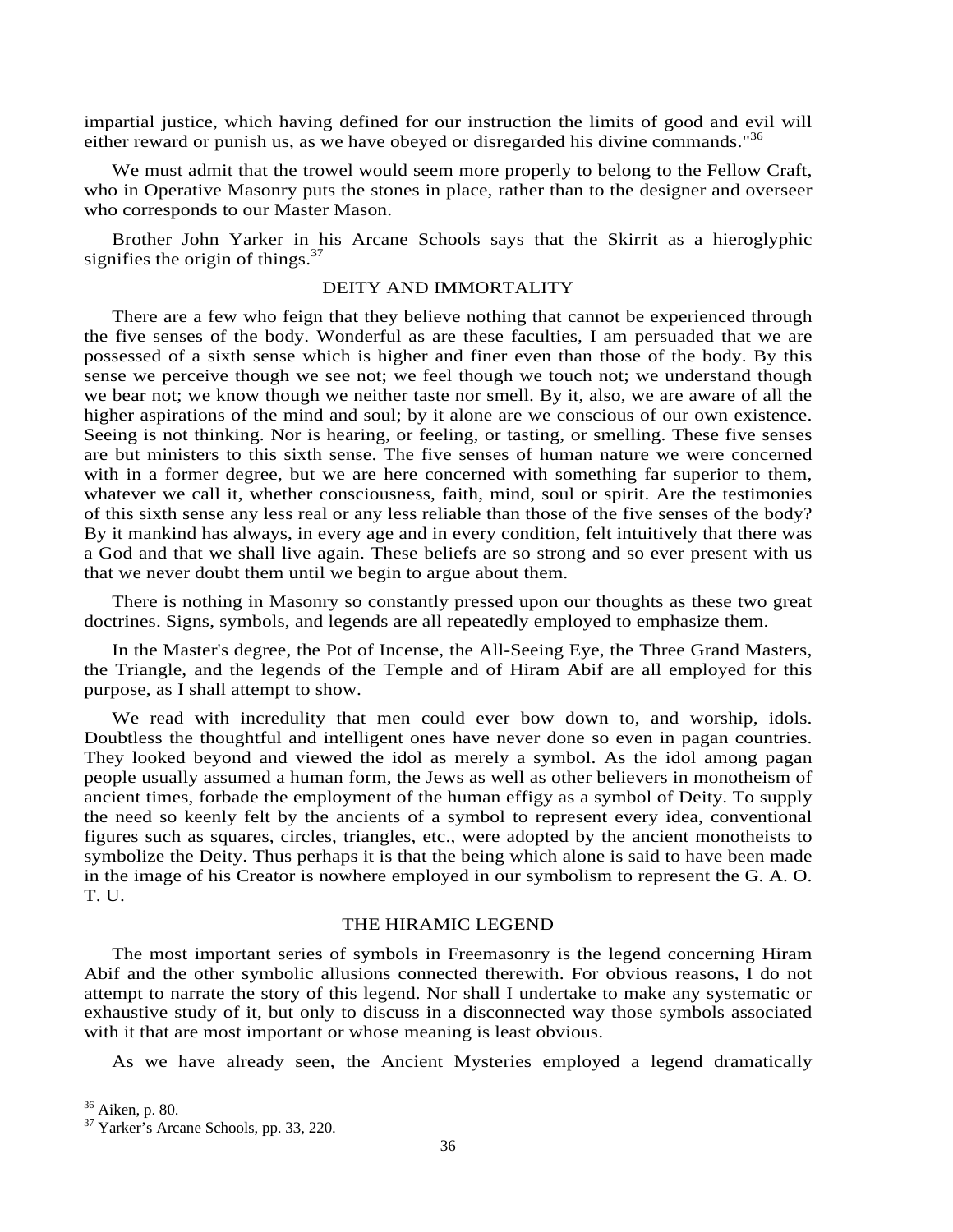presented to teach the great doctrines of the existence of Deity, the resurrection of the body, and the immortality of the soul. Among Freemasons, the legend of Hiram, the builder, is employed in a strikingly similar way to teach the same truths. It is not permissible, even if it were necessary, to enter further into details in order to demonstrate this parallel, but the points of resemblance will be sufficiently obvious to the intelligent Mason.

A few observations upon the name Hiram Abif will not be out of place. Abif is certainly not a surname as our use of it would seem to indicate. It is translated in the English Bibles "Hiram, my father's" and "Hiram, his father." This scarcely makes sense; and hence the general consensus of opinion among Masonic scholars is that "Abif" is a Hebrew idiom indicating superiority in his Craft and may therefore, in a general sense, be said to be synonymous with "Master."<sup>38</sup>

The name "Hiram" itself has been supposed by many to bear a symbolic meaning. In Kings it is written "Hiram" but in Chronicles it is written "Huram." Brother Albert Pike contends that the proper form is "Khirum" or "Khurum." The former Khirum is from the Hebrew word "Khi" meaning "living", and "ram" meaning "was or shall be raised or lifted up." Hence Khirum means "was raised or lifted up to life."

The other form, Khurum, means nearly the same, "raised up noble or free." Brother Pike shows this name to be synonymous with the Egyptian Herra, and the Phoenician Heracles, the personification of Light and the sun, the Mediator, the Redeemer and the Savior.

But do not be mislead into supposing that the reference is here Christian. The idea of a Mediator, Redeemer or Savior is far older than Christianity and by no means confined to the Jews. It is a concept that seems to have been almost universal in the ancient world.

Again, it is said that Hiram, in its pure and original form, literally meant Light or the sun. His murder by the three ruffians is by many scholars believed to have symbolic reference to the declension of the sun towards the south during the three winter months with its accompanying temporary death of many forms of vegetable and animal life; the discovery and raising of his body; to the return of spring with its manifestations of newness of life in its thousands of forms. There is no doubt that this astronomical phenomenon, so typical of both death and a new life, was extensively employed by the ancients to teach the doctrines of resurrection and immortality.

Those who attach an astronomical signification to this legend of Hiram Abif believe the fifteen Fellow Craft to be a faulty symbol; that the true number is twelve, corresponding to the twelve signs of the Zodiac through which the sun apparently passes every year; that the number of those who conspired and the number who recanted have been confused; that nine, typifying those who recanted, fill the spring, summer and autumn with their seasons of planting, growth and harvest, while the three who persisted typify winter, when all nature, if not dead, appears to be dormant. It has been pointed out as corroborating this interpretation of this legend that our two festival seasons, June  $24<sup>th</sup>$  and December  $27<sup>th</sup>$ , the birthdays respectively of John the Baptist and John the Evangelist, very neatly coincide respectively with the summer and winter solstices; that is to say that when the sun is at its greatest intensity, and, when in the dead of winter, having reached his furthermost limit to the South, he begins his fructifying and vivifying Journey towards the North again.

I can but touch upon this abstruse symbolism, and invite the serious student of Freemasonry to its study. It cannot be covered in an evening; volumes have been and may still be written upon the subject without exhausting it.<sup>39</sup>

<sup>38</sup> Mackey's Encyclopedia, p. 3; Morals and Dogma, p. 81.

<sup>39</sup> Festival of Mal-Karth, Morals and Dogma, p. 81.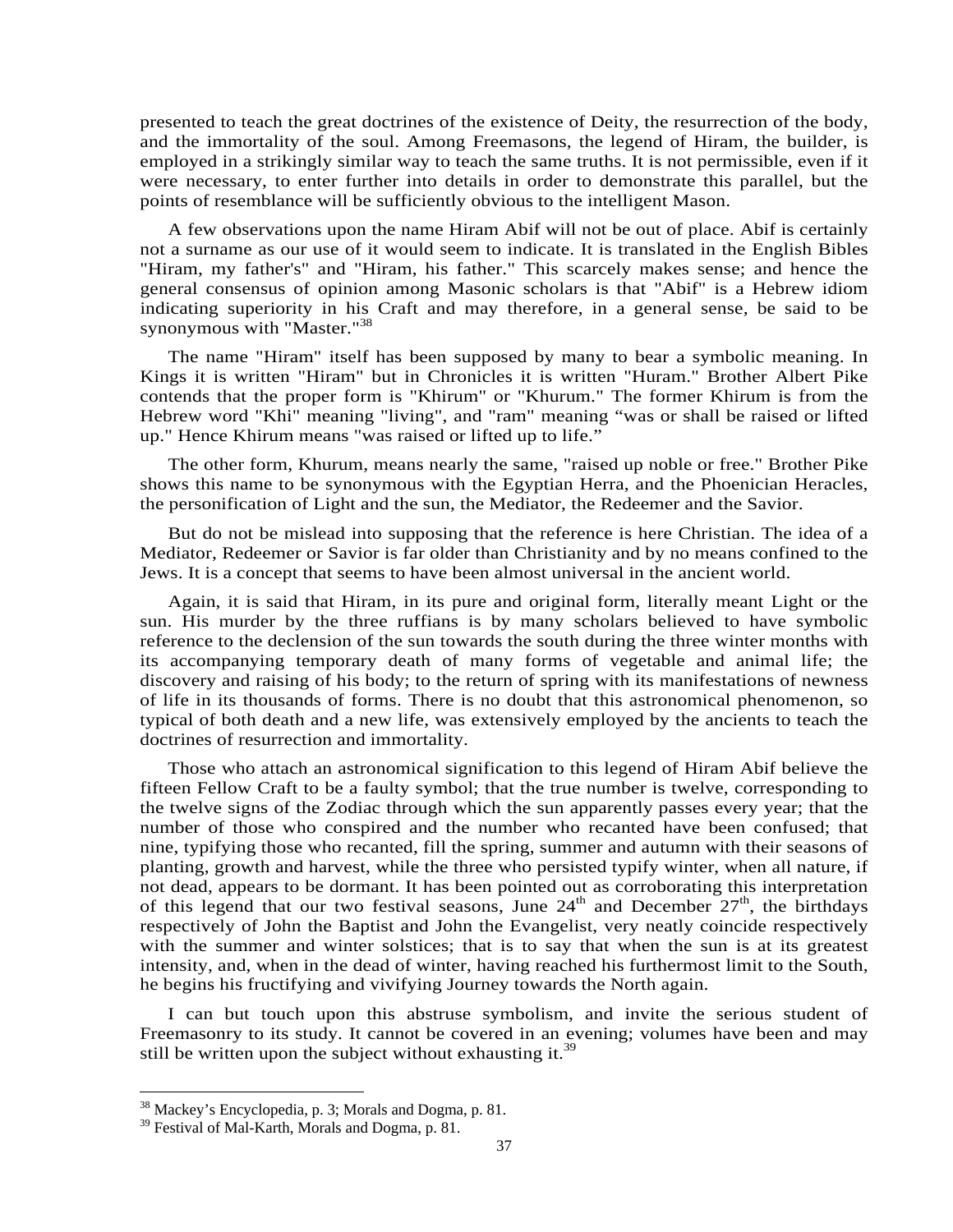In nearly all the ancient systems of religion, Deity was regarded as a triad or trinity, by whom, acting conjointly only, could anything be done that was done. Our own doctrine of the Trinity is but a mere spiritualized modification of this ancient trinitarian conception. The secrets known only to our Three Grand Masters typify divine truth known only to this trinitarian Deity, and which is not to be communicated and made known to man, the Fellow Craft, the workman, until he has completed his spiritual temple. Then, according to divine promise, if found worthy, if this temple he nobly and worthily built and made a fit dwelling place for divine truth, these secrets will be communicated to him. He can then travel into that foreign country whither we all are bound and there obtain the wages of the master, that is to say, the reward of a righteous and well spent life. But he who would force or steal this knowledge or obtain it other than by faithful labor and effort to prepare himself for its understanding and enjoyment is no better than a murderer and robber. It is the same allegory as that of Adam eating of the tree of knowledge. For a like offense, stealing the sacred fire of the gods and bestowing it upon man, was Prometheus bound to the rock, his body torn open and his liver fed upon by the vultures of the air.

#### THE THREE RUFFIANS

One having the least familiarity with the religions of the East cannot fail to recognize in the names of the three ruffians the name of the gods of Palestine, Phoenicia and Egypt, Jah, Bel and Om, spelled A U M. This will be even more striking to the Royal Arch Mason. Whether this is a mere coincidence or the result of design, or if designed, what is the significance, are unknown. $40$ 

# LOW TWELVE

In ancient symbolism, the number twelve, denoted completion. Whether this meaning arose from the fact that twelve months completed the year, or twelve signs of the Zodiac, or whether from the fact that what was regarded as the most stable geometrical figure known, the cube, is marked by twelve edges, opinions differ. At any rate, it denoted a thing fulfilled. It was, therefore, an emblem of a human life. Death followed immediately after life; the number thirteen immediately after twelve; it is for this reason that thirteen has long been regarded as an unlucky number. With us the solemn stroke of twelve marks the completion of human existence in this life.

#### THE LION OF THE TRIBE OF JUDAH

The Lion from most ancient times has been a symbol of might or royalty. It was blazoned upon the standard of the tribe of Judah, because it was the royal tribe. The kings of Judah were, therefore, called the **Lion of the Tribe of Judah**, and such was one of the titles of Solomon. Remembrance of this fact gives appropriateness to an expression employed at one point in our ceremonies which is otherwise obscure, not to say absurd. Such is the literal meaning of this phrase, but it also has a symbolical one.

The Jewish idea of a Messiah was of a mighty temporal king. He was also designated as the **Lion of the Tribe of Judah**; in fact this title was regarded as peculiarly belonging to him. The expression does not, as many Masons suppose, necessarily have reference to Jesus of Nazareth. The Christian Mason is privileged to so interpret it, if he so likes, but the Jew has equal right to understand it as meaning his Messiah. Indeed, every great religion of the world has contained the conception in some form, of a Mediator between God and man, a Redeemer who would raise mankind from the death of this life and the grave, to an everlasting existence with God hereafter. The Mason who is a devotee of one of these religions, say Buddhism, Brahmanism or Mohammedanism, is likewise entitled to construe

<sup>40</sup> Morals and Dogma, pp. 80, 82, 448, 488; Tyler Keystone, Aug. 20, 1908, pp. 77, 78.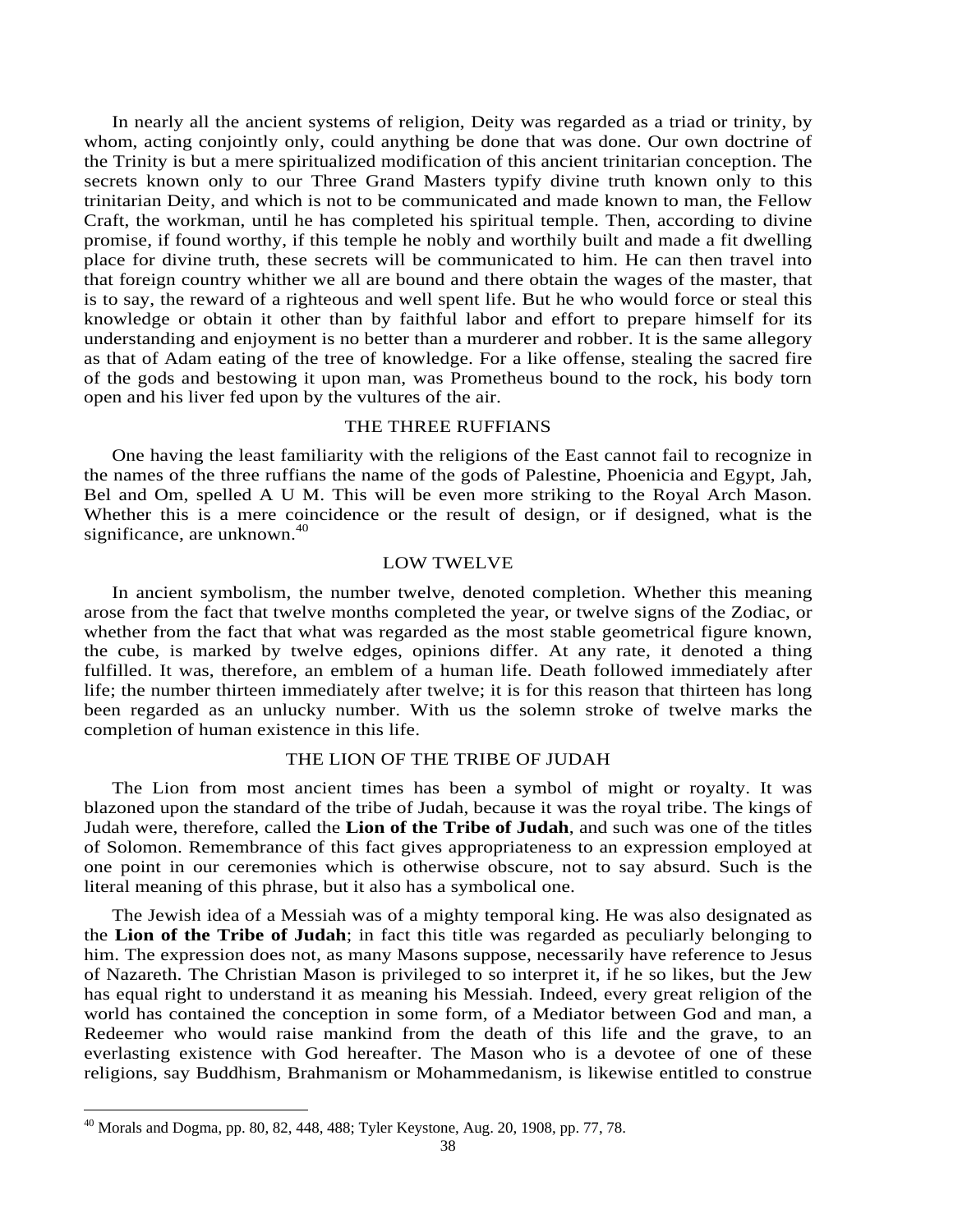this expression as referring to his own Mediator.

In an ancient Egyptian inscription is depicted a lion seizing by the wrist a man lying in front of an altar, prostrate upon his back as if dead. The lion seems to be raising the man up and to symbolize that power by which the dead are brought to newness of life. Near the altar stands a man with his left arm elevated in the form of a square.<sup>41</sup>

# THE FIVE POINTS OF FELLOWSHIP

The Five Points of Fellowship are symbolized by the Pentalpha, or five pointed star. The connection of this geometrical figure with the art of building is not at once apparent, but recent researches show that it entered extensively into determining the plans of many of the splendid castles and cathedrals of medieval times. To this fact is probably due its introduction or retention among the symbols of our Speculative Craft.<sup>42</sup>

This figure has, however, from very ancient times borne a moral signification also. Says a recent writer:

"In the more esoteric philosophy, the symbol is used to designate man, and an examination of the shape of the figure will show that by a stretch of imagination it may be construed into a crude representation of a human figure.<sup>"43</sup>

In this connection it is interesting to note that there exists in England a secret gild of operative Masons who have a ceremony wherein is represented the mock-assassination of one of its three Grand Masters. His body is said to be raised and borne out of the hall on the five points of fellowship in this wise - each seizing an arm or foot and a fifth under the middle of the body.

The Pentalpha with one of its points elevated, was a symbol of the pure and the virtuous and a harbinger of good, but with two of its points elevated it became the accursed Goat of Mendes, which typified Satan and foreboded evil and misfortune.<sup>44</sup>

In England, the Five Points of Fellowship are h. to h., f. to f., k. to k., b. to b. and h. over b.<sup>45</sup> It is well known that in the United States we substituted m. to e. for h. to h. Mackey thinks this change was made at the Baltimore Conference of Grand Lecturers in 1843, and I am persuaded that the English working is the ancient and correct one.

The winged foot has for ages been the symbol of swiftness, the arm of strength, and the hand of fidelity. In the center of the Pentalpha as employed by us is usually seen two hands clasped. This as we learned in the Entered Apprentice degree is the ancient symbol of the god Fides.<sup>46</sup> It is an appropriate emblem of the fidelity and readiness to aid each other, which would characterize members of the Masonic Fraternity. Let it not be supposed that by assigning symbolical meanings to the persons and incidents of the legend of Hiram Abif, I thereby mean to deny its reality. I see no reason (and such seems to be the opinion of most students of Freemasonry) why this legend may not be based upon a substratum of fact, as probably were those similar legends which characterized the Ancient Mysteries. That it has undergone many alterations and been greatly over-laid with fiction is certain, but that it is, founded wholly upon fable is not at all probable.

<sup>41</sup> Portal, p. 30; Masonic Magazine p. 328; Morals and Dogma, pp. 79, 254, 461. *Note, this footnote was not placed in the original copy. I placed it at the end of the paragraph. GJH* 

<sup>42</sup> Yarker's Arcane Schools, pp. 118, 119.

<sup>43</sup> Tyler Keystone, Oct 5, 1909, p. 151.

<sup>&</sup>lt;sup>44</sup> Ars Quatuor Coronatorum, vol. I pp. 31, 57; vol. VII pp. 90, 105; Universal Masonic Library, vol. VI (2), p. 62.

<sup>45</sup> Emulation, pp. 111, 112.

<sup>46</sup> Mackey's Symbolism, pp. 57, 190; Morals and Dogma, p. 88.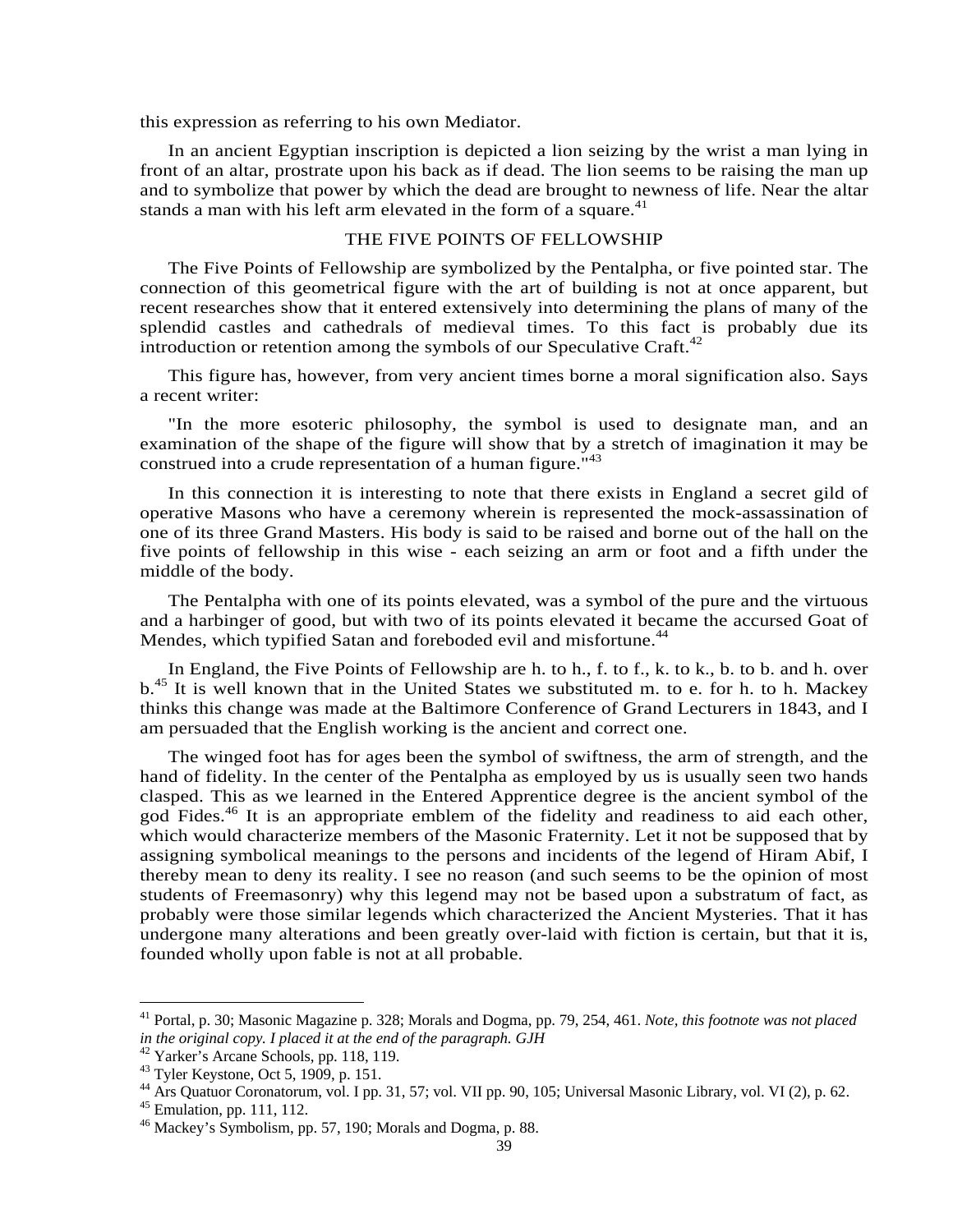#### THE LOST WORD

We next come to consider one of the most abstruse conceptions in Freemasonry. The allegory of a search for a Lost Word is not a search for any particular word; in fact it is not even a search for a word at all. The expression "The Word" had significence to the Jews and other ancient races which is hard for us to comprehend. While not strictly accurate we shall not be far wrong in saying that to the ancient mind "The Word" signified all truth, particularly divine truth. To us the most striking and familiar passage in literature containing this expression is that in St. John, as follows:

> "In the beginning was the Word, And the Word was with God, And the Word was God." Ch. 1

John does not here announce any new doctrine, but one that was perfectly familiar to the Jewish thought of his day; only his identification of Jesus of Nazareth with the Word was new. Nor was this expression or this idea by any means confined to the Jews; it belonged to nearly all ancient philosophy. Among the Greeks it was the "Logos" a term derived from the Greek verb "lego", to speak; the same root from which comes our word "Logic", the name of that science by which we determine moral truth.

That noble attribute of man, the power of articulate speech, whereby his wisdom and his most abstract thoughts are made known to his fellows, a power so far as we can see possessed by no other animal, must have in all ages greatly impressed the thoughtful mind. The spoken word seemed an instrument worthy to be employed by Deity himself, not only in promulgating divine truth but even in creating all things that were created. According to ancient ideas Deity was so omnipotent that he had but to speak and the thing was done; he said "Let there be light" and there was light; and that without "The Word" was not anything made that was made.

Hence "The Word" under the development of philosophy, particularly that, of, Philo Judaeus, a contemporary of Jesus, became synonymous with every manifestation of divine power and truth, so that finally it was regarded as not only co-existent with but metaphorically as identical with Deity himself. This is clearly the meaning of St. John.

The Masonic search for the "Word", therefore, symbolizes the search for truth, particularly divine truth. The lesson here to us is to search diligently for the truth, never to permit prejudice, passion or interest to blind us, but to keep our minds always open to the reception of truth from whatever source, or however opposed to our preconceived notions it may be; and having seen it and received it, always to act agreeably to its dictates. Hence Masons everywhere are devoted to the doctrines of freedom of thought, freedom of speech and freedom of action.

But we are also cautioned not vaingloriously to imagine that we ever here achieved all truth. The Master Mason is invested not with the True Word, but with a Substitute Word, implying that in this life we may know only in part, that we may approach, we may approximate truth, but that we never attain it in its perfection. This search shall continue as long as this life lasts, but not until we shall have passed on to a higher state of existence wiII divine truth be disclosed to us in all its fullness and beauty. I may say here that this final disclosure is symbolized in the Royal Arch degree.

The preservation of this extremely ancient conception of "The Word" is not without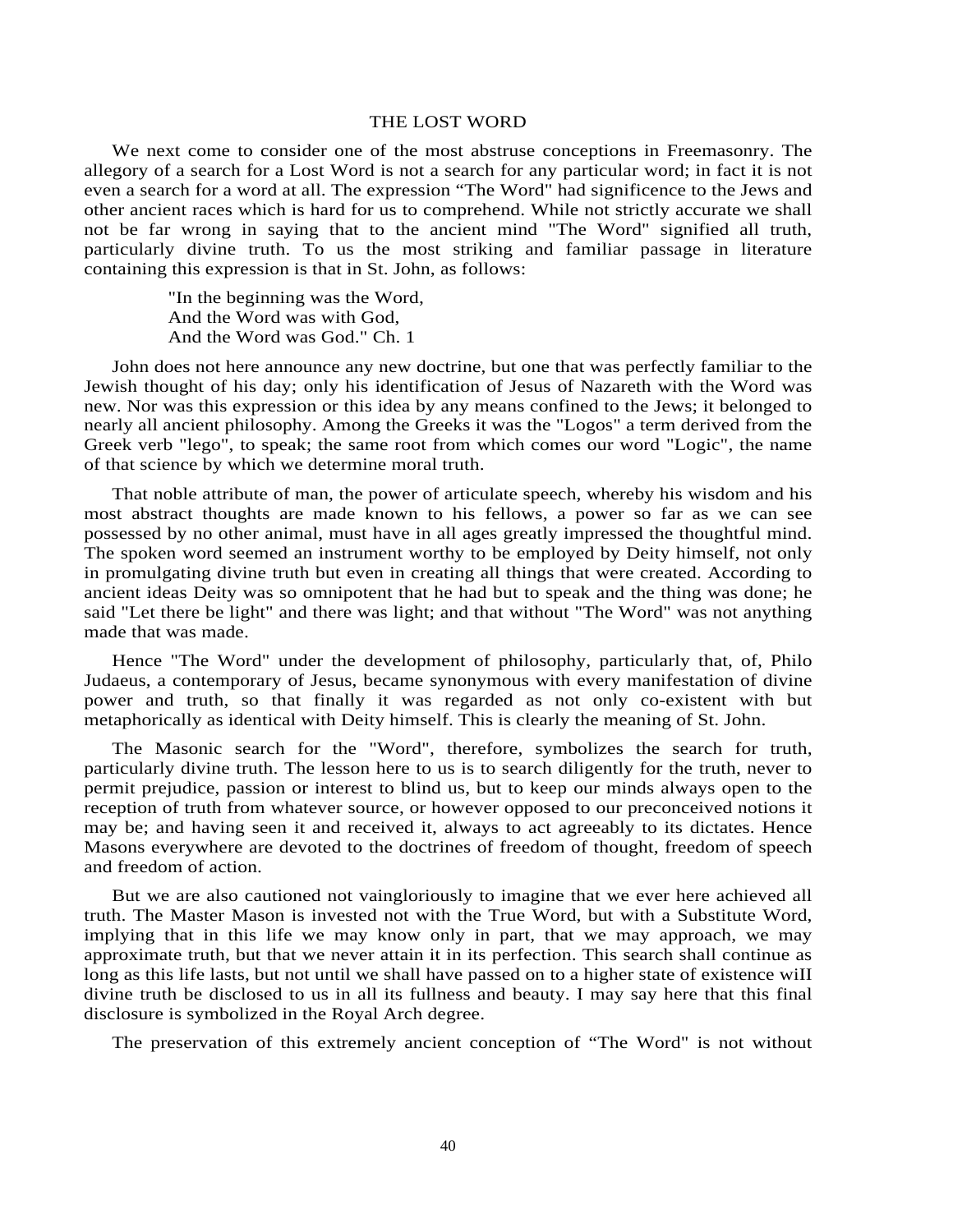Historic value also as indicating the great antiquity of Masonic Symbolism.<sup>47</sup>

## THE MARBLE MONUMENT

Incidental to this legend of Hiram Abif are introduced certain other symbols. For example, the virgin weeping over the broken column, an urn in her left hand and a sprig of evergreen in her right, and an old man behind her dressing her hair. Masons are familiar with the explanation of this group given in our ritual, but I am persuaded that it is very superficial to say the least.

In the Egyptian Mysteries, as we have seen, Isis finds her husband's body encased in a tamarisk, or acacia tree, which the King of Byblos converts into a column. This column, still containing the body, is finally carried away and broken by Isis and the body released. We can readily imagine her weeping over this broken column. Apulieus (second century, A. D.) describes her as a "beautiful female, over whose divine neck her long thick hair hung in graceful ringlets," and in a procession depicting her are shown female attendants following who are combing and dressing her hair.

The urn is an ancient sign of mourning. A small urn in which figuratively to catch the tears was worn by the mourners especially widows. This explanation of the presence of the urn in this emblem, as a symbol of grief, better accords with our tradition as to the disposal of our Grand Master, as well as with history, than does that given in our Master's lecture. We know that it was a well nigh universal custom of the Jews as well as the Egyptians to bury and not to cremate their dead. Likewise from ancient times it was common for the mourner to bear in the hand to the place of interment an evergreen sprig and there to deposit it in the grave as an avowal of belief in a life to come. It seems to me that in these ancient traditions and customs is to be found the true origin of our Marble Monnment<sup>48</sup> and that this emblem signifies that, while we mourn for, and cherish the memory of our dead, yet we believe that they shall live and that we shall see them again.

#### THE SETTING MAUL

The Setting Maul is a wooden instrument used in setting firmly into the wall the polished stone, and is one of those traditionally said to have been used at the building of Solomon's Temple. It would very properly be in the hands of the three Fellow Crafts, who are in the third degree reputed to have made a notable use of it just before the completion of the Temple. From that incident it is employed among us as an emblem the meaning of which is known to every Master Mason.

It has, however, in different forms been employed as a symbol of destruction from prehistoric times. In Norse mythology, Thor, the god of Thunder, was represented as a powerful man armed with a mighty hammer, Miolnir (the smasher). Counterparts of this god and his formidable weapon are found in many of the ancient religions and mythologies.

In the Cabiric Mysteries the seven gods who slew the eighth were called "Paticii", or wielders of the hammer.

# THE ACACIA

It was a custom of the Jews to plant at the head of the grave an acacia sprig for the double purpose of intimating their belief in immortality and of marking its location, as to tread on a grave was by them regarded as extremely unlucky. To them, therefore, the acacia was, as it is to us, an emblem of immortality and of innocence. The true acacia is the thorny

 $^{47}$  Morals and Dogma, pp. 204, 251, 254, 256, 259, 268, 269, 270, 279, 281; Edersheim's Life of Jesus, pp. 46, 56; Mackey's Symbolism, pp. 176, 197, 216, 244, 226, 232, 280, 298, 300.

 $48$  Morals and Dogma, pp. 17, 80, 378, 387.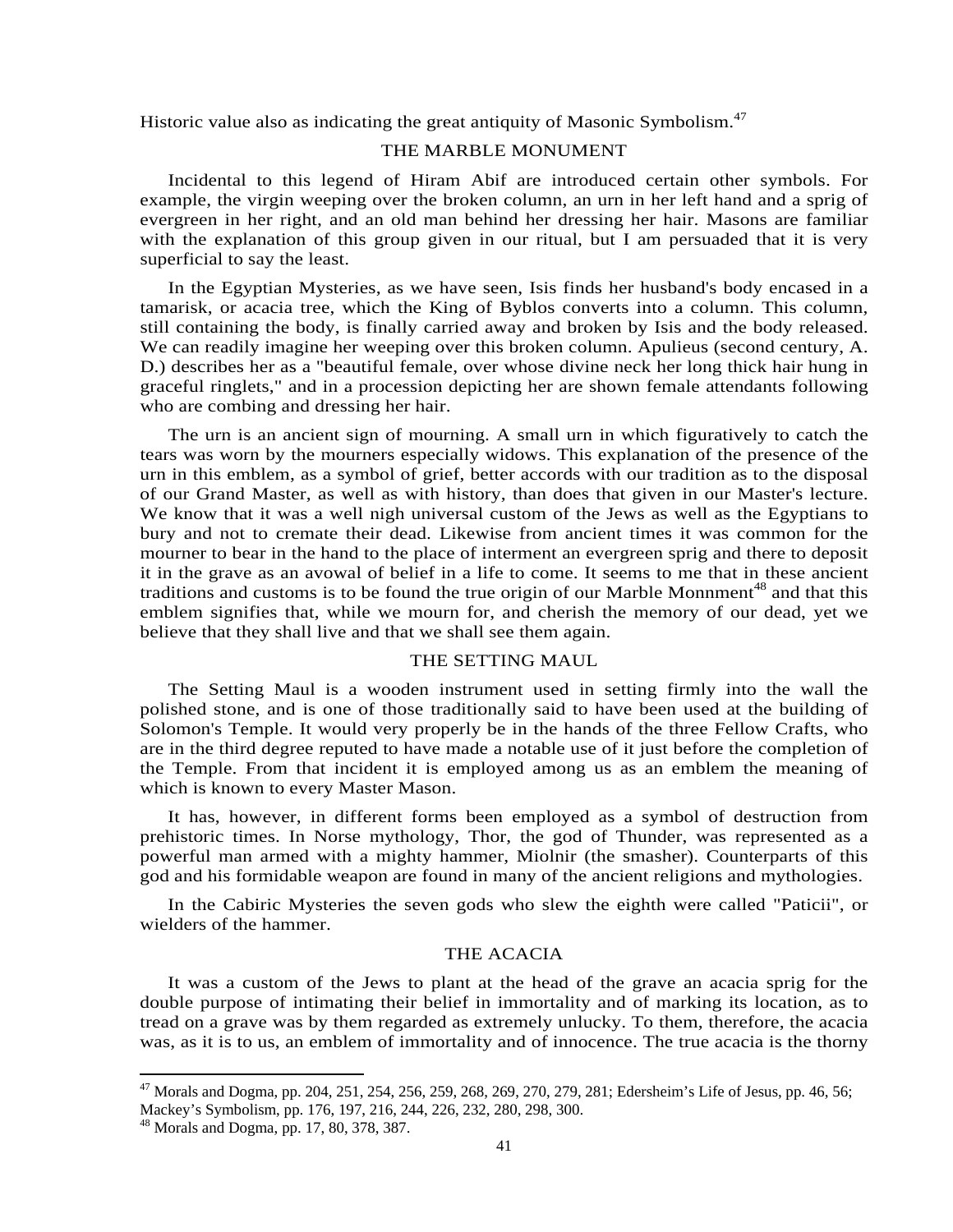tamarisk which abounds in Palestine, and we have seen that strangely enough in the legend of Osiris his dead body was said to have been cast ashore at the foot of a tamarisk or acacia tree, and that this circumstance led to its discovery. This tree, owing to its hard-wood quality, its evergreen nature and its exceeding tenacity of life bore to the Egyptian and Jew the same symbolical significance it does to us. Of its wood was constructed the tabernacle, the table for the shew-bread, the ark of the covenant and the rest of the sacred furniture of the Temple, and of its boughs was woven the crown of thorns that was placed upon the head of Jesus of Nazareth.

Each of the Ancient Mysteries possessed a sacred plant which was employed in their initiations and ceremonies for the same purpose and with the same symbolical significance as the acacia is by us. Among the Egyptians it was the Lotus and the Erica among the Greeks, the Myrtle, and among the Scandanavians the Mistletoe. That a tree or plant had life-giving properties was an idea familiar to the Jews in the earliest times, as witness the Tree of Life mentioned in Genesis, and by New Testament writers the immortality of man is likened to the recurrence of plant life. (I Cor. 15; John 12, 24).<sup>49</sup>

# THE POT OF BURNING INCENSE

The Pot of Burning Incense was employed in Solomon's Temple to produce a sweet savor in the Holy of Holies, that is to say, according to the, Jewish conceptions, in the actual presence of J H V H. It is not supposable that the intelligent Jew regarded this as other than symbolical of the offer of a pure heart as a sacrifice to the Deity. The bloody sacrifices of bullocks, lambs and goats, as well as the peace and sin offerings, were offered in less sacred precincts of the Temple and probably meant no more than to impress the people that they should be ever generous in dedicating their earthly wealth to the service of God and the hastening of His Kingdom, but the pure, immaterial offering of a delightful incense was to remind them that after all the only sacrifice worthy of Deity himself was the spiritual and immaterial offering of a pure heart.

#### THE BEE HIVE

To the operative Mason could anything be more important than industry? By it he lives, and by it were reared those dreams of architectual beauty which excite our wonder and please our fancy.

Is it any less necessary to the speculative Mason in his work of building human character? Is it not far more so? The temple of human life is incomplete unless every talent and every virtue is brought to the highest possible state. A few years at most suffice to complete and adorn our greatest structures. If the builder die before it is finished, others can carry it on to Completion after him. But the time alloted to no man was ever sufficient for the complete development of all the possibilities of his mind and character. If he die before the work is finished, none can take it up and finish it for him. How important, therefore, is it that not a moment of our time, that most precious gift, should be wasted?

In all nature nothing is more constantly busy than the bee; and from ancient times it has been an emblem of industry. "Busy as a bee" has become an aphorism. A place of great industry we call a hive, and while I do not find it to have been employed in ancient symbolism; no symbol of labor could be more appropriate than a bee hive.

Masonry in every degree, and in none more than the Master's degree, signifies labor. Its very name is synonymous with labor and its very implement reminiscent of labor. Toil is

 $^{49}$  Ars Quatuor Coronatorum, vol. I p. 57; vol. IV p. 48; vol. VI, pp 9, 14; Mackey's Encycloaedia, pp. 6, 8, 9;

Mackey's Lexicon of Freemasonry, p. 16; Maonic Magazine, vol. I p. 126; Morals and Dogma, p. 82; Kenning, p. 4; Tyler Keystone, Aug 20, 1908, p. 78; Universal Masonic Library, vol. X p. 83.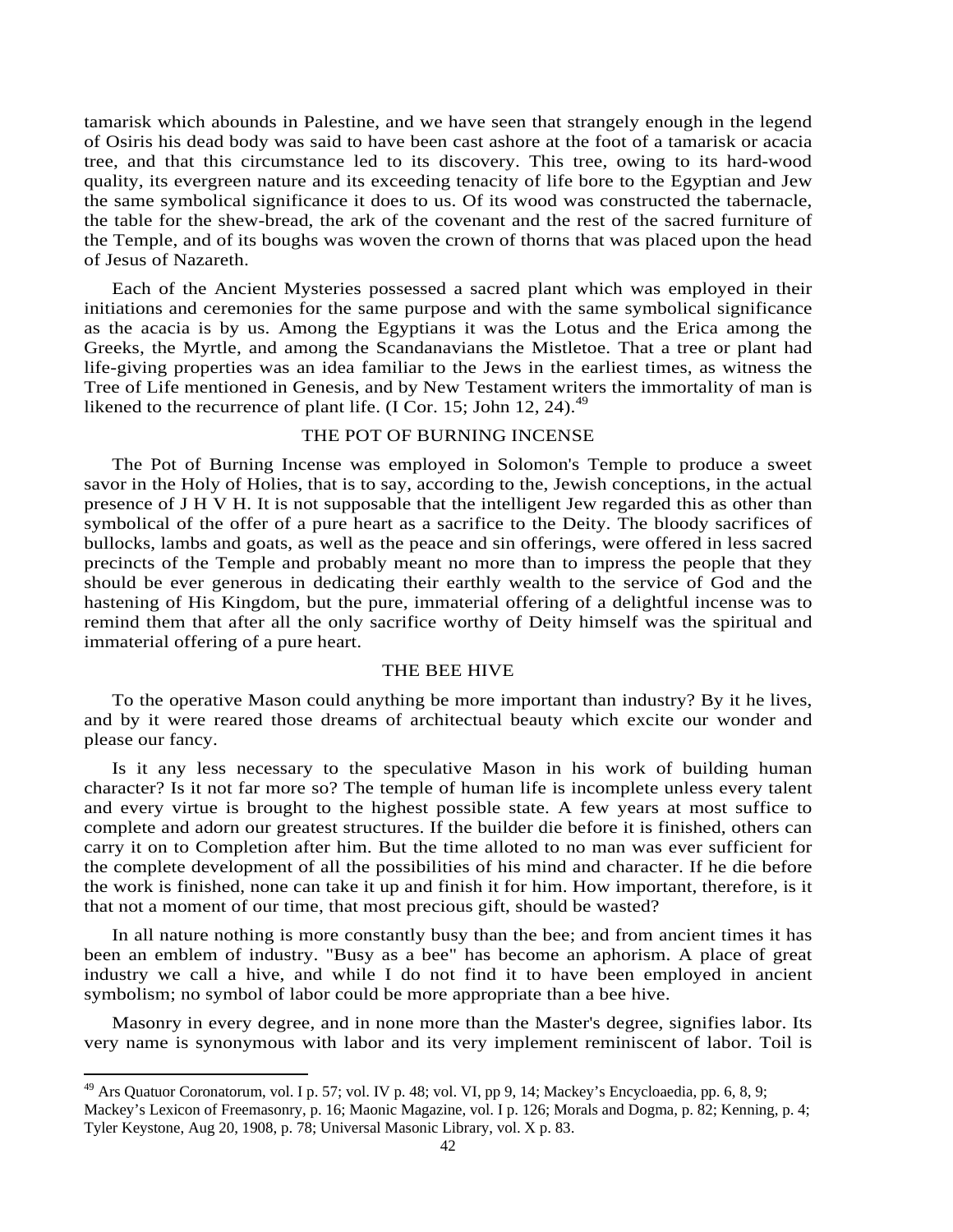noble, idleness dishonour. Deity himself is recorded as having worked and we see on every hand the Titanic results of his labor. He reared the mountains, He laid down the plains, He made the rivers and the seas; the very smallest of these beyond the capabilities of millions of men. He deposited the rich ore in the bosom of the earth. He stocked the waters with fish and the land with an infinite variety of vegetation and living animals both great and small. Finally He made man; not a single man, but millions, yea billions, of men; about every thirty-five years He, makes one and a half billions, four and a half billions to the century, or about ninety billions since the birth of Christ. How many hundreds of thousands of billions he made before we cannot even surmise. But this is a manifestation of only one phase of His unceasing and prodigious activity. In thousands of other forms, it displays itself in equally staggering figures. If anyone ever conceived of God as an idler, let him get that notion out of his head. If He rested on the seventh day, we may be sure that, He began work again on the eighth. We can understand the value of the grub and even the boll-wevil, but the utility of the sluggard in the economy of this universe is beyond the perception of man, unless it be to afford us an example of something to be avoided.

#### SILENCE

The Book of Constitutions guarded by the Tyler's sword may be, as is claimed, a new emblem among us, but the virtue it commemorates, silence, is an old and excellent one. How much better it would be if we thought more and talked less. This virtue seems to have been more prized by the ancients than by us. The disciples of many of the ancient philosophers were required to practice absolute silence for long periods of probation, and so important was it deemed in their religious and philosophical systems that to it was allotted a special deity, Harpocrates, who was represented as full of eyes and ears, signifying that many things are to be seen and heard but little to be spoken.<sup>50</sup>

# THE ALL SEEING EYE

The All Seeing Eye is a very old symbol of Deity. The Egyptians represented Osiris; their chief god, by an open eye, which they placed in all his temples. The idea was also familiar to the Jews, for we read in Psalms (xxxiv, 15) that "The eyes of Jehovah are upon the righteous," and (cxxi, 4) that "he that keepeth Israel shall neither sleep nor slumber." In Proverbs (xv, 3) Solomon says "The eyes of Jehovah are in every place watching the evil and the good." This symbol was to the Egyptians and the Jews the same that it is to us, the symbol of Deity manifested in his omnipresence and omniscience. To us it is a warning that things we would not do before the eyes of men, yet do in secret, are nevertheless beheld by an eye that can explore our innermost thoughts and will witness against us before a tribunal where there are no perjured witnesses nor miscarriages of justice.<sup>51</sup>

#### THE ANCHOR AND THE ARK

The Ark as a symbol in the third degree has been supposed by some to refer to the Jewish Ark of the Covenant, but others with more reason think it refers to the Ark of Noah. All the Ancient Mysteries seem to have contained allusions more or less clear to the Deluge and Noah's Ark. There being so many other symbols common to Masonry and the Mysteries, it is not surprising to find the Ark also employed as a Masonic symbol. To the pre-Christian ages, the idea of a regeneration, or a new birth, was as familiar as it is to us. In the Ancient Mysteries, as we are best able to judge, the tradition of the Deluge and the Ark, by which the human race was reputed to have been both purified and perpetuated, was in a variety of forms employed to teach this doctrine of regeneration.

 $50$  Lodge of Research "Masonic Reprints," No. 1, p. 42; Morals and Dogma, pp. 106, 259.

<sup>51</sup> Ars Quartuor Coronatorum, vol. IV, p. 43, Kenning, p. 18; Mackey's Encyclopaedia, pp. 9, 57; Mackey's Lexicon of Freemasonry, p. 29.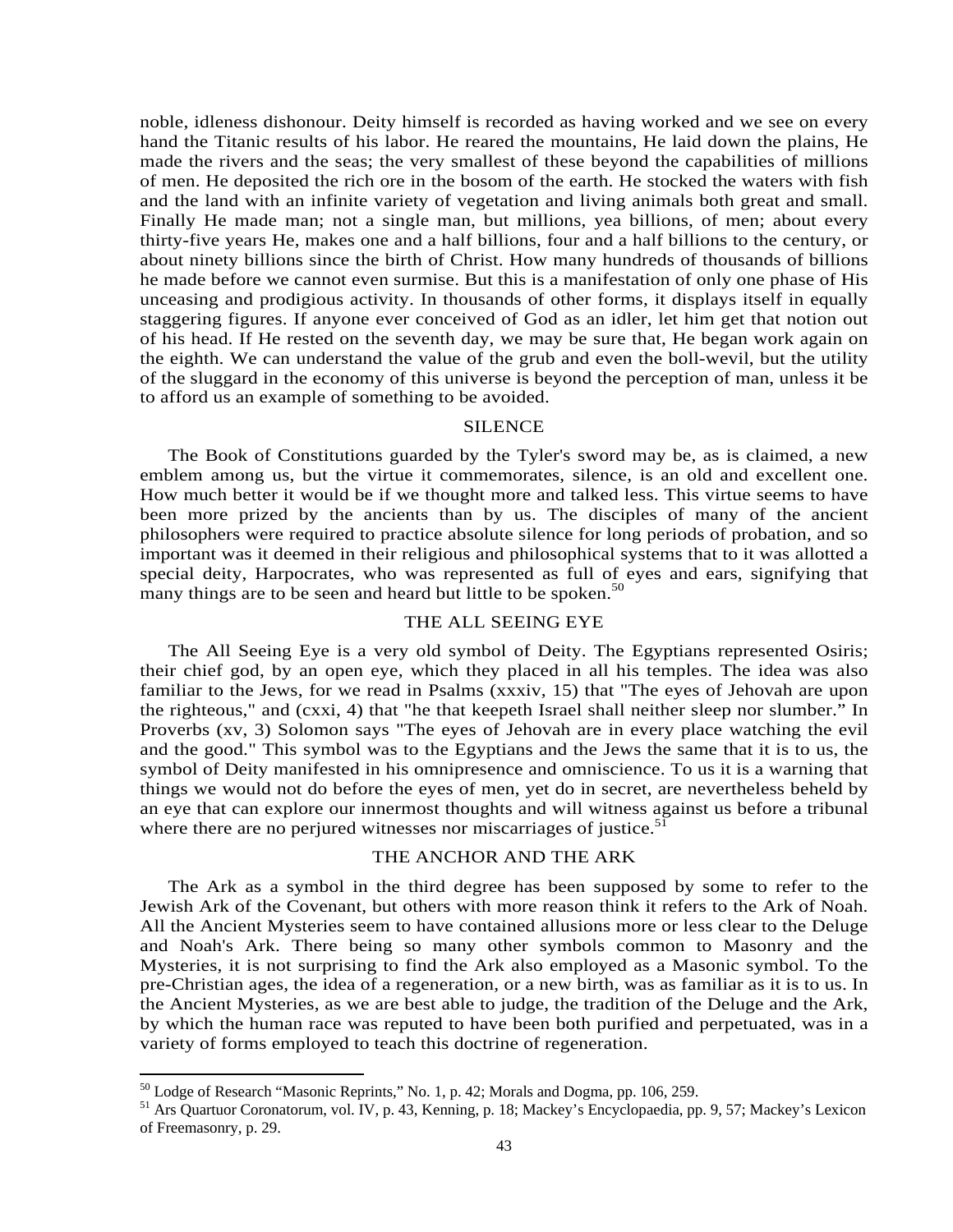In the Funeral Ritual of the Egyptians, it is by means of the Ark or boat that the deceased passed to Aahlu or the place of the blessed in Amenti.<sup>52</sup> We are all familiar with the Grecian myth which represents Charon as ferrying the shades of the departed over the river Styx. Thus it is seen that the Ark has for ages been the symbol of the passage from this world to the next. We attach to it a very similar meaning, it symbolizes to us that power or influence by which we are fitted for and raised to a higher state of existence in the life that is to come. $53$ 

The anchor does not seem to have belonged to ancient symbolism. Paul appears first to have employed it as an emblem of hope of immortality and bliss after this life (Heb. i, 19.) Kip, in his **Catacombs of Rome**, says that the primitive Christians looked upon life as a stormy voyage and that of their safe arrival in port the anchor was a symbol. Mrs. Jameson says that the anchor is the Christian symbol of immovable firmness, hope and patience. Though apparently of Christian origin as a symbol, there is nothing narrow or sectarian in its significance, and it may with equal propriety be employed by Jew and Gentile, as well as by all others who share in the belief of a peaceful place of abode hereafter for those who have made a proper use of this life.<sup>54</sup>

In the symbol of the Anchor and Ark we, therefore, see again pressed upon our attention the doctrines of Deity, the Mediator, regeneration, resurrection and immortality.

### THE FORTY-SEVENTH PROBLEM OF EUCLID

The Forty-Seventh Problem of Euclid is the earliest Masonic symbol we have on record; it appears as the frontispiece to Anderson's "Book of Constitutions," published at London in 1723, accompanied by the word "Eureka" in Greek characters. It will be understood that prior to this date only one book on Freemasonry had been printed, and not till three-quarters of a century later did our Monitors contain illustrations of the emblems and symbols. So it happens that the Forty-Seventh Problem is absolutely, so far as is known, the earliest illustration of a Masonic symbol on record.

In the text of the same book it is declared to be "if duly observed, the foundation of all Masonry, sacred, civil and military," (p. 23) and in the second edition of this work (1738), he speaks of it as that "amazing proposition which is the foundation of all Masonry, of whatever materials or dimensions" (p. 26). This figure is known by a variety of names. The Theorem of Pythagoras, the Theorem of the Bride, and the Theorem of the Three Squares. It was also known as the Gnomon, the Greek word for knowledge, and Plato in his **Commonwealth**, denominates it the "Nuptial Figure." To our fathers in their school days, it was an object of dread, as the "Pons Assinorum," or the Bridge of Asses.

The remarkable properties of the right-angled triangle are well known to those who have studied geometry. Astronomers also are acquainted with its value; with it they measure the universe. Its usefulness is understood by architects and builders. Even those mechanics who are so ignorant that they do not know that a figure whose three sides are to each other as 3, 4 and 5 is a right-angled triangle, yet are aware of its convenience in making corners of a building perfectly square. When they measure three feet along one wall and four feet along the other, if five feet will exactly reach across, they know that the corner is square. These things were well understood by ancient and medieval operative Masons, and they constituted a part of their trade secrets.

But it is equally certain that to this beautiful triangle they ascribed moral and

<sup>&</sup>lt;sup>52</sup> Ars Quartuor Coronatorum, vol. II, p. 24.

<sup>53</sup> Idem, vol. I, p. 31; Mackey's Encyclopaedia, p. 64; Mackey's Lexicon of Freemasonry, p. 45; Universal Masonic Library, vol. VIII, p. 7, vol. X, p. 54.

<sup>54</sup> Mackey's Encyclopaedia, p. 64.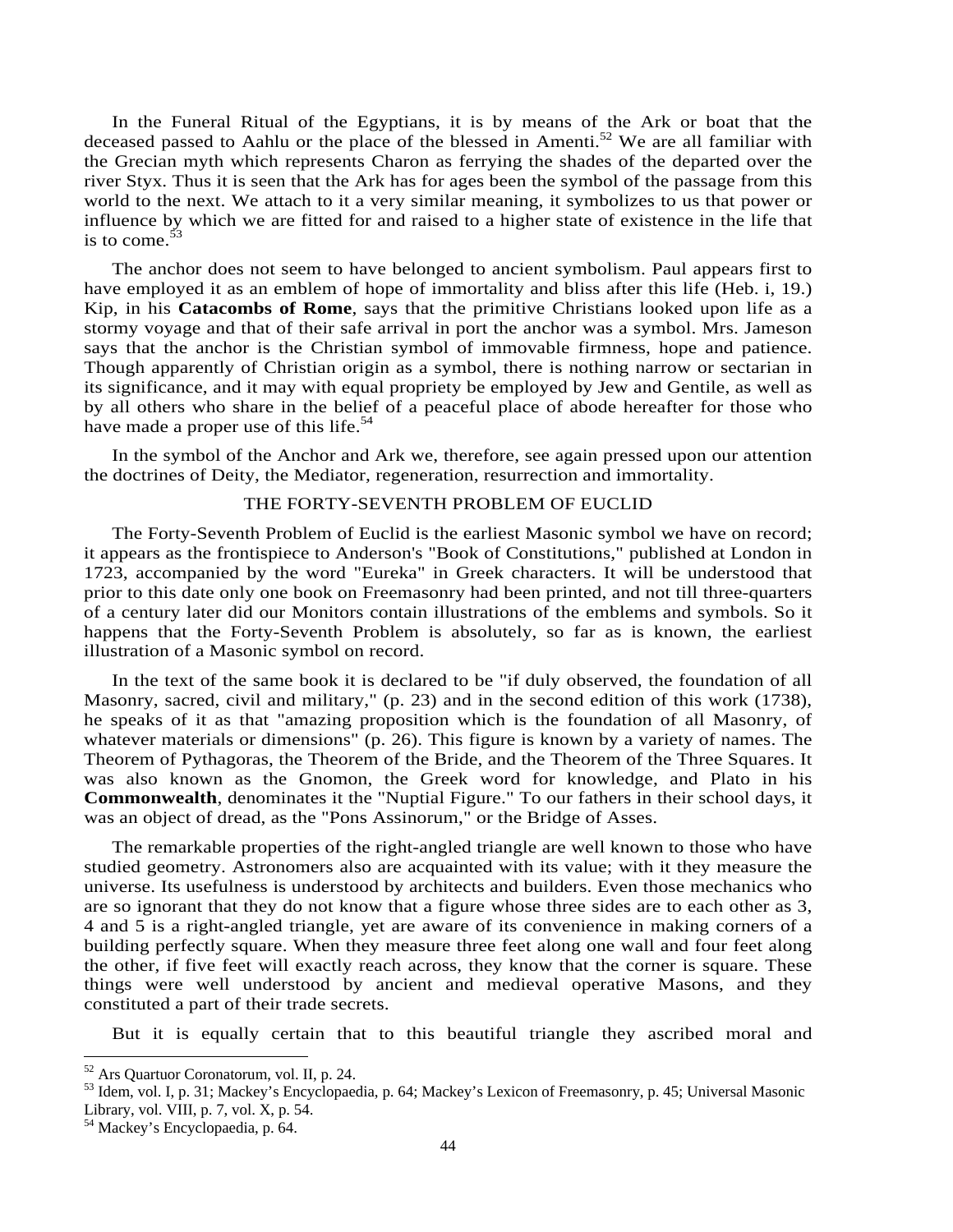philosophical (not to say religious) meanings which are now little understood by us.

Of this figure Brother G. W. Speth says "it is certain that, while our medieval brethren may have been familiar with its symbolic meaning, we are not."<sup>55</sup> We are not merely told in our Monitors that "it teaches Masons to be general lovers of the arts and sciences." Perhaps this is true, but we are given no hint as to why or how it does so. The deeper meanings of this symbol are wholly lost except to those who have made it a special study. Much of it I believe is lost beyond the hope of recovery.

#### GEOMETRICAL FIGURES

It is a curious fact, the psychological reason for which is not known, that dimensions increasing by half (e. g. a rectangle  $20x30$ , a solid  $20x30x45$ ), and the ratios of the base, perpendicular and hypothenuse of a right-angled triangle whose sides are as 3, 4, 5, are very pleasing to the eye. The equilateral triangle in ways not now fully understood seems also to enter into the element of proportion in successful architecture.

Odd as it may appear that geometrical figures such as points, lines, superficies and solids, angles, triangles, squares and circles should be invested with such meaning, yet the fact is undoubted. The ancient moral philosophers attached what appears to us an inordinate importance to geometry and geometricaI figures.

Plato, the greatest of philosophers, wrote 400 years before Christ on the porch of his academy, "Let no one who is ignorant of geometry enter my doors." He taught that God was "always geometrizing," and that "geometry rightly treated is the knowledge of the Eternal."<sup>56</sup> At his time, geometry was the only exact science (arithmetic being not yet invented); hence, quite naturally a knowledge of this science was deemed indispensable to one in search of philosophical truth. To Pythagoras, all the ancient writers give credit for first having raised geometry to the rank of a science, and Proclus tells us that he "regarded its principles in a purely abstract manner and investigated his theorems from the immaterial and intellectual point of view."<sup>57</sup>

In short, "from the earliest times, the knowledge of geometry was looked upon not only as the foundation of all knowledge but even by the Greek philosophers as the very essence of their religion, the knowledge of God.<sup>58</sup>

Numerous echoes of this ancient veneration for geometry are preserved in Freemasonry, thus affording further evidence of its great age. But of all geometrical figures the rightangled triangle, or set-square, was most revered by the ancients. It has from extremely remote ages and among extremely remote peoples borne profound moral significations.

Confucius, the great Chinese teacher, tells us (481 B. C.) that not till he was seventy-five years old "could he venture to follow the inclination of his heart without fear of transgressing the limits of the square."<sup>59</sup>

In a Chinese book written between 500 B. C. and 300 B. C., called "The Great Learning" we are told that a man should not do unto another what he would not should be done to himself; "and this," it is there said, "is called the principle of acting upon the square." $60$ 

<sup>55</sup> Ars Quatuor Coronatorum, vol. III, p. 27.

<sup>56</sup> Idem, vol. X, pp. 84, 92.

<sup>57</sup> Idem.

<sup>58</sup> Idem, p. 91.

<sup>59</sup> Idem, vol. XIV, p. 30.

<sup>60</sup> Idem, p. 31.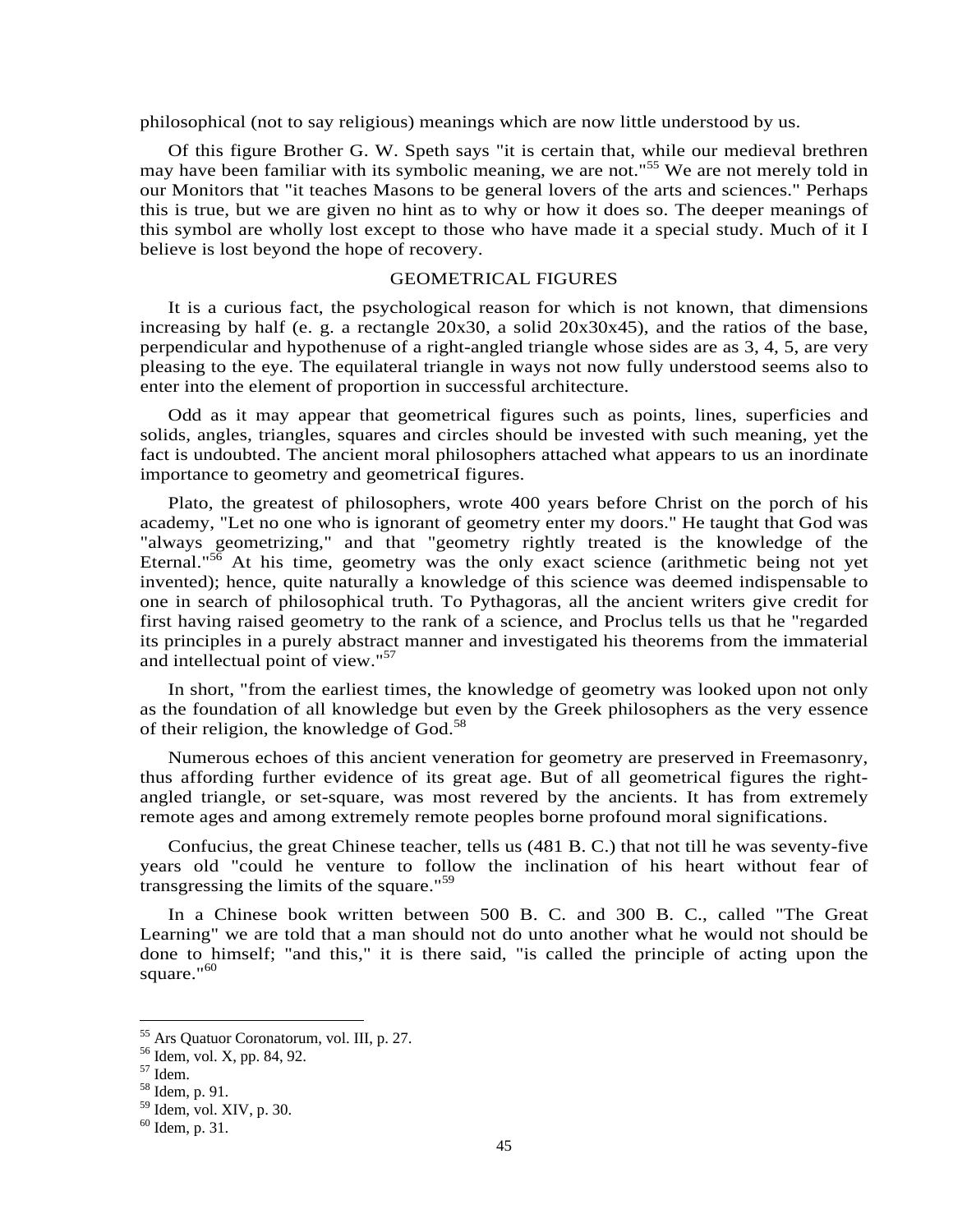It is, to say the least, a strange coincidence that the Greek word for square, "gnomon," also means knowledge and that the initial of this word, the Greek letter gamma is a perfect set-square. As said by Brother Sidney T. Klein, a distinguished Mason and architect of England, to the ancients "geometry was the foundation of knowledge and gnomon was the knowledge of the square."<sup>61</sup>

In the symbolical writings of the Egyptians thousands of years ago, the square or rightangled triangle was the standard and symbol of perfection; it was also the symbol of life. $\delta$ 

The ancients taught a very peculiar philosophy. According to their ideas Nature was tripartite, masculine, feminine, and offspring. This conception was applied in an endless variety of ways. The sun was regarded as masculine or active; the moon as feminine or passive and Mercury as the offspring. So the ancient Egyptian Trinity consisted of Osiris the father, Isis the mother, and Herra, or Horus, the son. To represent this conception of Deity they employed a right-angled triangle whose sides were in the proportion of 3, 4 and 5, wherein the shortest side, 3, represented Osiris, 4 represented Isis, and 5, the resulting hypothenuse, represented Her-ra, the son, or the result of the union of the male and the female. This figure, therefore, became an emblem of life.

But as it also represented Nature, and as they were wise enough to see that Nature uninterferred with was perfect, this figure became the recognized symbol of perfection.

This implement so useful among operative Masons in testing the perfection of the work was therefore, appropriately adopted by them as symbolical of that perfection which should mark the temple of human character. This symbolical square is the instrument by which all mental, moral and religious conduct is tested.

# THE HOUR GLASS

Rev. A. F. A. Woodford, a distinguished Masonic scholar of England, expressed the opinion that the Hour Glass is not, strictly speaking, a Masonic symbol. This is probably based upon the fact that evidence is wanting of its ancient employment as a symbol. The antiquity of its use as a measure of time is, however, undoubted, and it is a most fit emblem of the flight of time and of the wasting away of our lives. If it is a recent acquisition to our ritual, we will not quarrel with the Monitor maker who introduced it.<sup>63</sup>

#### THE SCYTHE

In ancient symbolism, the scythe was one of the attributes of Saturn because he was reputed to have taught men agriculture. But Saturn was also the god of Time, and, as by another ancient myth human life was said to be a brittle thread spun by the three Fates, it is natural that this peaceful implement of agriculture should become the symbol of the power that severs the slender thread and puts an end to our existence.<sup>64</sup>

#### THE COFFIN

To us the coffin is an obvious emblem of death, but it has sometimes been claimed that it would not be so to the Jews, who anciently buried their dead in shrouds and winding sheets only. But in the Ancient Mysteries of those peoples surrounding the Jews the candidate was placed in a coffin or chest as a symbolical representation of death. This custom, as well as the use by Egyptians of the coffin for burial, was undoubtedly well known to the Jews whether they practiced it or not.

 $<sup>61</sup>$  Idem, vol. X, pp. 84, 92.</sup>

<sup>62</sup> Idem, p. 93.

<sup>63</sup> Kenning, p. 318; Mackey's Encyclopaedia, p. 700.

<sup>64</sup> Mackey's Encyclopaedia, p 700.